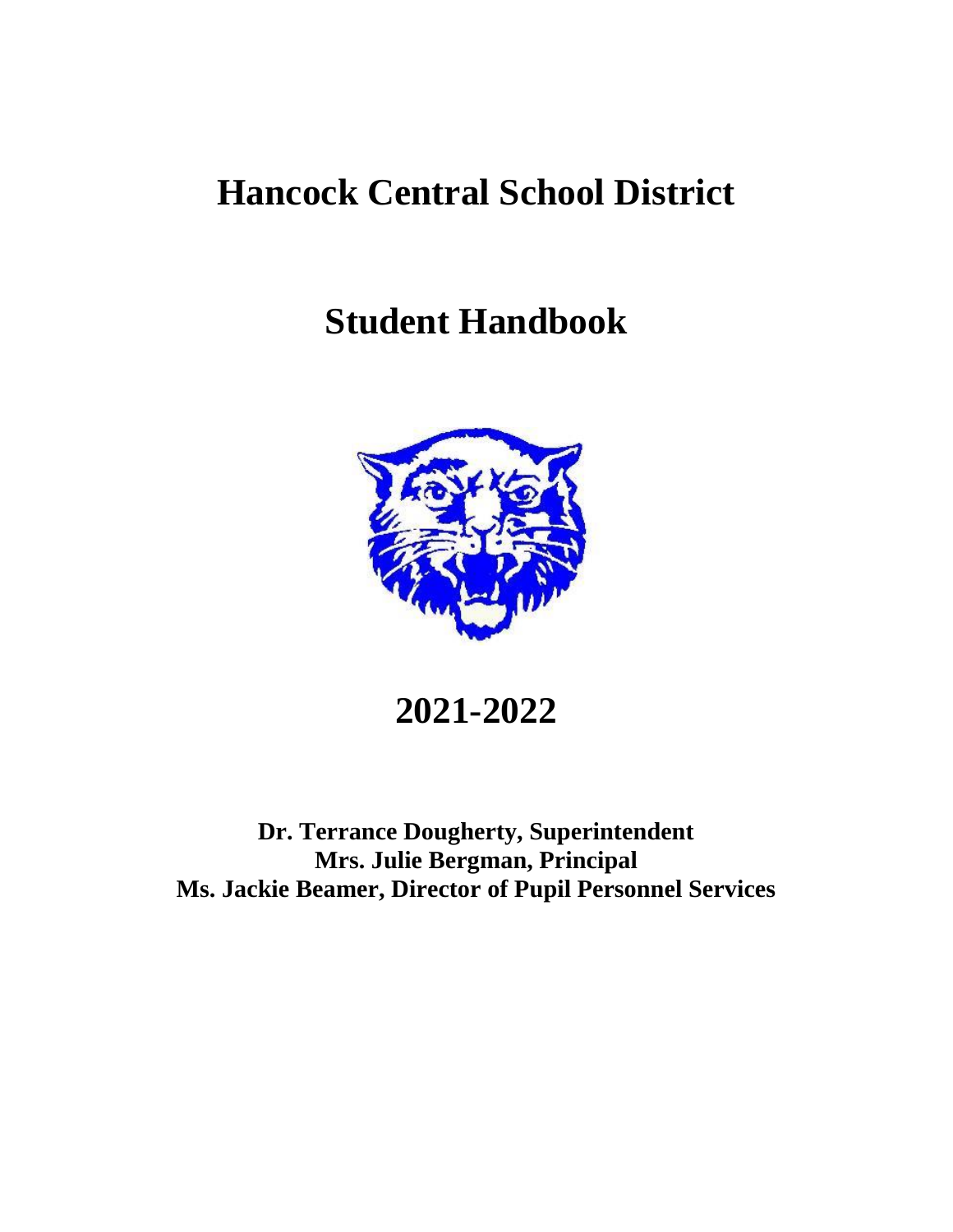| <b>Table of Contents</b>                                       | <b>Page Number</b> |
|----------------------------------------------------------------|--------------------|
| Academic Eligibility and Activity                              |                    |
| Participation                                                  | 24                 |
| <b>Accident Prevention and Safety</b>                          |                    |
| Procedures                                                     | 23                 |
| Acceptable Use Policy for All Voice Video,<br>And Data Systems | 31                 |
| <b>AIDS Instruction</b>                                        | 10                 |
| Announcements                                                  | 5                  |
| Assemblies                                                     | 10                 |
| <b>Assembly Schedule</b>                                       | 5                  |
| Attendance and Activity Participation                          | 24                 |
| <b>Attendance Policy</b>                                       | 13                 |
| <b>Automatic External Defibrillators</b>                       | 23                 |
| <b>Bell Schedules</b>                                          | 5                  |
| <b>BOCES Center</b>                                            | 8                  |
| Cafeteria                                                      | 19                 |
| Care of School Property by Students                            | 17                 |
| Co-curricular Programs                                         | 16                 |
| <b>Corporal Punishment</b>                                     | 21                 |
| Cyber-bulling                                                  | 11                 |
| Dangerous Weapons in School                                    | 20                 |
| <b>Destination Passes/Honors Passes</b>                        | 19                 |
| Dignity for All Students Act                                   | 11                 |
| <b>Distribution of Literature</b>                              | 16                 |
| Drug and Alcohol Abuse                                         | 20                 |
| Drug, Alcohol, Vaping and Tobacco                              |                    |
| Education                                                      | 10                 |
| <b>Electronic Devices</b>                                      | 20                 |
| <b>Eligibility Periods</b>                                     | 27                 |
| <b>Emergency Closings and Delays</b>                           | 5                  |
| <b>Emergency Plans</b>                                         | 23                 |
| <b>Employment of Students</b>                                  | 22                 |
| <b>Equal Opportunity</b>                                       | $\overline{4}$     |
| <b>Extra-Curricular Participation</b>                          | 25                 |
| <b>Eye Safety Devices</b>                                      | 23                 |
| <b>Fire Drills</b>                                             | 24                 |
| <b>First Aid</b>                                               | 23                 |
| Food-Beverages                                                 | 20                 |
| Free and Reduced-Price Food Service                            | 20                 |
| <b>Grading Systems</b>                                         | 6                  |
| <b>Graduation Requirements</b>                                 | 10                 |
| <b>Guidance Programs</b>                                       | 6                  |
| <b>Guidelines for Co-curricular Activities</b>                 | 24                 |
| <b>HCS Elementary/Middle/High School</b>                       | 5                  |
| Homeroom                                                       | 5                  |
| <b>Homework</b>                                                | $\overline{7}$     |
| Honor Roll                                                     | $\overline{7}$     |
| In-School Detention (ISD)                                      | 21                 |
| <b>Interscholastic Athletics</b>                               | 16                 |
| <b>Investigation of Complaints</b>                             | 21                 |
| Late to Class                                                  | 12                 |
| Late to School                                                 | 12                 |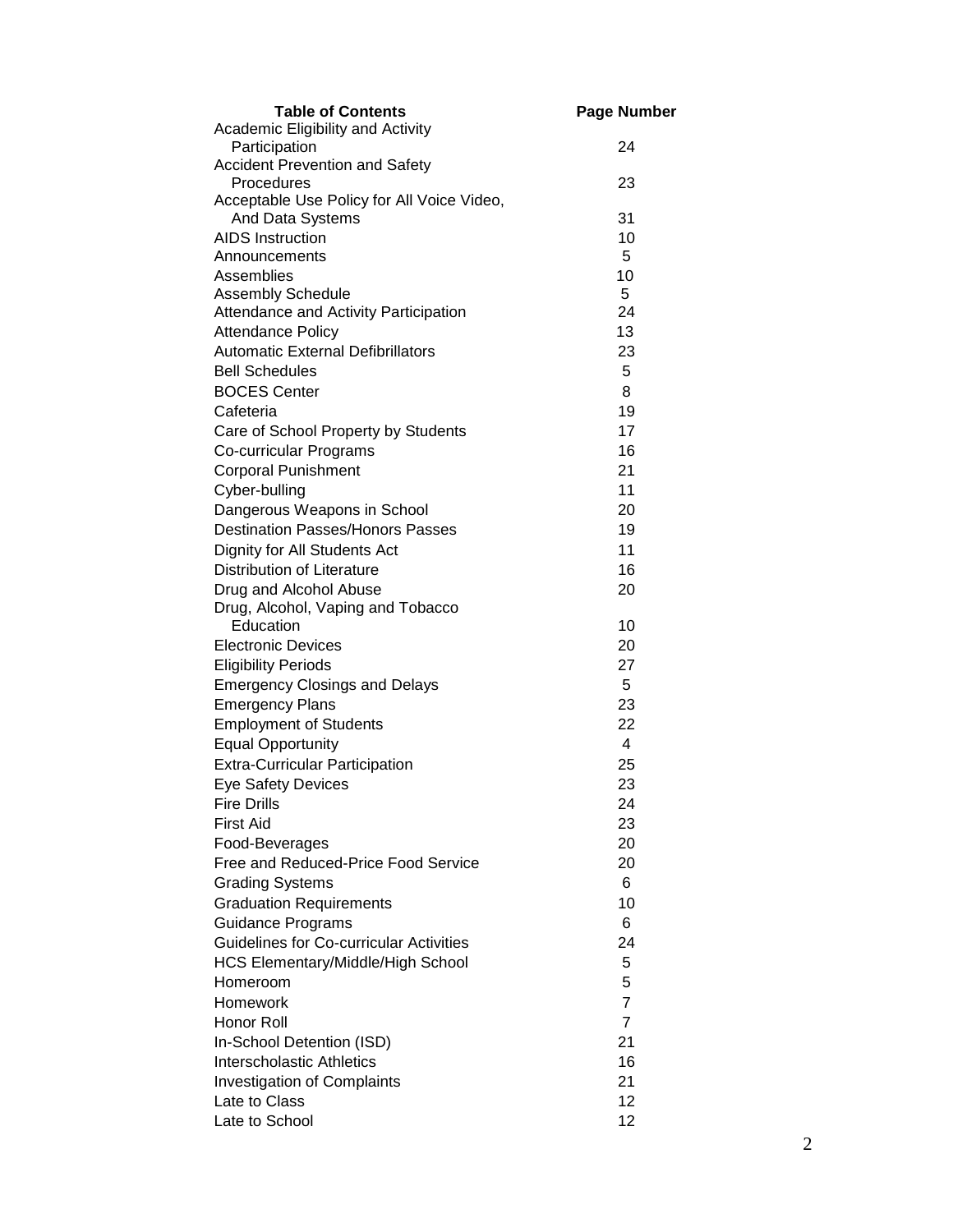| Make Up Opportunities                    | 9                 |
|------------------------------------------|-------------------|
| <b>Mission Statement</b>                 | 4                 |
| Mobile Device User Agreement             | 33                |
| National Honor Society                   | 8                 |
| Notes on Eligibility                     | 25                |
| Out-of-School Suspension                 | 21                |
| <b>Parent Teacher Conferences</b>        | 6                 |
| Parental Involvement                     | 6                 |
| Penalties                                | 20                |
| <b>Physical Education Requirements</b>   | 10                |
| Principal's Message                      | 4                 |
| Programs for Students with Disabilities  | 10                |
| <b>Prohibited Conduct</b>                | 18                |
| Promotion and Retention of Students      | 9                 |
| <b>Public Displays of Affection</b>      | 18                |
| <b>Public Information</b>                | 4                 |
| Release Time for Religious Instruction   | 16                |
| <b>Reporting Violations</b>              | 19                |
| <b>School Ceremonies and Observances</b> | 10                |
| Searches and Interrogations by Staff     | 22                |
| Sexual Harassment                        | 11                |
| Smoking/Vaping on School Premises        | 20                |
| Student Attendance                       | $12 \overline{ }$ |
| <b>Student Automobile Use</b>            | 22                |
| <b>Student Awards and Scholarships</b>   | 22                |
| <b>Student Code of Conduct</b>           | 17                |
| <b>Student Conduct on School Buses</b>   | 21                |
| <b>Student Dress Code</b>                | 17                |
| Student Fees, Fines and Charges          | 22                |
| <b>Student Health Services</b>           | 12 <sup>2</sup>   |
| <b>Student Internet Access Policy</b>    | 27                |
| <b>Student Progress Reports</b>          | 6                 |
| <b>Student Publications</b>              | 16                |
| <b>Student Sales</b>                     | 20                |
| <b>Summer School</b>                     | 8                 |
| <b>Testing Programs</b>                  | $\overline{7}$    |
| Transportation                           | 21                |
| <b>Truancy and Tardiness</b>             | 12                |
| Use of Elevators                         | 24                |
| <b>Visitors</b>                          | 5.                |
| <b>Weighted Grading</b>                  | 7                 |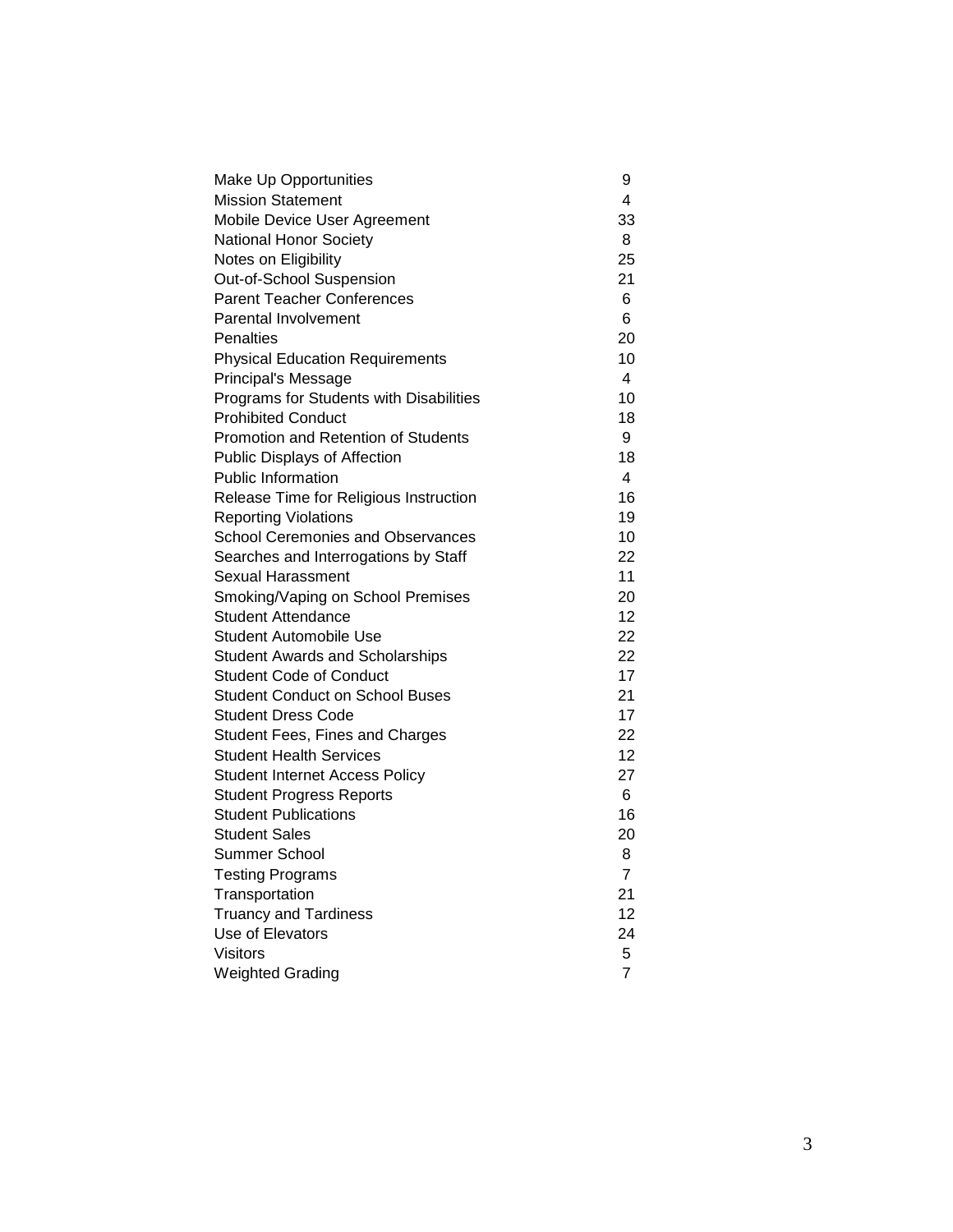While every effort has been made to ensure the accuracy of the information contained in this handbook at the time of printing, the district reserves the right to amend or correct its contents as needed.

#### **Mission Statement**

The Hancock Central School District believes that every child can learn and challenges all students to reach their full potential in a caring and supportive atmosphere. Our school and community partnership provide high expectations for achievement and opportunities to develop the social, emotional, physical, and intellectual well-being of every student. We are committed to excellence through ongoing assessments and revisions of programs and goals, thus continuing to meet the changing needs of our community and assuring our children to be successful and to be tomorrow's leaders.

#### **Equal Opportunity**

Each student is encouraged to develop and achieve individual educational goals. The district will provide every student with equal educational opportunities regardless of race, gender, sex, color, creed, sexual orientation, weight, national origin, religion, age, economic status, marital status, or disability. No student will be excluded on such basis from participating in or having access to any course offerings, student athletics, counseling services, employment assistance, co-curricular activities, or other school resources. The K-12 Principal is the designated district compliance officer, who will coordinate compliance with the nondiscrimination requirements of Title IX of the Education Amendments of 1972 and Section 504 of the Rehabilitation Act of 1973. You may contact Hancock Central School, 67 Education Lane, Hancock, NY 13783 or by calling 637-2511.

# **Public Information Program**

Parents/guardians and members of the community are encouraged to attend and participate at public Board of Education meetings which are generally held on the second and fourth Monday of each month in the Office of the Superintendent at 7:00 PM. Exceptions to these meeting dates are made for holidays and other special events. Please call to confirm.

The school district telephone number is (607) 637- 2511.

# **Principal's Message and Parent/Guardian Acceptance**

Dear Parents/Guardians:

The contents of this Handbook are intended to familiarize you and your child(ren) with all aspects of our school program. Once issued this handbook, it is understood that you accept the following statements. "I understand and consent to the responsibilities

outlined in the Hancock Student Handbook. I also understand and agree that my child(ren) shall be held responsible for the behavior and consequences included in the student code of conduct while on school property or attending school-sponsored activities. I also understand that any student who violates the student code of conduct shall be subject to disciplinary action, up to and including suspension from school. I understand that other rules and regulations not listed in this handbook may need to be created and implemented during the school year.

I understand that the district does not discriminate on the basis of disability with regard to admission or access to, or treatment or employment in school program and activities; and that my child(ren) has (have) the right to: individualized evaluation, an examination of relevant records, to demand an impartial hearing and/or to a subsequent review with respect to discrimination on the basis of disability.

Regarding student records, I have read and understood the information regarding access to my child's/children's educational records. I also understand that certain student information is considered directory information." Directory information includes:

- a student's name
- the names of the student's parents/guardians
- the student's address
- the student's date of birth
- the student's class designation
- the student's image
- awards received
- school dates of attendance
- weight and height of members of athletic teams
- previous school attended
- participation in officially recognized activities and sports
- vearbook/web page (site)/newsletter photographs
- photographs/video for media and social media use

Within the first three weeks of the school year, the district shall publish a notice to parent(s) or guardian(s) and students of 18 years of age or older ("eligible students") currently in attendance of their rights under FERPA and this policy. After these parties have been notified, they will have two weeks to advise the district in writing (a letter to the Superintendent's office) of any or all the items they refuse to permit the district to designate as directory information about that student.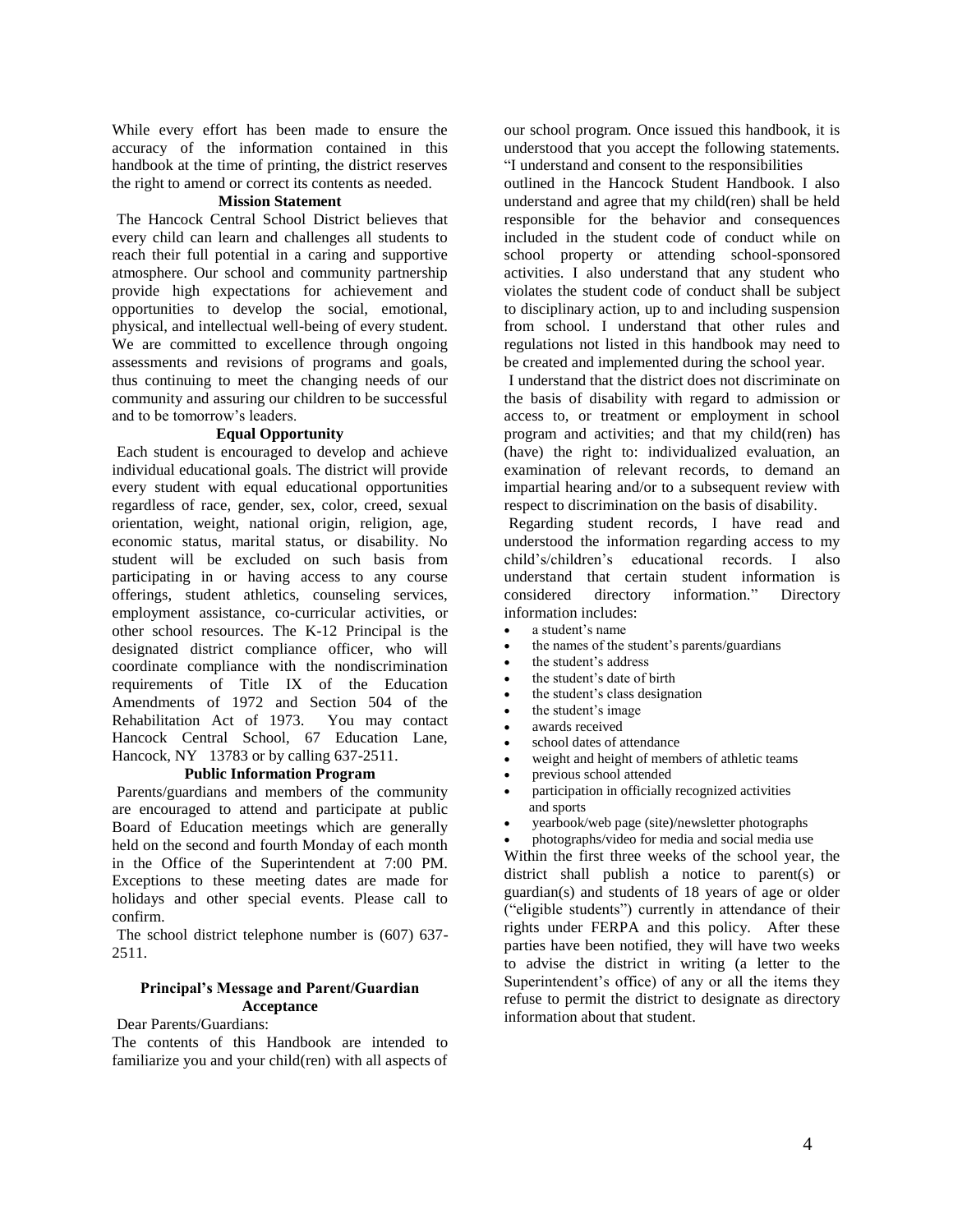#### **HANCOCK CENTRAL SCHOOL ELEMENTARY/HIGH SCHOOL/MIDDLE SCHOOL**

| Julie BergmanPreK-12 Principal                  |  |
|-------------------------------------------------|--|
| Jackie BeamerDirector of Pupil Personnel        |  |
| Joan Rice/Lori RajoppiPreK-12 School Counselors |  |
| Vicky KravetskyMS/HS Main Office Secretary      |  |
| Jennifer Brock Elementary Main Office Secretary |  |
| Meghan SmithMS/HS Guidance Secretary            |  |
|                                                 |  |
| Jo-Anne SmithCafeteria Manager                  |  |
| Jodi NewmanTransportation/Buildings & Grounds   |  |
|                                                 |  |
| Cindy AldermanElementary Nurse                  |  |
|                                                 |  |

#### **Emergency Closings and Delays**

The Superintendent of Schools may close, delay opening, or dismiss early when hazardous weather or other emergencies threaten health or safety. Parents/guardians/students are requested to avoid calling schools on days of poor weather. It is important to keep school phone lines open. The following television/radio stations will carry information regarding emergency closings:

 Radio Stations- WHWK 98.1FM, WAAL 99.1FM, WNBF, WWYL, WYOS, WDLA 92.1, WDNH 95.3FM, Magic 101.7, Thunder 102.

 Television Stations - WBNGTV 12, WIVT/News Channel 34, WICZ TV FOX 40, WBRE TV 28, WNEP, Spectrum.

**Announcements regarding emergency closings are available at (607) 637-8000 and are posted on the website.**

**At the discretion of the District, remote instruction may be offered on an inclement weather or other emergency closing day.**

**If no report is heard, it can be assumed the schools are opening on time.**

Wayne Highlands students are not expected to attend school if Wayne Highlands is closed for inclement weather and HCS is open. This is not considered an absence, but students are expected to make up any missed work.

#### **Bell Schedules**

Students arriving at school before the opening bell must report to the cafeteria, the front lobby, or to the hallway at the second-floor main entrance. Students will not be permitted to enter other areas of the building until the opening bell, including locker rooms. Specific bell schedules are available from homeroom teachers.

# **Normal Bell Schedule**

| Opening Bell                    | 8:00 AM   |
|---------------------------------|-----------|
| Homeroom/1 <sup>st</sup> period | $8:05$ AM |
| School ends                     | $2:34$ PM |

### **Early Dismissal Bell Schedule**

There will be no PM BOCES on early dismissal days. PM BOCES students will be permitted to leave after their lunch period.

| Opening Bell           | 8:00 AM    |
|------------------------|------------|
| Homeroom/ $1st$ period | $8:05$ AM  |
| School Ends            | $12:25$ PM |

#### **Two-hour Delay Bell Schedule**

There will be no AM BOCES on days with two-hour delays.

| <b>Opening Bell</b>    | 10:00 AM   |
|------------------------|------------|
| Homeroom/ $1st$ period | $10:05$ AM |
| School ends            | $2:34$ PM  |

### **Assembly Schedule**

In the event of an assembly or other school-wide activity, BOCES students will be permitted to stay for assembly activities with prior permission from the principal, BOCES principal, and BOCES instructor. Permission must be obtained prior to the assembly. BOCES students will remain in the school library until the school activity begins.

#### **Homeroom**

Students are expected to be in homeroom and seated when the homeroom bell rings. Students are assigned a homeroom at the beginning of the school year. Students will report to homeroom for the first week or as needed. With the start of week two, students will go to and be seated in their first period class at 8:05.

The Pledge of Allegiance is an important part of homeroom/1<sup>st</sup> period procedures and students are expected to show proper respect for this exercise. Students are expected to sit quietly during the reading of the morning announcements.

#### **Announcements**

Announcements for the day are read over the PA system each morning during homeroom/ 1<sup>st</sup> period. If you wish to have an announcement read regarding a school activity, as a minimum requirement, you must turn the announcement in to the office by the end of the day before the activity. The teacher or advisor must sign and date the announcement to be read.

#### **Visitors**

Parents, guardians, and other citizens are encouraged to visit the school, by appointment, periodically during the course of the school year. Persons who are not students or employees of the district must report immediately to the elementary or MS/HS main office, the District/business office, or the health office. Student visitors from other schools, unless they have a specific reason and the prior approval of the HCS building administrator, are not permitted to enter school buildings.

The building administrator is authorized to take any action necessary to secure the safety of students and school personnel. Trespassers are subject to penalty under New York State Penal Law.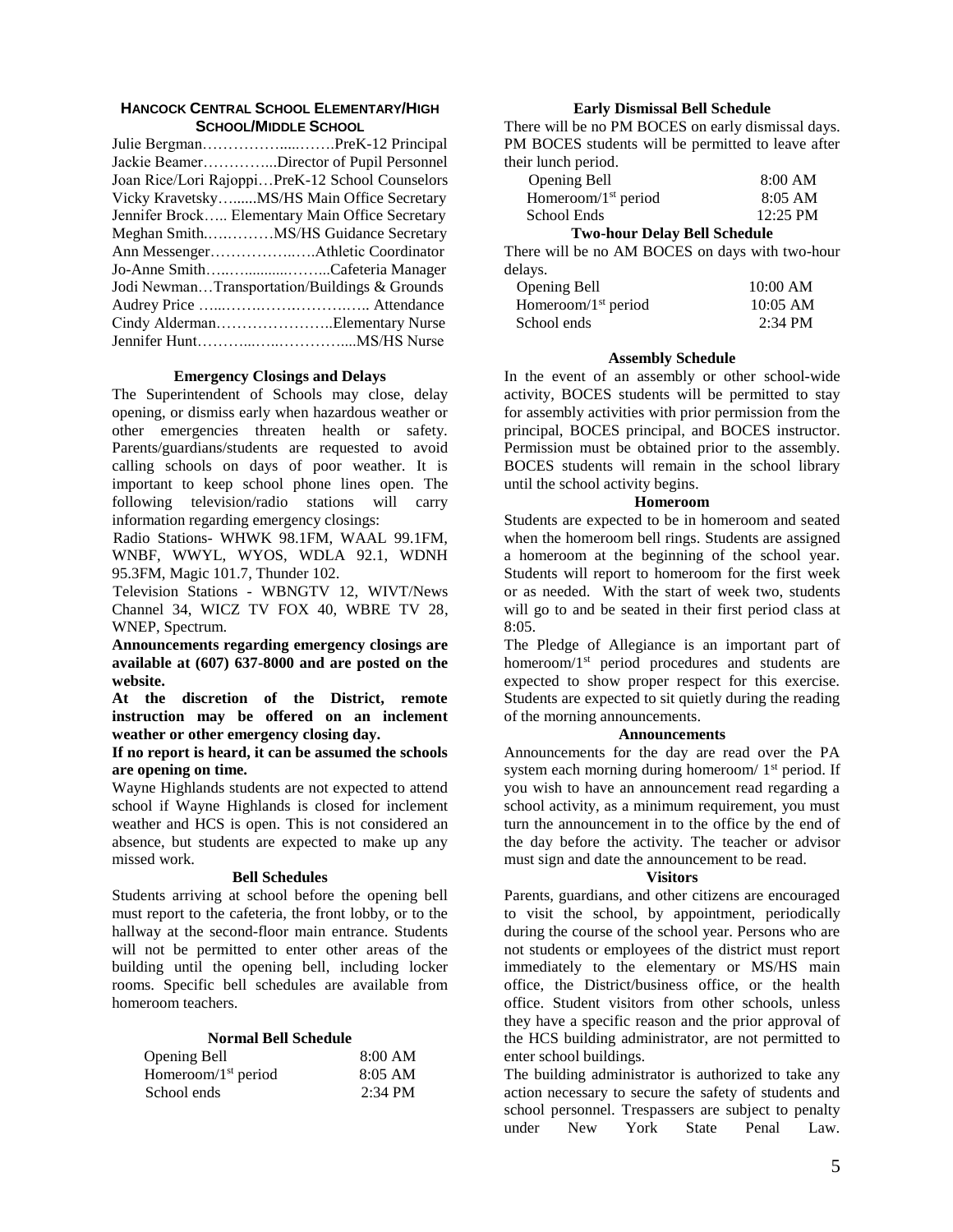# **Parents/guardians may not visit classrooms without prior consent from the building administrator. All classroom visits are to be scheduled.**

Visitors to the schools of the district are governed by the Visitor Policy, copies of which can be obtained in the District Office, 67 Education Lane, Hancock, NY 13783.

# **Parental Involvement**

Hancock Central School District believes that student achievement is directly linked to parental involvement and therefore encourages such involvement in school educational planning and daily operations. Parental involvement may take place in either the classroom (as volunteers) or during cocurricular activities. However, the Board of Education also encourages direct parental involvement at home; e.g., planned home reading time, informal learning activities, and/or homework "contracts" between parents and children. For further information on how parents/guardians can be involved in the schools, please contact the Guidance Department

# **Guidance Programs**

Guidance programs are available for all students in PreK-12 to ensure effective participation in their current and future educational programs. The PreK-12 guidance program has the following goals:

- 1. addressing any attendance, academic, behavioral or adjustment problems;
- 2. educating students concerning the avoidance of child sexual abuse and other forms of child abuse;
- 3. an annual review of each student's educational progress and career plans;
- 4. instruction to help students learn about curriculum options and careers;
- 5. individual and/or group counseling assistance to help students develop and implement postsecondary education and career plans; and
- 6. individual or group counseling assistance to help students who exhibit attendance, academic, behavioral, or adjustment problems.

#### **Grading Systems**

Grades are used to indicate achievement and development in each class or subject area in which a student is enrolled. Classroom teachers will evaluate students and assign grades according to their individual grading system. All students are expected to complete the assigned class work and homework as directed. Students are also expected to participate meaningfully in class discussions and activities in order to receive course credit.

1. Parents/guardians will be informed at least four times a year of their child's progress.

- 2. Grading will not be used for disciplinary purposes, i.e., giving lower grades for poor behavior, unless the student's misconduct is directly related to individual academic performance (plagiarism, for example).
- 3. Grading will be based, in part, upon student improvement, achievement, attendance and participation in class discussions and activities. Class participation and thus student attendance, is an important factor in earning high grades. Please see Make-up Opportunities (page 9) for further information.

# **Student Progress Reports**

Hancock's formal reporting system includes report cards and/or forms developed by the professional staff and issued periodically, scheduled conferences between parents/guardians and teachers, and interim reports issued as needed or required. Parents/guardians are urged to visit the school and to meet with school counselors and teachers whenever necessary. Please schedule all such visits in advance.

The marking periods for the 2021-2022 school year are as follows:

 1 st marking period ends November 12, 2021 2 nd marking period ends January 28, 2022

- 3 rd marking period ends April 8, 2022
- 4 th marking period ends June 24, 2022

Dates for progress reports are as follows:

- 1 st marking period, October 8, 2021
- 2 nd marking period, December 17, 2021
- 3 rd marking period, March 4, 2022
- 4 th marking period, May20, 2022

# **Parent-Teacher Conferences**

Parent-teacher conferences are an important element in reporting student progress to parents/guardians. Time permits only a limited number of conferences on days which are set aside for this purpose. Therefore, parents/guardians and teachers should schedule meetings in advance.

Parents/guardians may initiate a conference by calling the school office and making an appointment with the teacher, school counselor, or building administrator. When a parent/guardian requests a conference with a teacher, the teacher will make every effort to arrange a mutually convenient time. Such conferences will be planned around the teacher's schedule so as not to interfere with class time.

If a parent/guardian cannot attend a scheduled conference, they should notify the school as far in advance as possible so that another conference time may be arranged.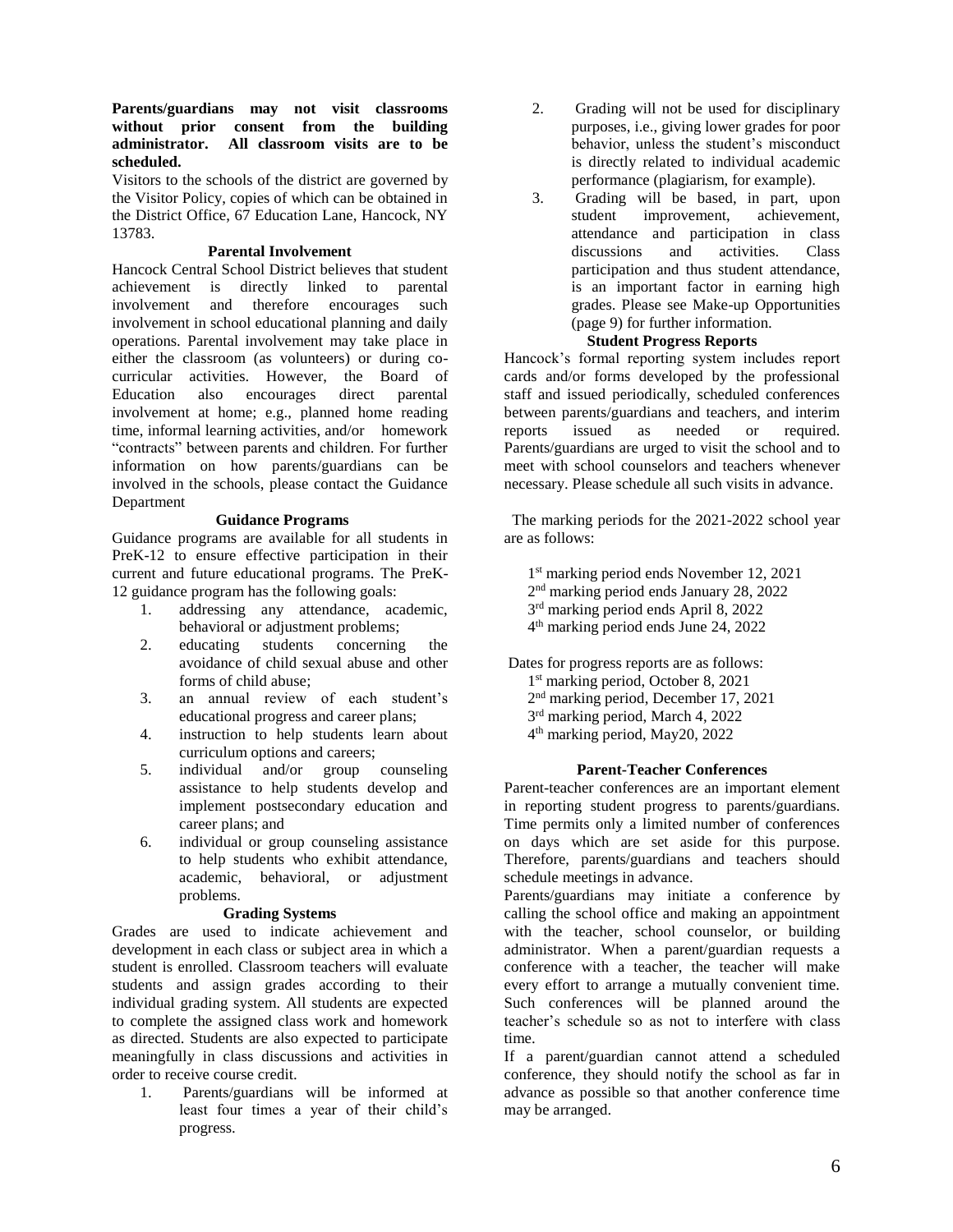#### **Testing Programs**

Students may meet requirements by passing Regents examinations in Mathematics, English, Science, US History and Government, Global Studies and languages other than English. Special testing provisions are made for students with disabilities and non-English speaking students. Information on student testing is available from the Guidance Office.

### **Homework**

 Homework provides excellent opportunities for developing good study habits, provides for individual differences and abilities, and encourages selfinitiative on the part of the student.

 The Hancock Central School District believes parent/guardian involvement in the student's homework is essential to making homework an integral part of the educational program. Parents/guardians should encourage and monitor homework assignments.

 Parents/guardians and the school share the responsibility for student learning. Parents/guardians can assist their child(ren) with homework by providing a study area free of distractions and with good lighting. Additionally, Parents/guardians can ask questions about the content of student homework while providing requested assistance, but letting the student do their own work. Avoid undue pressure but do help to create a "homework habit," at the same time each night.

 At the discretion of the teacher, students may be assigned an average of approximately 20 minutes of homework per class each night. If students believe they have an excessive amount of or too little homework per week, a conference with the school counselor is suggested.

 All homework assignments will be evaluated and counted towards each student's quarterly grade.

#### **Honor Roll**

Four times each year, after report cards are issued, an Honor Roll will be released based upon grades received during the quarter. Students are eligible for Honor Roll listings if they have passed all courses, do not have any incompletes, and are enrolled on a fulltime basis.

High Honors will be given to those students with an average of 94.5 or above. Honors will be awarded to students with an average between 89.5 and 94.4. Merit Roll will be awarded to students with an average between 84.5 and 89.4.

Student Honor Rolls will be provided to local newspapers/HCSD social media for publication.

Students in grades 9-12, who have earned an honor pass (sticker) and seniors who have earned a merit pass (sticker), must have an Honor or Merit pass agreement on file in the main office for each quarter they are eligible. The main office will provide this agreement to eligible students on a quarterly basis,

and it must be signed by both the student and parent/guardian.

This agreement states the following:

I agree to abide by the following benefits and conditions regarding my honor pass:

I will not need to have a filled-out destination pass to leave classes, except to use the telephone. I will need to show my honor pass which will be placed in my agenda.

I will report to and get permission from a staff member in charge of study hall before going elsewhere in the building.

# **I will only be permitted to sign out to go over town during my lunch period.**

I will return from signing out in time for my next class.

I will sign out when I depart and sign in when I return, in the Health Office.

I will not hang out on school property while signed out over town.

# **I will not drive a motor vehicle or ride in any motor vehicles while signed out over town.**

I will abide by all school policies and regulations while signed out over town.

I will not bring opened bottles, cans, containers, or food back into the building.

I will remain eligible according to the rules set forth for eligibility in my student handbook. Failure to remain eligible will result in my pass being revoked. I agree that misusing my pass may result in its being revoked.

# **\*At any given time, if a safety concern arises, your child may be denied permission to sign out at the discretion of the district.**

This agreement must have both student and parent/guardian signatures and be returned to the main office for approval by the principal before an honor or merit pass sticker will be issued. After approval, the principal will initial the sticker which should be placed in the student's agenda.

#### **Weighted Grading**

Students who pursue more intellectually challenging courses should be rewarded by a system which recognizes the difficulty of such courses and encourages students to take them. With a weighted grading system, students who opt for Regents, Advanced Placement, or Accelerated courses (8<sup>th</sup> grade only), above and beyond what is required of all students, will have their average weighted for the purposes of computing Honor Roll, GPA, class rank and National Honor Society. Unweighted grades appear on report cards, but weighted grades are included in the computation of each quarter's average for honor roll purposes. A weighted Grade Point Average and a class rank do appear on the transcript.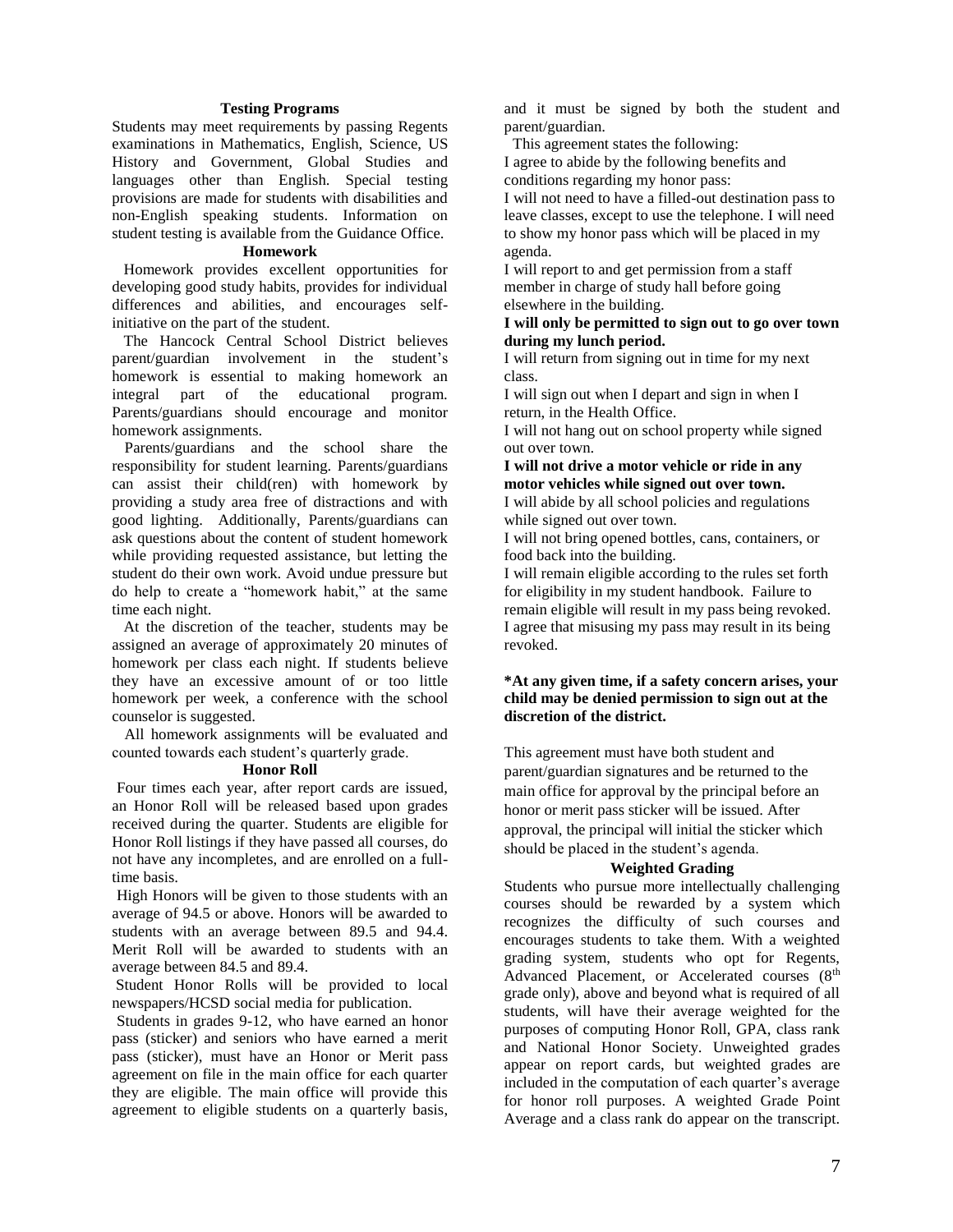The following courses are weighted by the factors listed below:

1.10 Courses

Any future AP or College Level Courses

Spanish 3, 4 and 5 (dual credit)

English 101 and 102 (dual credit)

Biology 101 and 102 (dual credit)

Drawing Design and Production/Engineering/CAD (dual credit)

College Personal Health (dual credit)

College Psychology, Sociology, Statistics, Calculus (refer to school's website for cost to student)

# 1.05 Courses

Algebra 1R-placement test may be required, Geometry, Algebra II, Spanish 2,

Pre-Calculus, Living Environment, Chemistry, Physics.

Report Cards and permanent records reflect actual grades (non-weighted) for potential student transfers and other uses.

#### **College Course Grading**

 $A+=100, A=95, A=-90, B+=88, B=85, B=-80,$  $C_{+} = 78$ ,  $C = 75$ ,  $C_{-} = 70$ ,  $D_{+} = 68$ ,  $D = 65$ ,  $D_{-} = 60$ ,  $F =$ Failure

# **Grades 7-12 Summer School**

Students will be allowed to attend summer school for enrichment or to remediate academic work. To qualify for summer school attendance, a student must have achieved a yearly average of 55% or above in the course requiring remediation. **All final recommendations for Summer School will rest with the building administrator.** Summer school grades will be a composite grade. Summer school work will be 66.6% and HCS's (yearly average) will be 33.3% of the composite score. Summer School will have an attendance requirement.

# **Grades K-6 Summer School**

Students will be required/recommended to attend summer school for enrichment purposes as recommended by their grade level teacher. In some cases, the building administrator may require a student to attend summer school. Letters will be distributed to parents/guardians indicating recommended or required summer school for students in grades K-6. More information regarding summer school is available by contacting the building administrator at (607) 637-1219 or (607) 637-1305.

#### **National Honor Society Purpose:**

The purpose of the Hancock chapter of the National Honor Society is to promote leadership, scholarship, character and service in our school and community. "This honor, recognized throughout the nation, is both the public recognition of accomplishment and the private commitment to continued excellence on the part of the member."

#### **Affiliation:**

Our chapter is affiliated with the National Honor Society and abides by all the rules of the National Association.

#### **Membership Standards:**

1) A candidate must have attended Hancock School for one semester to be eligible for consideration of membership.

2) To be qualified for membership, a student must be a junior or a senior and meet the following academic requirements:

> 2 years each of Regents Math and Science and have taken a third year of Regents Math and Science by the end of the senior year in order to be recognized as a member of NHS at graduation. Exceptions for transfer students or scheduling difficulties will be considered – however, upper-level track of academic courses must be maintained.

3) Students with a cumulative 90 weighted grade point average at the end of their sophomore or junior year will be considered for membership in the Hancock chapter of NHS.

4) Students must meet the requirements of scholarship, character and leadership (NHS Handbook, Part D) and service to be considered for membership.

5) Attendance requirement: If you have ten percent or more absences during your freshman or sophomore year, this could negate your eligibility, on a case-bycase basis.

6) All NHS meetings and Induction ceremony are required activities. These dates will be announced well in advance; students are expected to make the necessary arrangements to ensure attendance. If a student misses an event without a pre-approved absence, the student must submit to the advisor (s) a written excuse within 48 hours, who will then submit it to the faculty council for a vote. Possible outcomes include that the student may be excused, may be asked to complete extra service hours, or may not be eligible for membership.

#### **Selection:**

1) The selection process begins with the students completing the information forms.

2) The applications are rated and the selection of candidates to the Hancock NHS chapter is made by a majority vote of the faculty advisory council. 3) The Hancock NHS advisor and principal are not

eligible to vote for membership selection.

# **BOCES Center**

The DCMO BOCES Education Program is an extension of each component high school. Students attending the BOCES (Board of Cooperative Educational Services) Occupational Education program take required and elective courses in the home school and CTE classes at the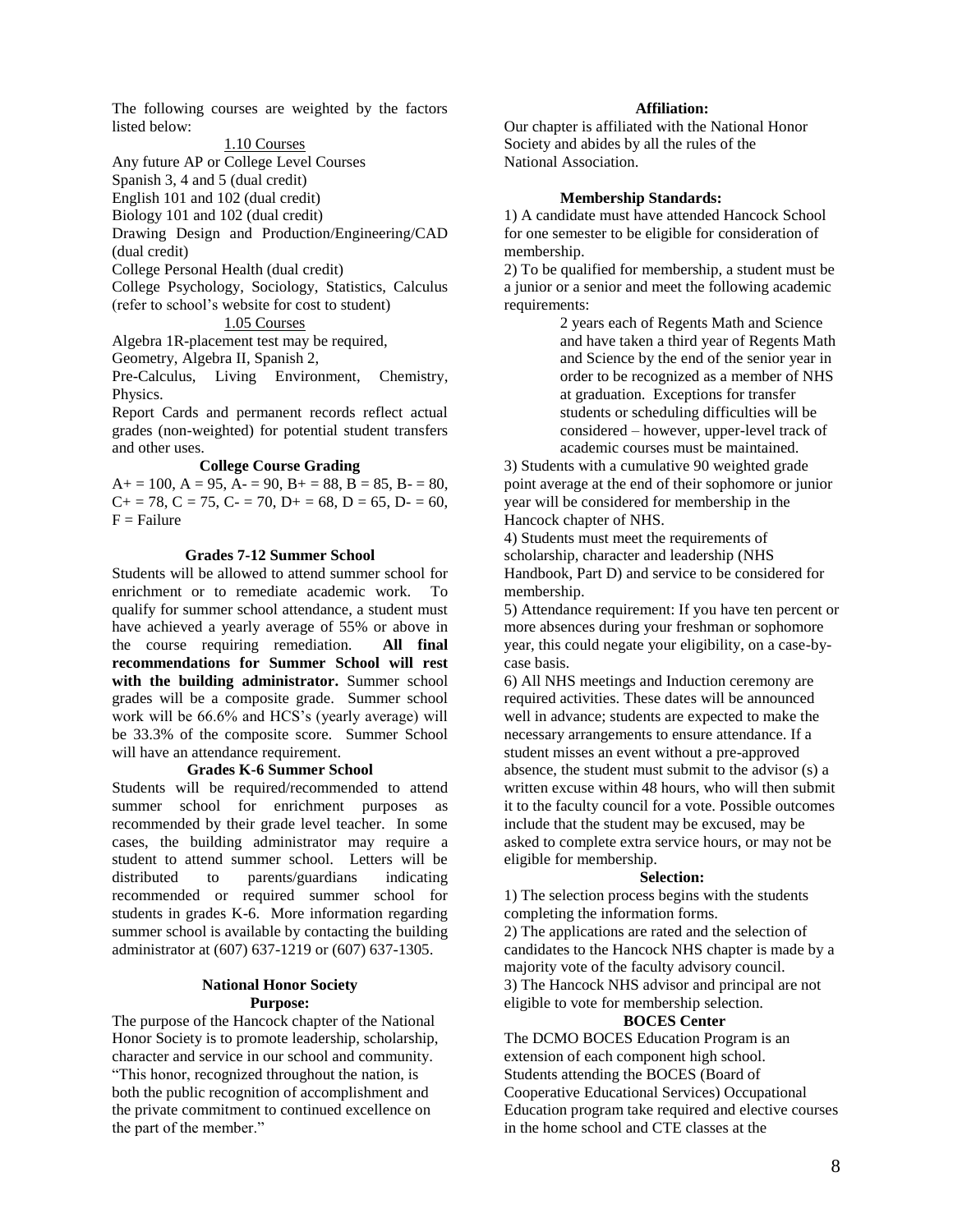Occupational Education Center during their junior and senior years. They can receive up to three high school credits over two years of study at the BOCES center in Trout Creek, NY. Students are eligible for final credit (s) on a course-by-course basis. AM and PM busing is provided to the BOCES campus.

# **Promotion and Retention of Students**

The Hancock Central School District will make every effort to communicate potential promotions or retentions of students to their parent/guardian. Conferences to discuss mutual concerns are encouraged. The following guidelines govern promotion and retention:

### **Hancock High School**

In order to earn high school credit, students must successfully complete courses taken and meet the district attendance requirements. Courses required for graduation must be repeated until passed with acceptable performance and approved by the administration. Determination of homeroom assignment is based on courses taken during that year. All students begin in a freshman homeroom. Students move ahead in homeroom assignment by earning credit. A student will be placed in a homeroom corresponding with the two lowest level courses taken. Students who should be in junior homerooms but are considered potential graduates will be assigned to senior homerooms.

#### **Hancock Elementary/Middle School**

Hancock Elementary/Middle School promotes only pupils who perform satisfactorily overall during a given school year and who, based on their performance, can reasonably be expected to perform equally well or better at the next grade.

Pupils in special instances may be promoted during the year and a pupil may be promoted to a grade two years above present level when appropriate.

Pupils whose overall academic performance does not meet the criteria for promotion are either retained at grade level or placed in the next high grade.

Pupils are retained when their current year's performance suggests almost certain failure at the next grade level and where there are reasonable expectations of significant improved performance by the pupils repeating the same curriculum.

Pupils are placed in the next grade level when there is no reasonable expectation of improved performance through retention or when a pupil has already been retained.

In very few cases are pupils retained twice during elementary school and in no case is a pupil retained more than twice between grades one and four. Provisions of a second year of Kindergarten is not considered as retention.

Hancock Elementary/Middle School teachers endeavor to keep parents/guardians continuously informed of pupil progress. There are several steps taken at specific times during the year when

parents/guardians are contacted regarding lack of progress which may lead to retention or placement of a child for the following year.

The following calendar of events and form letters to be used leading to recommendations for retention or placement are to be used to insure that adequate parent-teacher communication takes place prior to a formal recommendation being made to the buidling adminstrator who is responsible for the final decision.

1. Teachers in grades Kindergarten through six will complete the "Recommendation for Student Retention and Placement" form and submit it to the building administrator. Students under the service of the Committee on Special Education who are being recommended for retention and placement are to be reviewed jointly by the Committee on Special Education members, parent/guardian and teacher. The teacher making the recommendation can discuss this with the parent/guardian, but the decision to retain or place is made by the building administrator.

2. Teachers will contact parent/guardian of students being recommended for retention and placement requesting that a conference be held. The school counselor and/or building administrator will sit in on all such conferences with the teacher involved.

3. If the parent/guardian does not agree with the recommendation following this conference, the parent/guardian will be advised to submit in writing their rationale for not having the child retained or placed. This will be reviewed by the teacher involved, the school counselor, and the building administrator. The teacher, school counselor and building administrator will then meet with the parent/guardian. The final decision whether to retain and where to place the student will be made by the building administrator based on all recommendations. 4. All Retention and Placement Consultation Forms will be filed in the student's cumulative folder.

#### **Make Up Opportunities**

Students whose absences are excused or unexcused will be given reasonable time to make up assignments missed during their absence. Classroom teachers will determine the appropriate assignments for purposes of making up missed work. Assignments may be sent home or posted on the HCSD learning management system, and a teacher or teacher aide may be available to provide assistance. Student's whose misconduct is directly related to the student's academic performance (planning an absence from school or "skipping" school to gain more time to prepare for a test or project) may be denied the opportunity to make up work.

It is the student's responsibility to request all make up assignments from subject teachers during or following absence from class. The student must request assignments early enough to allow adequate time for completion.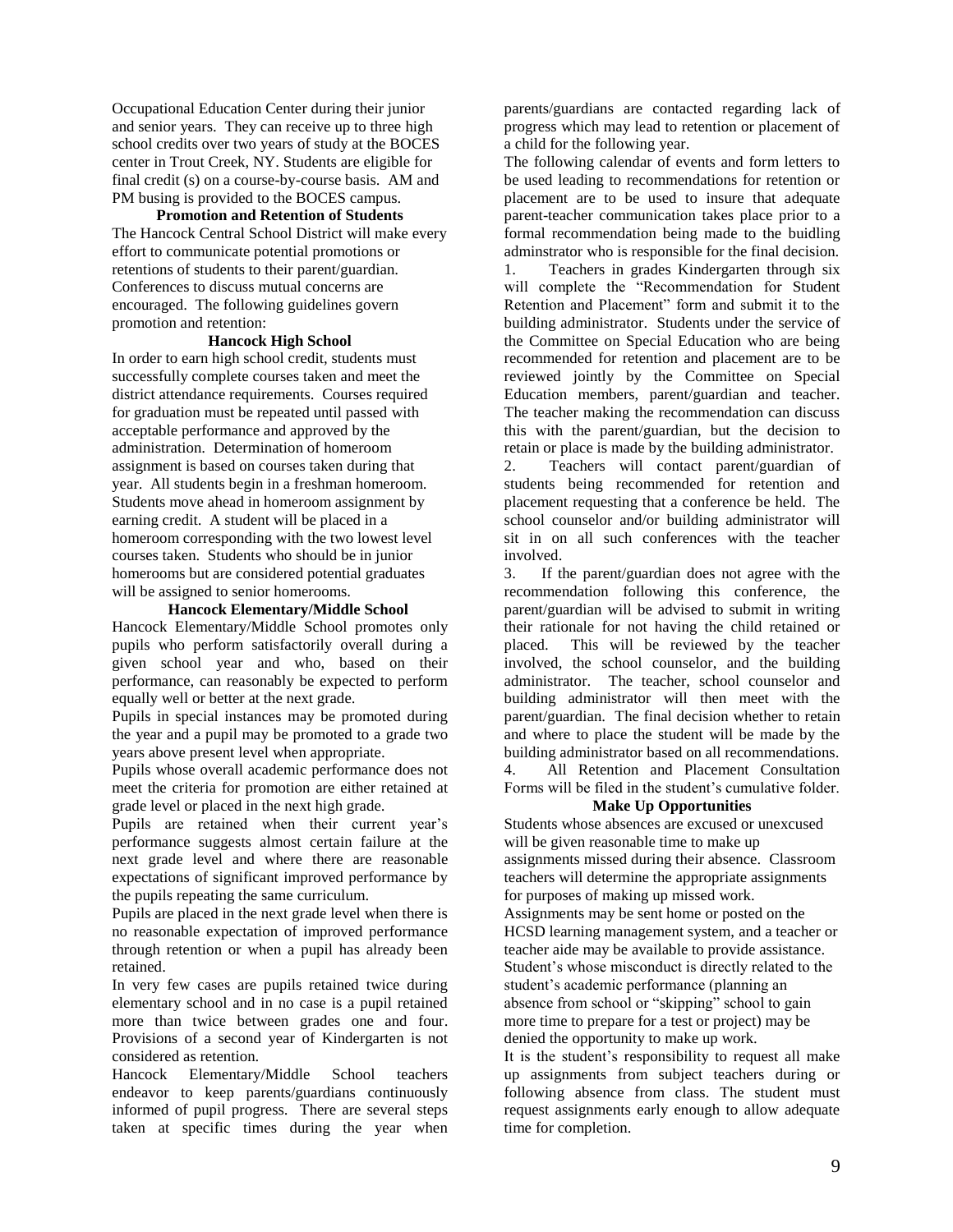In grades 9 through 12, if a student fails a subject required for graduation and does not successfully complete a makeup in a duly authorized summer school, the student must retake the same course again the following year, or an acceptable equivalent.

**Students entering their senior year may be given the opportunity to "double" subjects to meet graduation requirements. This shall apply to seniors only. Contact the Guidance Office for further information.**

#### **Graduation Requirements**

Please contact the Guidance Office for details regarding all New York State tests and graduation requirements.

#### **Physical Education Requirements**

Each student in grades 9 through 12 must successfully complete the Physical Education course during each year of attendance in school in order to qualify for graduation. Two units of PE are mandated by the regulations of the Commissioner of Education. These units are in addition to those credits necessary for a Regents or local high school diploma, and shall be awarded as 1/4 unit per semester.

If a student requires a special or adaptive physical education program, the student should notify the school counselor and PE teacher as soon as possible. A note from the student's physician may be required. In order to be prepared for PE class, a student must have sneakers and be compliant with the dress code.

# **AIDS Instruction**

In compliance with the Regulations of the Commissioner of Education, the district will provide classroom instruction concerning Acquired Immune Deficiency Syndrome (AIDS) as part of a sequential and comprehensive health program for all students, K-12. The school provides age-appropriate instruction, which must include the following information:

1. the nature of the disease;

2. methods of transmission of the disease; and

3. methods of prevention of the disease (stressing abstinence as the most effective and appropriate protection against (AIDS).

A copy of the course outlines (by grade level) is kept in the main office for public information. Parents/guardians may request to have their child(ren) excused from that segment of AIDS instruction regarding methods of prevention of the disease by filing a request with the Superintendent of Schools. The request must give assurance that such instruction will be given at home. Please contact the building administrator for a copy of the request form. The district has an advisory council consisting of members of the Board of Education, appropriate school personnel, parents/guardians and community representatives (including representatives from religious organizations). The advisory council is responsible for making recommendations on content,

implementation and evaluation of the AIDS instructional program.

**Drug, Alcohol, Vaping and Tobacco Education**

The Hancock Central School District believes that education is an important preventive measure against student's involvement with drugs, tobacco, vaping and alcohol. Instruction will include sessions about the causes and effects of drug, alcohol, vaping and tobacco abuse, especially on young people. In addition, all high school students will receive instruction on the dangers of driving while under the influence of alcohol and/or drugs.

Parents/guardians and students who want more information on substance abuse, or would like to ask questions about a specific problem, may call and/or visit the Guidance Office. Hancock believes that individuals with problems should feel comfortable to seek help without fear of punishment. The Guidance Office encourages students who believe they may have a substance abuse problem to meet with their counselor and discuss it as soon as possible.

#### **Programs for Students with Disabilities**

Each student identified by the Committee on Special Education (CSE) as having a disability will have access to the full range of programs and services of this school district, including co-curricular programs and activities, which are available to all other students enrolled in the public schools of the district. Parents/guardians/students who desire further information on these services should contact the CSE chairperson at 607-637-1374.

#### **School Ceremonies and Observances**

The school district recognizes the value of certain ceremonies and observances in promoting patriotism and good citizenship among the students. Therefore, activities in schools commemorating national holidays such as Memorial Day, Thanksgiving, and Presidents' Day are encouraged. Hancock reminds students, faculty and administration of the variety of religious beliefs, and all are urged to be conscious of and respect the sensitivities of others.

Activities related to a religious holiday or theme will be planned to ensure that the activity is not devotional, and that students of all faiths can join without feeling that they are betraying their own beliefs.

Students shall be given the option to be excused from participating in those parts of a program or curriculum involving a religious theme which conflicts with their own religious beliefs. If a parent/guardian or student has any questions regarding the use of religious music, artwork and/or symbols in a particular course/activity, the building administrator should be contacted.

#### **Assemblies**

Student assemblies are seen as part of the overall educational process. School assemblies, at all instructional levels, are often held to provide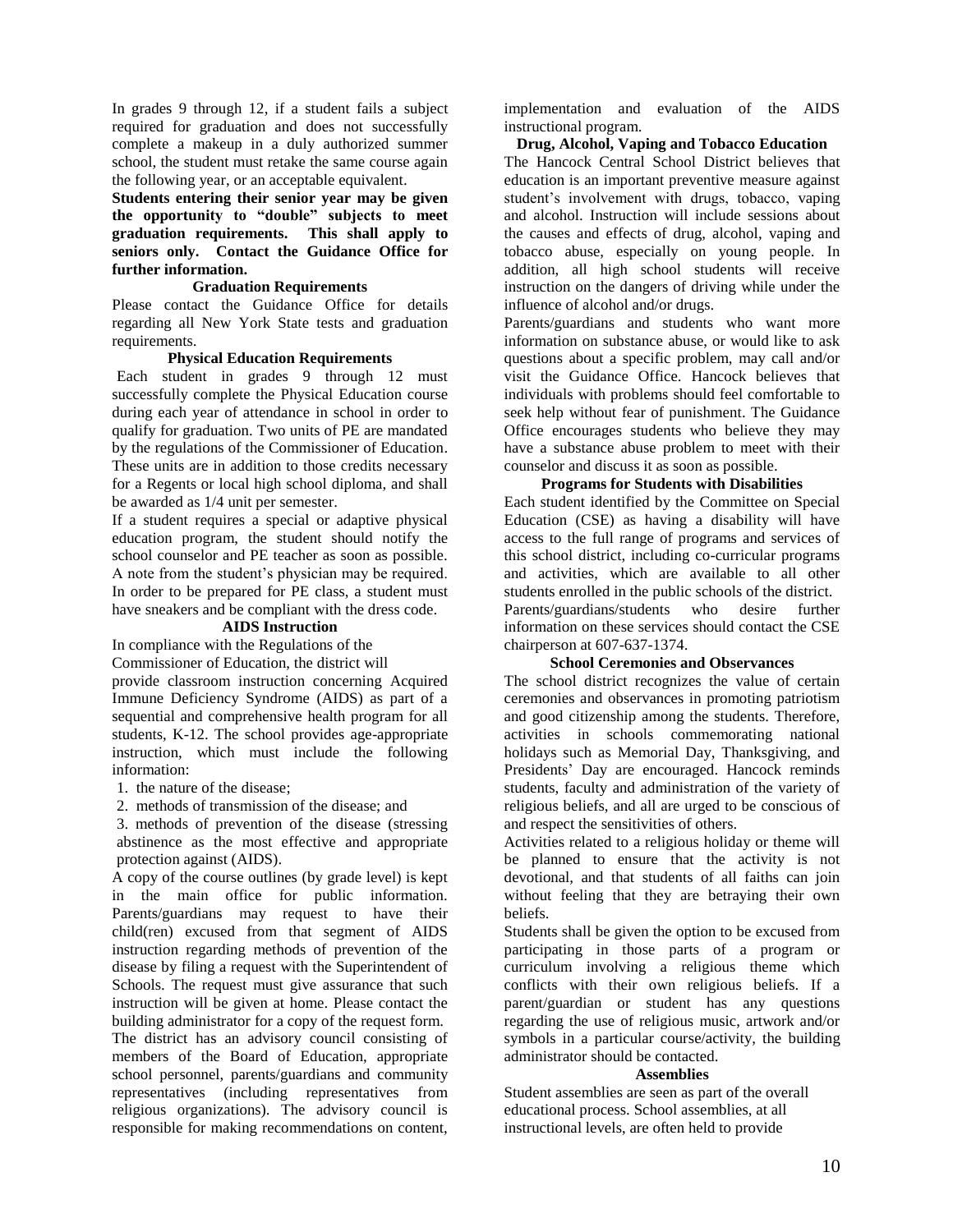recognition of student accomplishments by peers, parents/guardians and staff members. Assemblies will be appropriate to the educational experience, as defined by the Hancock Board of Education, and reflect our school's educational mission.

Students are reminded of proper conduct at assemblies to ensure responsible audience participation:

• Take an assigned seat quietly; refrain from using electronic devices and headphones.

• Do not speak above a whisper, and then only when necessary.

• Pay attention to the speaker/performer(s).

• Applaud only when appropriate.

# **Sexual Harassment/Personal Safety**

The district is committed to safeguarding the right of all students within the school district to learn in an environment (including virtual environments) that is free from all forms of sexual harassment. Conduct is deemed to be sexual harassment when the student perceives such behavior as unwelcome, such as inappropriate touching, verbal comments, sexual name calling, spreading sexual rumors, gestures, jokes, pictures, blocking a student's movement, rape or attempted rape.

Sexual harassment is a form of sex discrimination. Students who believe that they have been subjected to sexual harassment, whether by a teacher, other student, or any individual on school grounds or at school activities, should report the alleged misconduct immediately to the Compliance Officer, at Hancock Central School, 67 Education Lane, Hancock, NY 13783 or by calling 637-1305. Students can pursue his/her complaint informally or file a formal complaint.

In the absence of a victim's complaint, the school, upon learning of, or having reason to suspect, the occurrence of any sexual harassment, will promptly begin an investigation. Complaint forms and copies of the policy can be found in the District Office, 67 Education Lane, Hancock, NY 13783.

The District will comply with all statutory regulations, including but not limited to Erin's Law.

# **The Dignity for All Students Act (DASA)**

The Act imposes on school districts the obligation to, among other things, prohibit and punish discrimination, harassment, or bullying committed by one student against another student based on the student's actual or perceived race, color, weight, national origin, ethnic group, religion, religious practice, disability, sexual orientation, gender or sex by fellow students. The Hancock Central School Board of Education has adopted the following change to the Student Code of Conduct pursuant to DASA:

Discrimination and harassment mean an intentional act against any student, on school property or at a school function, that creates a hostile environment by conduct, with or without physical contact by verbal threats, intimidation or abuse, of such a severe nature that it:

- (a) would have the effect of unreasonably and substantially interfering with a student's education performance, opportunities or benefits, or mental, emotional physical wellbeing; or
- (b) reasonably causes or would reasonably be expected to cause a student to fear for one's physical safety.

Such conduct shall include, but is not limited to, threats, intimidation, or abuse based on a person's actual or perceived race, color, weight, national origin, ethnic group, religion, religious practice, disability, sexual orientation, gender or sex.

Students who violate the Dignity for All Students Act will be subject to the range of disciplinary consequences as per the Hancock Central School Student Handbook.

# **Cyberbullying**

As with other forms of bullying, cyberbullying is an attempt to display power and control over someone perceived as weaker. Cyberbullying involving District students may occur on campus, in virtual classrooms and off school grounds, and may involve student use of the District internet system or student use of electronic devices while at school, such as cell phones, digital cameras, and personal computers to engage in bullying.

Cyberbullying includes, but is not limited to, the following misuses of technology: harassing, teasing, intimidating, threatening or terrorizing another student or staff member by way of any technological tool, such as sending or posting inappropriate or derogatory e-mail messages, instant messages, text messages, digital pictures or images, or website posting (including blogs).

Cyberbullying has the effect of: (a) physically, emotionally or mentally harming a student; (b) placing a student in reasonable fear of physical, emotional or mental harm; (c) placing a student in reasonable fear of damage to or loss of personal property; and (d) creating an intimidating or hostile environment that substantially interferes with a student's educational opportunities.

Cyberbullying that occurs on or off-campus, including virtual classrooms, which endangers the health and safety of students or staff within the school or can be reasonably forecast to cause a material or substantial disruption to the educational process, is prohibited. Such conduct could be subject to appropriate disciplinary action in accordance with the District Code of Conduct and possible referral to local law enforcement.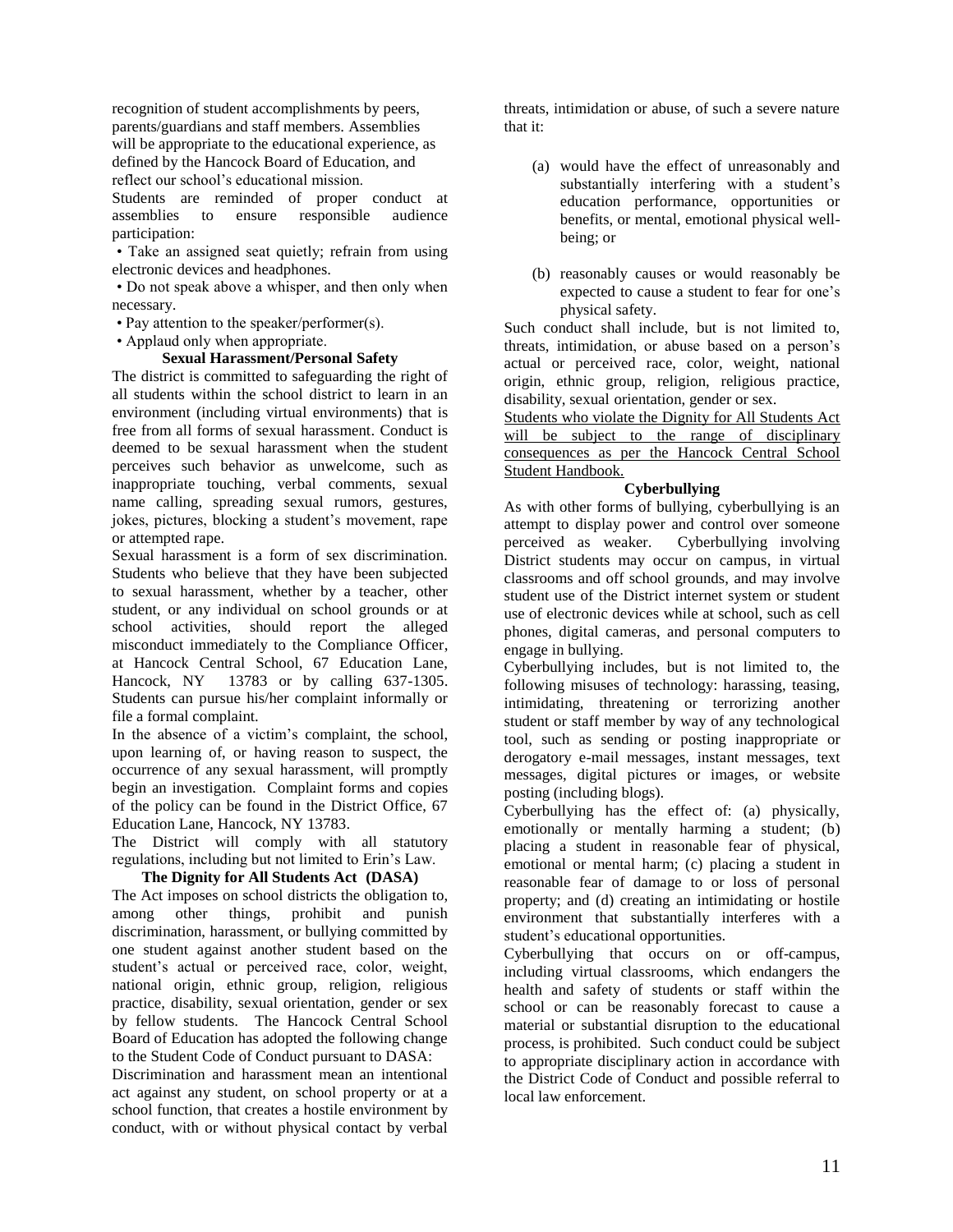#### **Student Health Services**

If a student is hurt or ill, the student should tell a teacher and ask for a pass to the school nurse's office. Students must "sign out" from the nurse's office if they are released from school early (see Early Dismissal Precautions).

The school nurse will provide emergency care for students in accidental or unexpected medical situations.

If a student needs to take medication during the school day, the student must follow these rules:

• Bring a note from their parent/guardian which gives the nurse permission to store the medication for the student's use, releasing the Board and its employees of liability for the administration of medication.

• Give the nurse a doctor's note with instructions about dosage, times given, etc.

• Bring a copy of the prescription.

All medications must be in original labelled containers and delivered to the school nurse by a parent/guardian. No student shall have prescription or non-prescription drugs in their possession while at school.

# **Student Attendance**

The Board of Education, in accordance with the Compulsory Attendance Law, requires that each minor from six to sixteen years of age shall regularly attend school full time, unless the student has completed a four-year high school course of study. The age used for determining Compulsory Age is the age of the student on July 1 preceding the school year. The student is required to attend the complete school year during which the student turns sixteen. Attendance is important! It is each student's basic responsibility as a member of the school community. In addition, regular attendance is directly related to academic and career success.

Every student is expected to be on time and attend all classes. Teachers take attendance each period. The attendance office will make daily telephone calls to parents/guardians to report absences.

*Students may lose credit if they do not attend a minimum of periods in any particular subject each marking period. After 5 periods of absence for each course during each marking period, whether the absences are excused or unexcused, credit may be denied. Students who are absent from class for 5 days will be recommended to stay for Wednesday extended day until all work is complete. In addition, if a student misses more than 20 days in any school year, the student may not pass for the year and may repeat the entire school year.* 

All students who arrive after 8:05 a.m. without an approved excuse will be marked absent by course/period.

Students will not be allowed to participate in or to

attend any co-curricular activity taking place on the day they are absent from school except as outlined in the Guidelines for Co-curricular Activities. Copies of the full Attendance Policy can be found in the District Office, 67 Education Lane, Hancock, NY 13783.

### **Truancy and Tardiness**

The Hancock Central School District believes it is important to ensure students are attending class as well as arriving to class on time, since these are essential aspects of ensuring an orderly environment for learning.

Student absence without the knowledge and consent of the parent/guardian is considered truancy.

Truancy is a violation of New York State Law and is subject to disciplinary measures imposed both by the school and Family Court.

Tardiness, whether the fault of the child or the parent/guardian, is not condoned and cannot be excused except for the reasons cited above. A note explaining the cause of lateness is required. Since excessive tardiness and absences are not conducive to good work habits or learning, parents/guardians should make every effort to have their children in school every day and on time.

Chronic tardiness and truancy are disruptive to both teachers and fellow students and therefore will not be tolerated. Corrective measures are outlined in the District's Attendance Policy.

#### **Late to School**

If you are not in your homeroom/  $1<sup>st</sup>$  period when the 8:05 AM morning bell rings, you will be considered late to school and you must sign in the school at the Attendance Office. **IF YOU DRIVE TO SCHOOL AND YOU ARE LATE TO SCHOOL FIVE TIMES WITHIN A QUARTER, YOU WILL HAVE YOUR DRIVING/PARKING PRIVILEGE REVOKED FOR THE REMAINDER OF THAT SEMESTER.**

#### **Late to Class**

You are expected to be in your classroom, seated, when the bell rings. You are expected to remain in class until dismissed by the teacher. If you are not in class, seated, when the bell rings, you will be considered late to class and reported tardy, subject to reprimand, and/or disciplinary action by the teacher. You are not to be standing in the hallway or doorway at the end of class. Stay in your classroom until you are dismissed by the teacher. *Students who are late to class 5 times will be recommended to stay for Wednesday extended day until all work is complete.* **Lateness of more than five minutes, without a pass, will be considered as an absence. Consecutive lateness to class may result in hallway restriction!**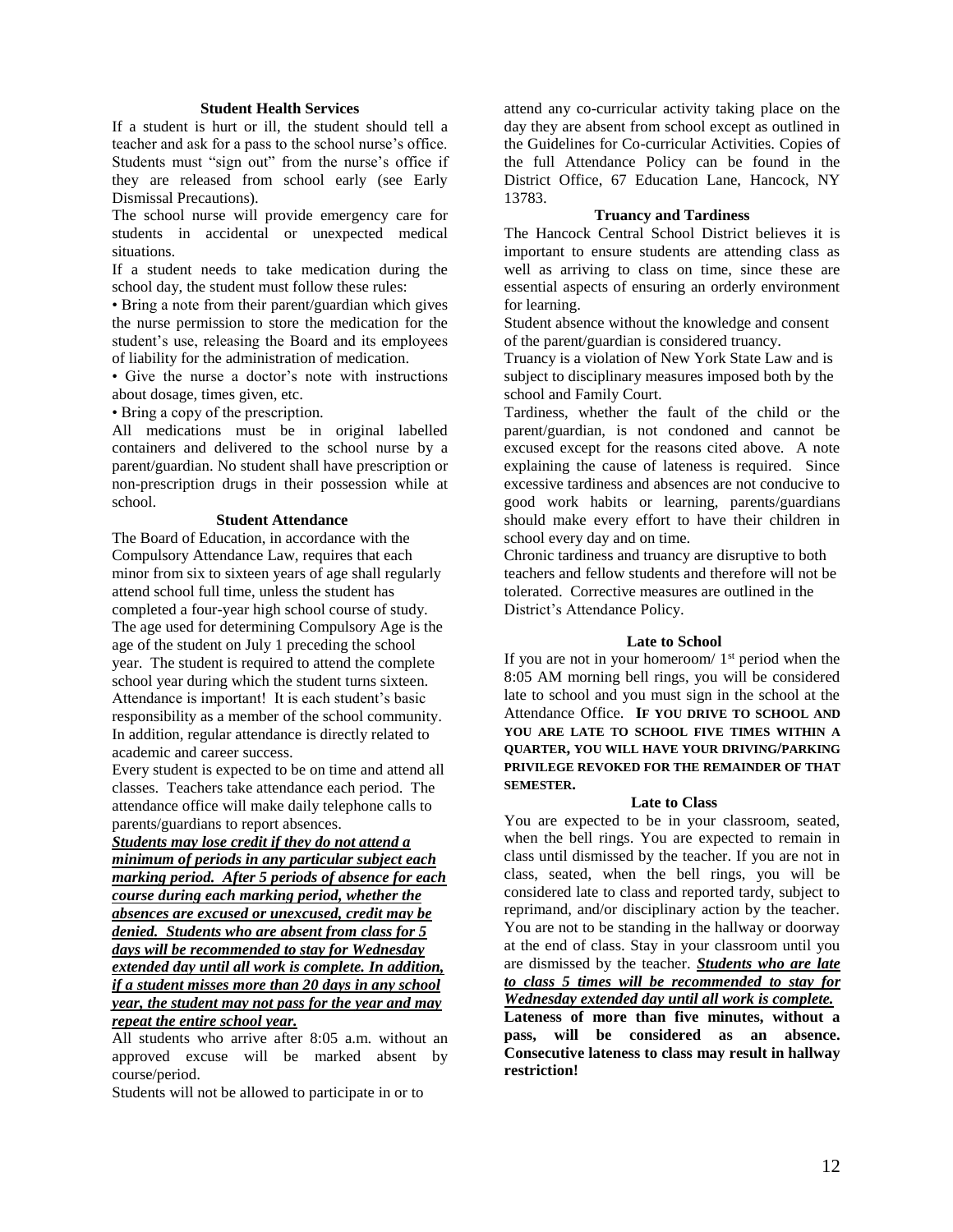# **COMPREHENSIVE ATTENDANCE POLICY**

A. Objectives

The objectives of the Comprehensive Attendance Policy are:

- 1. To accurately track the attendance, absence, tardiness and early departure of students to and from school;
- 2. To ensure sufficient pupil attendance of classes so that pupils may achieve State mandated education standards;
- 3. To track student location for safety reasons and to account to parents/guardians regarding the location of children during school hours;
- 4. To increase school completion for all students;
- 5. To raise student achievement and close gaps in student performance
- 6. To know the whereabouts of every student for safety and other reasons;
- 7. To determine the District's daily average attendance for State aid purposes.
- B. Definitions

Whenever used within the Comprehensive Attendance Policy, the following terms shall mean:

- 1. Scheduled Instruction: Every period that a pupil is scheduled to attend instructional or supervised study activities during the course of a school day during the school year.
- 2. Absent: The pupil is not present for the entire period of the pupil's scheduled instruction.
- 3. Tardy: The pupil arrives later than the starting time of the pupil's scheduled instruction.
- 4. Early Departure: The pupil leaves prior to the end of the pupil's scheduled instruction.
- 5. Excused: Any absence, tardiness, or early departure for which the pupil has a valid school approved excuse. Such excused non-appearance shall include: personal illness, illness or death in the family, religious observance, quarantine, required court appearances, attendance at health clinics or other medical visits, approved college visits, military obligations, absences approved in advance by the building administrator, and other reasons as may be approved by the Commissioner of Education.
- 6. Unexcused: Any absence, tardiness or early departure for which the pupil has no valid school approved excuse. Such

unexcused non-appearance shall include shopping trips to the local mall, family vacation, oversleeping, skipping class, and any other absence that is not excused.

C. Coding System

The following coding system shall be used to indicate the nature and reason for a pupil's missing all or part of scheduled instruction:

 $E$  = excused

 $OSS$  = suspended out of school  $U =$ unexcused

 $T = \text{tardy less than 5 minutes}$ 

- $P =$  exception for absence
- $TE = \text{tardy }$  excused
- $D =$ early departure
- $DE = Appointment$

 $ET = e$ xessively tardy more than 5 minutes

 $V =$  college visit

 $TU = tutoring$  excused

The time that the pupil arrived or departed will be recorded next to the entry code describing the nature and reason for the student missing all or part of scheduled instruction.

For example, if a student left at 11:30 a.m. for a doctor's appointment, the code would read:

DE: 11:30 a.m.

- D. In order to encourage student attendance, the following strategies and incentives shall apply:
	- 1. Minimum Attendance for Course Credit
		- a. A student is permitted no more than 5 absences each marking period for minor illness, doctor/dental appointments, and/or personal family reasons. If a student exceeds the allowable absences, excused or unexcused, denial of credit may result for the reporting period. Three tardies (five minutes or fewer) equal one absence in all cases and a tardy of more than 5 minutes will be counted as an absence.
		- Students *of* compulsory attendance age suspended from school instruction may not be marked as absent unless they fail to attend scheduled alternative education on thay day.
		- Students *over* the compulsory attendance age suspended from school instruction will be marked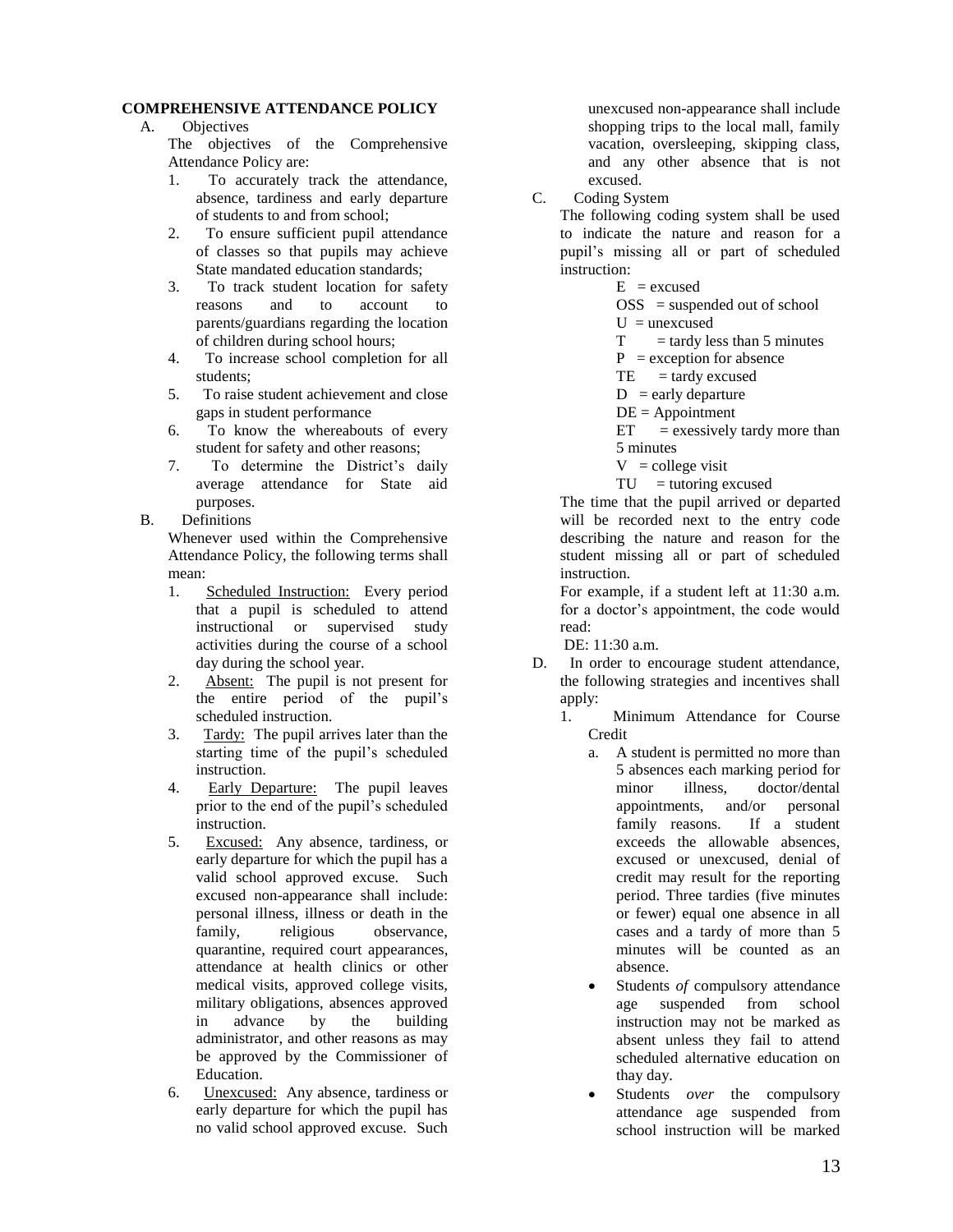absent unless they have been assigned alternative education. If alternative education has been assigned, only failure to attend scheduled alternative education shall count as an absence.

- b. In order to prevent loss of credit for failure to attend, the district will take the following steps:
- The district shall notify the student and his parent(s) or persons in parental relation that the student is approaching the limit of absences for losing course credit for failure to attend class. The notice will include the school's attendance for credit policy, the actual number of classes the student may miss before forfeiting the right to earn credit, and the actual number of classes missed to date.
- A student and his parent(s) or persons in parental relation will be advised one month before the completion of the course if the student is in jeopardy of losing credit for failure to attend. The notice will include the school's attendance for credit policy, the actual number of classes the student may miss before forfeiting the right to earn credit, and the actual number of classes missed to date.
- Teachers will provide makeup work upon request so that students who are in jeopardy of forfeiting class credits due to excused absences have the opportunity to earn credit for the course.
- When a student is in jeopardy of losing credit for excessive absences, the building administrator shall be responsible for reviewing attendance records, determining eligibility for makeup work for excused absences, and arranging student makeup opportunities with teachers, including deadlines.
- 2. Notice of Absences
	- The pupil's parent(s) or person in parental relation shall be notified of a pupil's unexcused absence, tardiness or early departure according to the following:
	- a. When a pupil has not been marked as present for the first period of

scheduled instruction and the school has not been previously notified of the absence, the district shall attempt to contact the pupil's parent(s) or person in parental relation to learn the nature of the pupil's absence and notify the parent that the pupil has not arrive d at school.

- b. For unexcused absences, tardies, early departures, or any combination thereof, the pupil's parent(s) or person in parental relation shall receive a notice containing the dates, times, and the nature of the pupil's unexcused nonpresence and offer recommendations. The notice will also state that if the absences continue, a caseworker will conduct a home visit.
- 3. Disciplinary Procedures

The pupil may be subject to disciplinary procedures for unexcused absence, tardiness, or early departure, including verbal and written warnings, detentions, in -school suspensions, and loss of extra curricular privileges, as described in the Code of Conduct.

4. Incentives

District teachers shall work with the building administrator and Attendance Supervision Officer to creat e and implement classroom based incentive programs for excellent attendance, including but not limited to extra credit and additional privileges.

5. Intervention Strategy Development

The building administrator shall meet each marking period with the Attendance Supervision Officer and other administrators and teachers as the building administrator determines necessary to review student attendance records, a ddress identified patterns of unexcused pupil absence, tar diness and early departure, and review current intervention methods. Where the building administrator determines that exisiting intervention policies or practices are insufficient, the building administrator shall notify the Board of Education prior to its annual review of the building's attendance records, of both insufficient practices and any proposed changes needing Board approval to implement.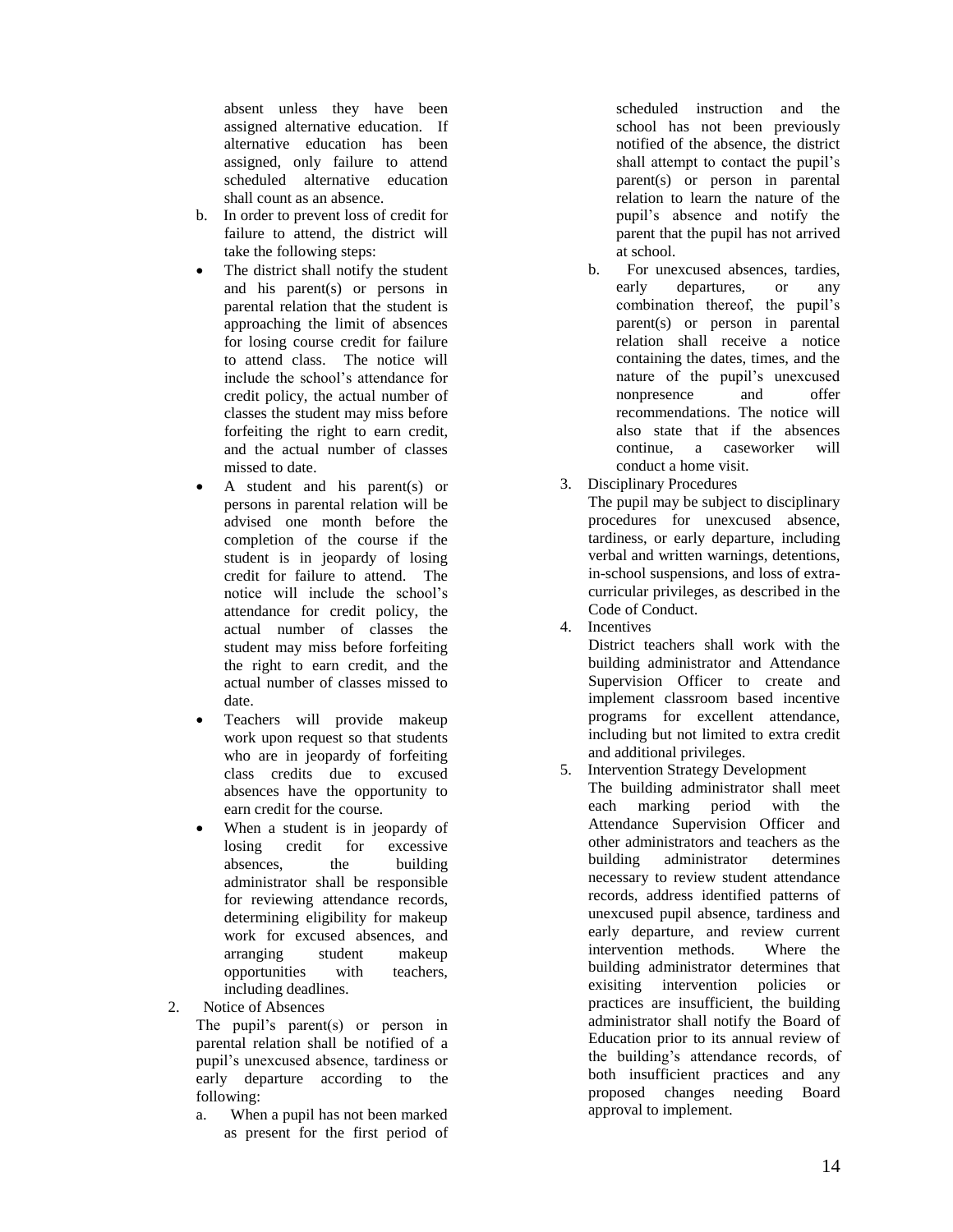6. Counseling

The District shall provide consistent counseling to students with chronic attendance problems.

- E. Attendance Supervision Officer
	- The Board shall designate a person as the Attendance Supervision Officer. The Attendance Supervision Officer is responsible for reviewing pupil attendance records and initiating appropriate action to address unexcused pupil absence, tardiness and early departure consistent with the Comprehensive Attendance Policy.

# **Student Absences and Truancies**

Each absence must be accounted for. It is the parent's/guardian's responsibility to notify the office on the morning of the absence. It is essential that parents/guardians provide a written excuse for each absence. Such excuse should contain the reason and date of absence, and be presented to the health office as soon as a student returns to classes.

Absences that occur as a result of participation in school activities are recorded as absences due to an approved school function. Students will be provided the opportunity to make up academic work for absences due to an approved school function. Examples include field trips, athletic or extracurricular activities, testing, administrative action including suspension, and/or appointments with administrators, counselors, and other school personnel. Absences from school for religious holidays are automatically exempt when the parent/guardian notifies the school by note or phone call. Missed academic work absences resulting from participating in school activities when the maximum allowance absence limit has been exceeded may be made up. The building administrator is responsible for determining whether or not a make up opportunity is warranted.

Students who have chronic or prolonged illness, repetitive doctor appointments, or who are

hospitalized are eligible for a waiver of excessive absences. A waiver request should be accompanied by documentation from the student's doctor and all work must be made up**.** 

# **Appeal Procedure**

Any student or parent/guardian may appeal the building administrator's decision to the District Superintendent. Further appeal of the Superintendent's decision to the Board of Education is possible. Any appeal should be submitted within ten days of the earlier decision.

ONE CREDIT COURSES THAT MEET EACH DAY FOR ONE YEAR:

Students may be absent a maximum of 5 days/periods each marking period. **A sixth-class absence in a marking period may result in a denial of credit for the course.**

### COURSES THAT MEET FOR EITHER FALL OR SPRING TERMS:

Students may be absent a maximum of 5 days/periods each marking period. **A sixth-class absence in a marking period may result in a denial of credit for that marking period.**

The Health Office handles check-ins and checkouts. Parent/guardian permission is required for all checkouts. Parents/guardians should call the Elementary Health Office at (607) 637-1220, or the HS/MS Health Office at (607) 637-1310 when their child(ren) are absent.

# **Notification**

The District will notify daily absences by phone. Parents/guardians are to be notified by the District when an accumulation puts a student in jeopardy of failing or losing credit for a course.

# **Dismissal Precaution Regulations**

In order to ensure students' safety, the building administrator maintains in the Health Office a list of individuals who are authorized to obtain the release of students in attendance at the school. No student may be released to the custody of any individual who is not the parent/guardian of the student, unless the individual's name appears upon the list.

Parents/guardians may submit a list of individuals authorized to obtain the release of their children from school at the time of the child's enrollment. A parent/guardian may amend a list submitted pursuant to this regulation at any time, in writing.

If anyone seeks the release from school of a student, they must report to the Main Office and present satisfactory identification to the building administrator.

Early releases for emergency reasons should be requested in writing by a parent/guardian. Medical releases are handled through the Health Office. All other reasons for release must be submitted to the Main Office, and students must be picked up in the Health Office. The person seeking the student's release must sign the register in the Health Office.

In the event of an emergency, the building administrator may release a student to an individual not appearing on the approved list. A student's release is contingent upon the parent/guardian having contacted the building administrator, and the building administrator determining that an emergency exists and approving the release.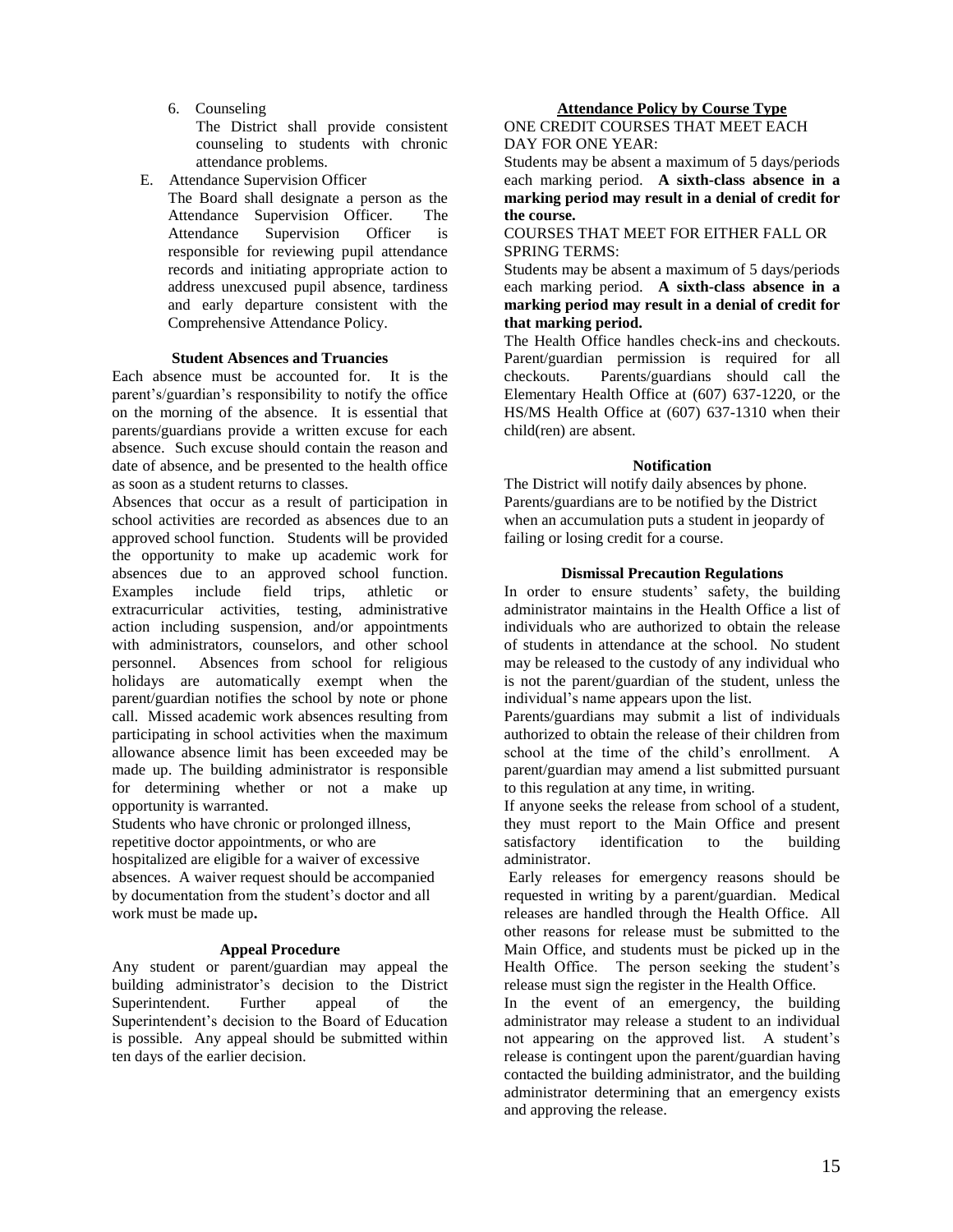# **What to Do If….**

### **You are Sick:**

Have your parent/guardian call the Health Office as soon as you know you will not be attending school.

# **You Need to Check Out of School Early:**

Bring a note from your parent/guardian stating the time to be dismissed, reason for dismissal, and a phone number at which the parent/guardian can be reached for verification. Your parent/guardian may call if they need to have you released on an emergency basis prior to the end of school for that day. The building administrator will administer final approval. Attendance personnel will call to verify the dismissal with the Main Office.

# **You Need to Prearrange an Absence**

Bring a note from your parent/guardian a minimum of two (2) school days prior to the first day of absence. The note must include the days to be missed, reason for absence, and a phone number for verification. Attendance personnel will verify all absences by phone.

Prearranged absences are not automatically waived, but they do alert teachers in advance and teachers may be able to provide assignments in order to keep students current in their course work.

### **Release Time for Religious Instruction**

The school will designate one hour per week, each week for religious release time upon the written request from a parent/guardian presentation to the building administrator.

#### **Co-curricular Programs**

The Hancock Central School District recognizes the educational values inherent in student participation in the co-curricular life of the school, for such purposes as building social relationships, developing interests in an academic area, and gaining an understanding of the responsibilities of good citizenship.

The following list presents current student organizations. If a student is interested in joining any of the activities sponsored by these organizations, the student should ask in the Main Office for further information. Band Club, Chorus Club, Computer Club, Speech & Debate, Student Council, Yearbook, Spanish Club, Journalism Club, National Honor Society.

#### **Student Publications**

Students have the right to express their views in speech, writing, or through any other medium or forum, limited solely by those restrictions imposed on all citizens generally and those specifically applicable to children and youths in a school setting.

The school encourages student publications not only because they offer an educational activity through which students gain experience in reporting, writing, editing, and understanding responsible journalism, but also because they provide an opportunity for students to express their views and a means of communicating both within and beyond the school community.

All student publications must comply with the rules for responsible journalism. Libelous statements, unfounded charges and accusations, obscenity, false statements, materials advocating racial or religious prejudice, hatred, violence, the breaking of laws and school policies and/or regulations, or materials designed to disrupt the educational process will not be permitted.

Expressions of personal opinion must be clearly identified as such and must bear the name of the author. Opportunity for the expression of opinions differing from those of the student publishers must be provided.

In addition, student newspapers and/or publications, which are paid for by the school district and/or produced under the direction of a teacher as part of the school curriculum, are not considered a public forum. In such cases, the Board of Education reserves the right to edit or delete such student speech, which it feels, is inconsistent with the district's basic educational mission.

#### **Distribution of Literature**

Students have a right to distribute literature on school grounds and in school buildings provided such distribution does not interfere with or disrupt the educational process. No literature may be distributed unless a copy is submitted in advance to the Superintendent of Schools and the building administrator.

#### **Interscholastic Athletics**

Student interscholastic athletics are an integral and desirable part of the District's secondary school educational program. Student eligibility for participation on interscholastic teams shall include:

- 1. authorization by the school physician;
- 2. written parent/guardian consent; and
- 3. endorsement by the building administrator based on established rules and various league and State Education Department regulations.
- The District offers the following athletic teams:
- Fall: Football, Golf, Cross Country, Field Hockey, Volleyball.
- Winter: Basketball, Bowling, Wrestling.

• Spring: Baseball, Track, Tennis, Softball. Students should contact the Athletic Director if interested in participating in any of these programs.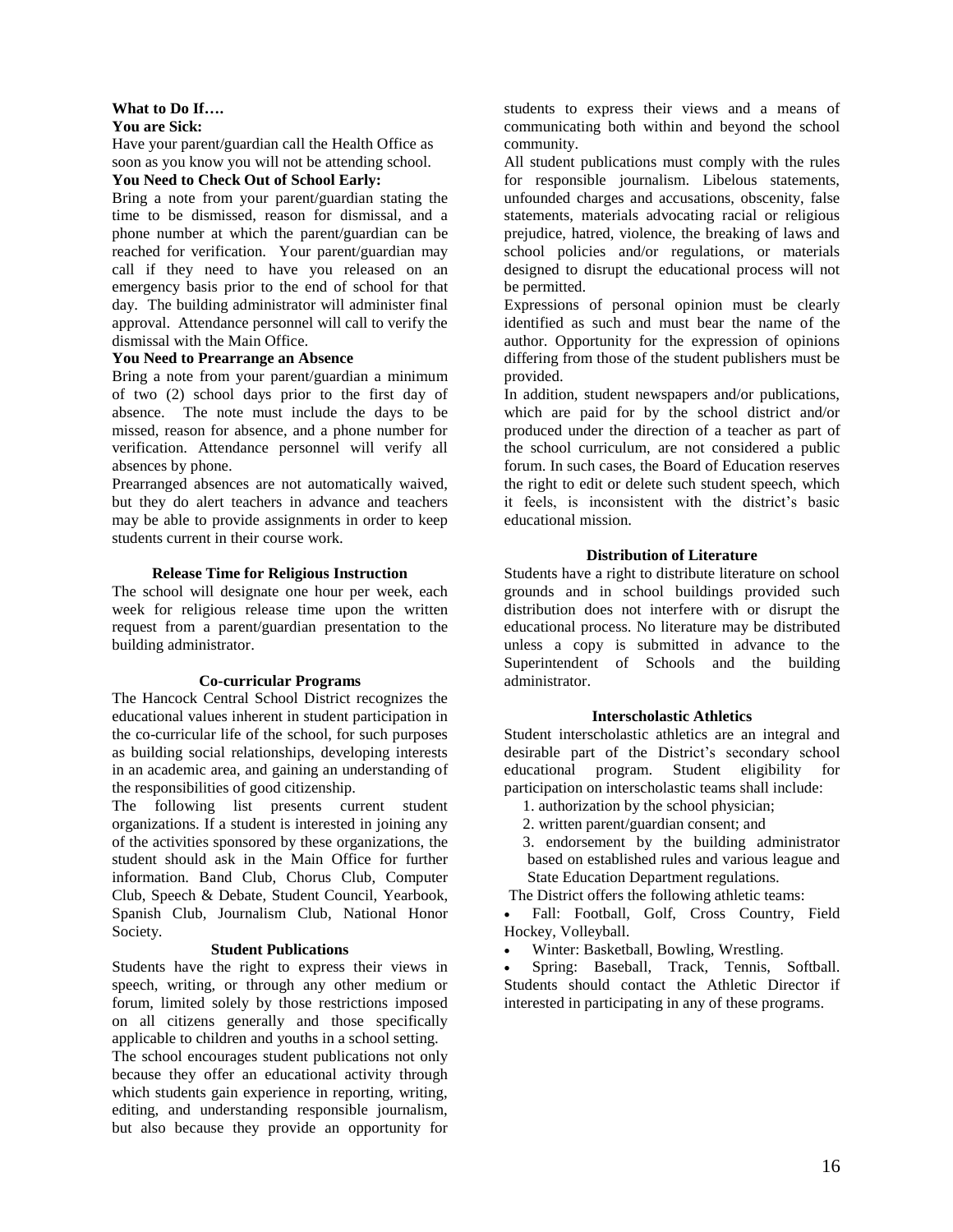#### **STUDENT CODE OF CONDUCT Student Rights and Responsibilities**

Hancock students have all the rights afforded them by federal and state constitutions, statutes and regulations. The school reminds students that certain responsibilities accompany these rights.

It shall be the right of each student:

- 1. to have a safe, healthy, orderly and courteous school/virtual learning environment;
- 2. to take part in all District activities on an equal basis regardless of sexual orientation, race, sex, religion, weight, national origin, or disability;
- 3. to attend school and participate in school programs unless suspended from instruction and participation for legally sufficient cause as determined in accordance with due process of law;
- 4. to have school rules and conditions available for review and, when necessary, explanation by school personnel;
- 5. to be suspended from instruction only after his/her rights pursuant to Education Law §3214 have been observed;
- 6. in all disciplinary matters, have the opportunity to present the student's version of the facts and circumstances leading to imposition of disciplinary sanctions by the professional staff member imposing such sanction;
- 7. to allow personal standards of dress and grooming; and
- 8. to express the student's opinions verbally as long as the student's expression does not interfere with the rights of others or disrupt normal school operations.

It shall be the responsibility of each student:

- 1. to contribute to maintaining a safe and orderly school/virtual learning environment that is conducive to learning and to show respect to other persons and to property.
- 2. to be familiar with and abide by all District policies, rules and regulations dealing with student conduct.
- 3. to attend school every day unless they are legally excused and be in class, on time, and prepared to learn.
- 4. to work to the best of their ability in all academic and extracurricular pursuits and strive toward their highest level of achievement possible.
- 5. to react to direction given by teachers, administrators and other school personnel in a respectful, positive manner.
- 6. to work to develop mechanisms to control their anger.
- 7. to ask questions when they do not understand.
- 8. to seek help in solving problems that might lead to discipline.
- 9. to dress appropriately for school and school functions.
- 10. to accept responsibility for their actions.
- 11. to conduct themselves as representatives of the District when participating in or attending school-sponsored extracurricular events, both on and off school property, and to hold themselves to the highest standards of conduct, demeanor, and sportsmanship.

# **Care of School Property by Students**

All students must show respect and care for Hancock school property. Any damage to property should be reported to the Main Office or the appropriate teacher.

Acts of vandalism are crimes against the Hancock Central School District and the community, which supports the schools. Students who willfully destroy, damage or deface school property shall be subject to disciplinary action, and may be prosecuted to the fullest extent possible under the law. If a student damages school property, ie: textbooks, computers, laptops, desks, lockers, etc., such student and/or the student's parent/guardian shall be required to pay the District for the value of the damaged property up to the limit of the law. State law now permits parental liability for up to five thousand dollars (\$5,000.00).

#### **Student Dress Code**

Individual students and parents/guardians have the responsibility for student dress and general appearance. Students are required to attend school in appropriate dress that meets health and safety standards and does not interfere with the education process or environment. Your mode of dress, personal appearance, and cleanliness, and personal behavior all determine how others perceive you and also demonstrate personal pride. Your dress and grooming should be clean and neat, not indecent, and appropriate for school. **Clothing containing or representing references to firearms, tobacco, vaping, drugs, alcohol or related topics is strictly forbidden!**

Health and safety standards should be the major consideration that determines your appearance.

Clothing and footwear must not have articles attached that will damage floors or furniture or create a safety hazard to yourself or others.

Students will be asked to wear appropriate protective gear in certain classes (i.e., Family and Consumer Science, Technology, PE). Clothing and attire which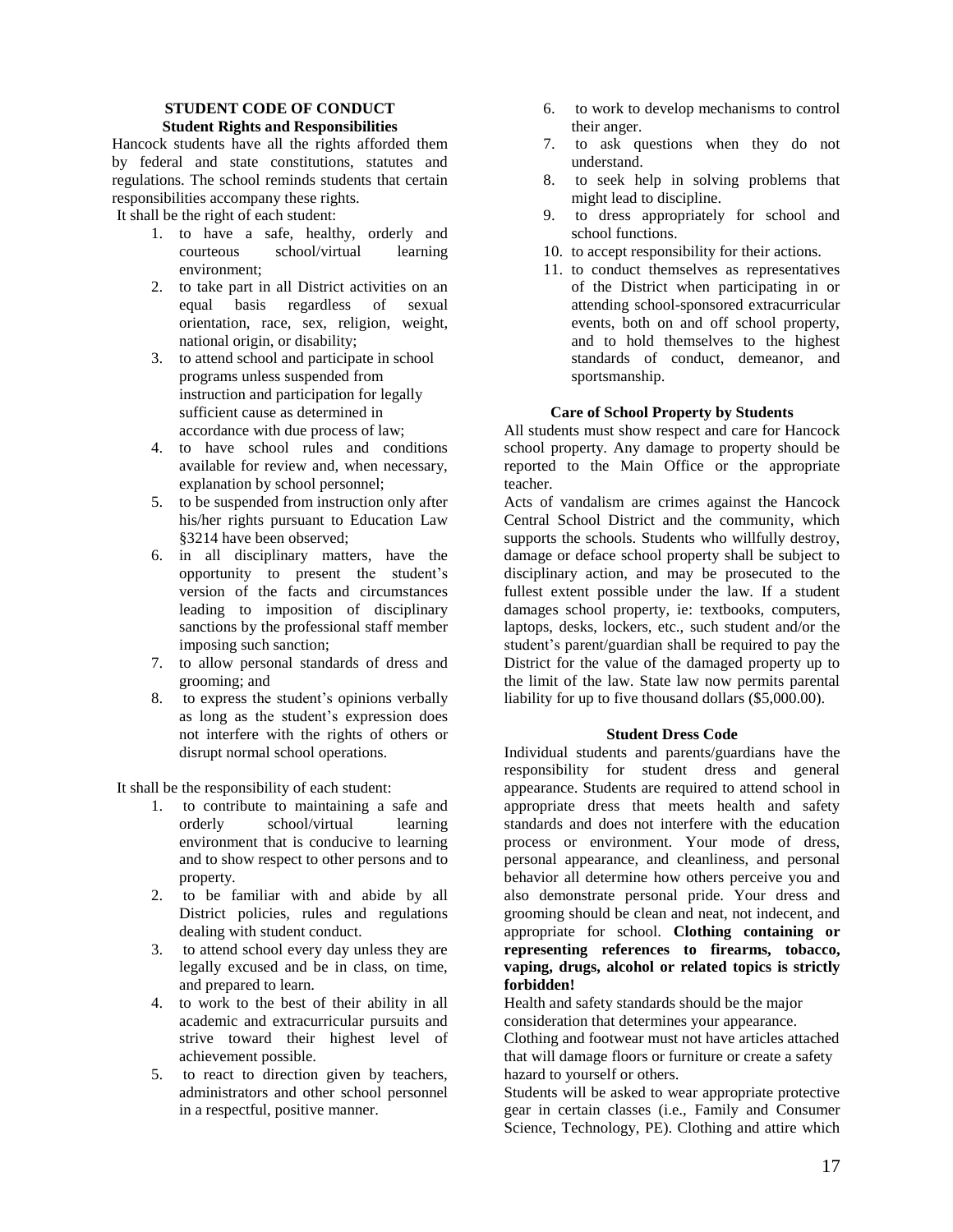has an expression (phrase, word or words) or insignia (picture, symbol, patch or pin) which is obscene or libelous (that is, which contains objectionable language, including insults, whether directed to themselves or others), or which advocates racial or religious prejudice is forbidden.

It is expected that you will dress appropriately so that health and safety regulations are not jeopardized. Since going without shoes is a SAFETY AND HEALTH HAZARD, SHOES MUST BE WORN during all school functions and during the school day. (Sandals would be a safety and health hazard in Technology classes. Therefore, YOU MUST WEAR REGULAR SHOES IN ALL TECHNOLOGY CLASSES). **All headwear to include hats, hoods, headbands, visors or scarves are prohibited from wear, unless for religious purposes.** Wearing apparel, which is considered a distraction, is not allowed. Undergarments are not to be visible. Tank tops, low cut tops, muscle shirts, strapless dresses or blouses, bare midriffs, short-cropped t-shirts, and other like clothing is considered inappropriate dress. Low cut, either in the chest or armpit area, strapless or "spaghetti" strapped shirts are prohibited. Tops are not to reveal midriff, the back below the shoulder blades, or cleavage. Tank style shirts must have a minimum of 2-inch wide straps, or be "3 fingers" wide. Mesh shirts must be worn over another shirt.

SKIRTS/SHORTS - Appropriate skirts and shorts may be worn at the discretion of the student. (If worn, shorts must extend at least to fingertip length when your arms are fully extended at your sides and not be excessively tight). Shorts and skirts are BOTH to be no more than four inches from the top of the knee cap. Pants or jeans with tears above the four-inch line must have leggings or opaque stockings underneath.

If you come to school dressed inappropriately, you will be removed from all classes until the unacceptable item of clothing is changed. If found wearing such attire, students may be asked to return home and change clothes prior to returning to class, or the building administrator will find appropriate attire for them. The parent/guardian will be called, and students will be responsible for any work missed as a result of leaving and returning to school.

Any mode of dress or personal appearance which is disruptive, distracting, and/or disturbing to the progress of the educational program or activity will not be permitted.

**Visitors to the building are asked to dress appropriately. Visitors are asked to remove hats when attending assemblies and concerts.**

The following minimal standards are enforced:

1. NYS Health Law dictates that there are to be absolutely no bare feet in the building at any time.

- 2. No headwear will be permitted unless for religious purposes. This includes hats, sweatbands and bandanas.
- 3. Students will put all outdoor wear such as hats, coats, jackets, back packs, blankets, etc., in their lockers during the school day. **Public Displays of Affection**

# **Public displays of affection are not permitted**. **Excessive public displays of affection, including kissing, will be treated as a disciplinary issue and will be subject to the Code of Conduct.**

# **Prohibited Conduct**

The following discipline code applies to the behavior of all students while they are on school grounds, in school buildings, and/or participating in schoolsponsored activities. Students may be disciplined for conduct not expressly listed in the prohibited behaviors if the student's conduct results in a disruption of the educational environment. Disruption of the educational environment includes disruption of personnel even when such conduct does not disrupt the academics at school. Serious violations of the District's Code of Conduct can result in an immediate hearing with the Superintendent or Board of Education. A student may be suspended from school or be subjected to another form of disciplinary action when the student behaves in a manner which is:

1. disorderly, that is:

- a. fighting or behaving violently,
- b. threatening another with bodily harm,
- c. intimidating students or school personnel,
- d. making unreasonable noise,
- using abusive language or gestures,
- e. including racial or ethnic remarks which are inappropriate,
- f. obstructing vehicular or pedestrian traffic, or
- g. creating a hazardous or physically offensive condition by any act which serves no legitimate purpose; or is
- 2. insubordinate, that is, failing to comply with the lawful directions of teachers, school administrators or other school employees in charge of the student; or
- 3. engages in any form of academic misconduct; or
- 4. engages in tardiness; or
- 5. missing or leaving school without permission, or
- 6. commits plagiarism; or

7. engages in conduct in violation of Board of Education rules and regulations for the maintenance of public order on school property, including but not limited to:

- **a. violent conduct**
- **b. drug-related conduct**
- **c. any willful act which disrupts the normal educational environment**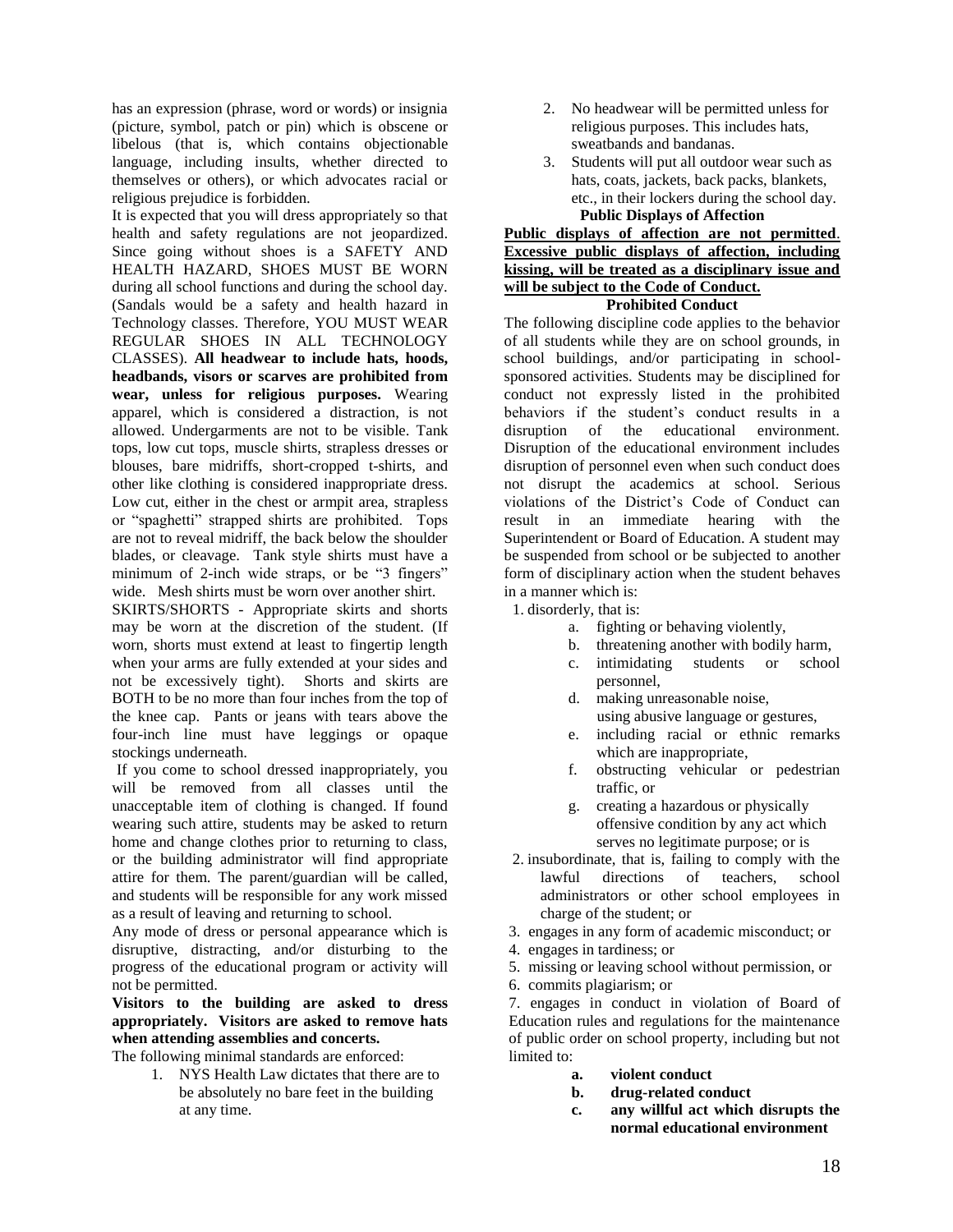- d. truancy (the District will file a Person in Need of Supervision (PINS) petition for students who are chronic cases of truancy),
- e. use/possession/distribution of tobacco, tobacco products or facsimiles (also known as "chewing," "smokeless tobacco," "juuling/vaping," or "e-cigarettes);" use/possession/distribution of alcoholic beverages; use/possession/distribution of drugs and/or drug paraphernalia; use/possession/distribution of synthetic cannabinoids or designer drugs
- f. possession of weapons or fireworks
- g. gambling
- h. bullying or hazing.
- i. theft
- 8. engages in off-campus misconduct that endangers the health and safety of students and staff within the school or adversely affects the educational process.
- 9. threats of extreme bodily harm or property damage will result in an out-of-school suspension of up to five (5) days.

**Because of the concern for the safety of our students, skateboarding, rollerblading, motorized/electric scooters, hoverboards, etc. are not permitted anywhere on school property. These are not to be brought to school at any time.** A student is not permitted in any school building, other than the one that the student regularly attends, without permission from the building administrator in charge of the building. Should a student be found in a building without permission, the necessary authorities may be called and trespassing charges may be lodged against the student.

#### **Reporting Violations**

All students are expected to promptly report violations of the Code of Conduct to a teacher, school counselor, the building administrator or their designee. Any student observing a student possessing tobacco/vaping/juuling/smoking items or a facsimile, a weapon, alcohol or illegal substance on school property or at a school function shall report this information immediately to a teacher, the building administrator or their designee, or the superintendent.

District staff is expected to promptly report violations of the Code of Conduct to their supervisor, who shall in turn impose an appropriate disciplinary sanction, if so authorized, or refer the matter to a staff member who is authorized to impose an appropriate sanction. Any tobacco/vaping/juuling/smoking items or facsimile, weapons, alcohol or illegal substances

found shall be confiscated immediately, if possible, followed by notification to the parent/guardian of the student involved and the appropriate disciplinary sanction if warranted, which may include permanent suspension and referral for prosecution. The building administrator or their designee must notify the appropriate local law enforcement agency of those code violations that constitute a crime and substantially affect the order or security of a school as soon as practical, but in no event later than the close of business the day the building administrator or their designee learns of the violation. The notification may be made by telephone, followed by a letter mailed on same day as the telephone call is made. The notification must identify the student and explain the conduct that violated the Code of Conduct and constituted a crime.

#### **Destination Passes/Honors Passes**

Destination passes are issued to each student as part of the Agenda. These passes will be used whenever a student needs to leave a class to go to the Health Office, Guidance Office, Main Office, etc. Students who are late to class may lose the privilege of the destination pass. Honor Passes are available each marking period to students in grades 9-12 who achieve Honor or High Honor Roll. Merit Passes are available each marking period to students in grade 12 who achieve Merit Roll. Stickers for High Honor, Honor and Senior Merit Passes must be in the student's agenda in order to be valid. Honor/Merit passes require mandatory parent/guardian permission and regular sign-in and sign-out for accountability. Students with Honor/Merit passes may only sign out for lunch. Failure to abide by the policy will result in privilege revocation.

#### **Cafeteria**

Eating in the cafeteria is a privilege. It is expected that you will behave in a courteous fashion showing consideration for others around you. You may bring a lunch from home or buy lunch in the cafeteria.

After eating, leave the table and floor around your eating area in a clean condition. Please return your trays to the appropriate place.

There is to be no loitering in hallways, bathrooms or the building in general, during lunch periods.

During the lunch period, students eating in school must remain in the cafeteria with ISD or alternate location approved by school administration as an exception.

 During the 2021-2022 school year, all students are eligible for one free breakfast and one free lunch. Additional breakfast servings for PreK-12 students will cost \$1.50 per extra meal. Additional lunch servings for PreK-4 students will cost \$2.35 per extra meal. Additional lunch servings for students in grades 5-12 will cost \$2.60 per extra meal.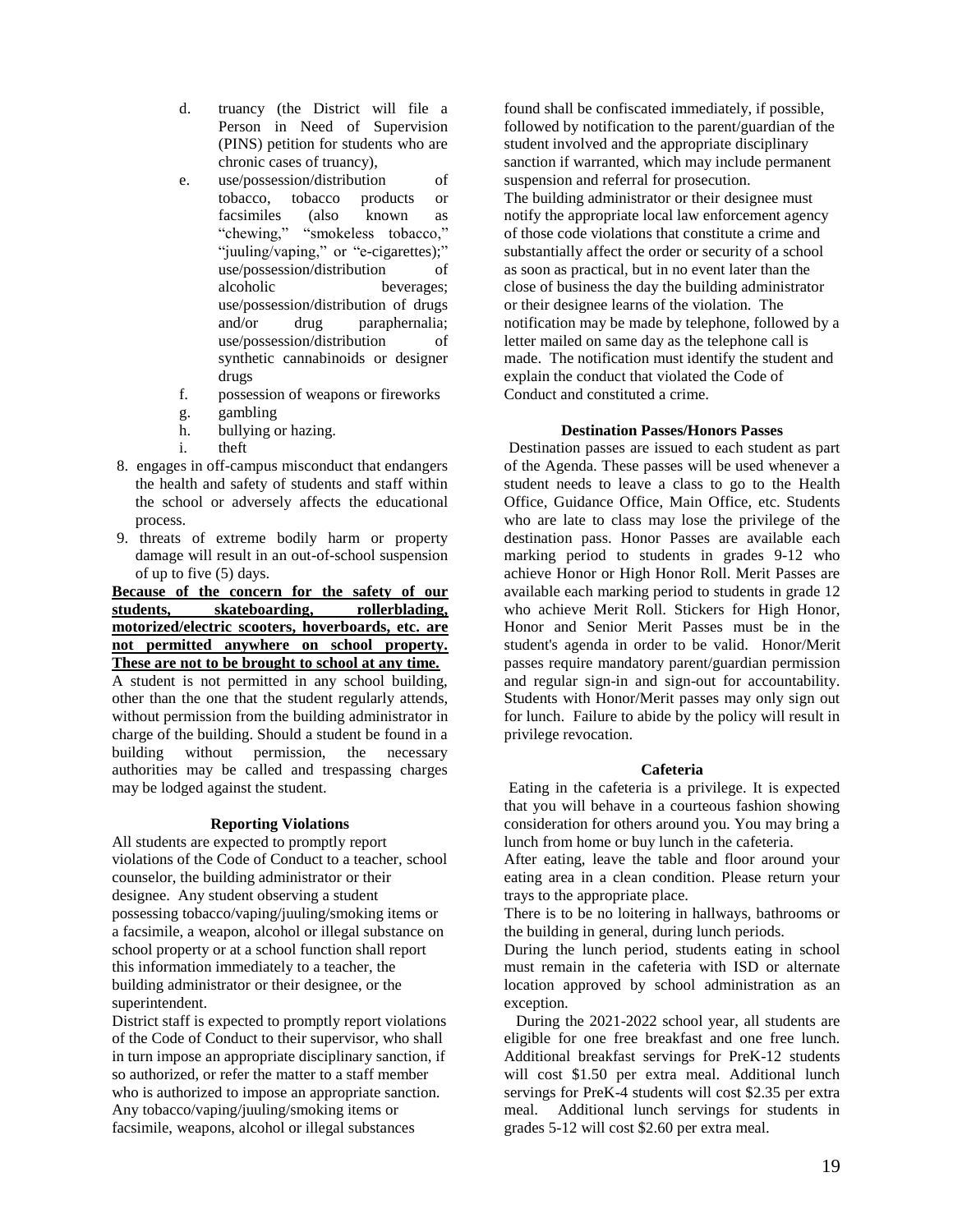#### **Free and Reduced Food Service**

The nutrition of District students is an important factor in their educational progress. The school therefore participates in federally funded school lunch programs, and shall provide free or reduced priced food services to qualified district students. The school cafeteria supervisor can be reached at 637-1320 and can provide further information upon request.

#### **Food/Beverages**

Food or beverages may not be allowed in classrooms or study halls unless authorized by the classroom teacher. Eating in the hallways is not permitted.

#### **Student Sales**

Students are permitted to sell items in school only for authorized clubs and groups. All fundraising activities will be approved and scheduled through the Main Office prior to fundraising events. Authorization is secured from the Superintendent. Under no circumstances are food items permitted to be sold in the cafeteria during lunches. Also, under no circumstances are students permitted to sell items for private gain.

#### **Drug and Alcohol Abuse**

The school is committed to the prevention of alcohol and other substance use/abuse. No student may use, possess, sell or distribute alcohol or other substances, nor may the student use or possess drug paraphernalia or facsimiles, on school grounds or at school-sponsored events, except drugs as prescribed by a physician and monitored through the HCSD Health Office. The term "alcohol and/or other substances" refers to the use of all substances including, but not limited to, alcohol inhalants, marijuana, cocaine, LSD, PCP, amphetamines, heroin, steroids, look-alikes, synthetic cannabinoids and any of those substances commonly referred to as "designer drugs." The inappropriate use of prescription and over-the-counter drugs is also forbidden.

Additionally, the following persons are not permitted to enter school grounds or school-sponsored events: any person who gives any visible and/or physical indication that the person has used or consumed alcohol and/or other substances, or any person who school personnel have reasonable grounds to suspect has used alcohol and/or other substances.

Any substances found shall be taken immediately. The parent/guardian of the student(s) involved will be called and appropriate disciplinary action taken, up to and including permanent suspension. The District may bring legal charges against the student(s) involved, including a lawsuit. In its effort to maintain a drug-free environment, the District shall cooperate to the fullest extent possible with local, state and/or federal law enforcement agencies.

#### **Dangerous Weapons in School**

No student may have in their possession upon school premises any rifle, shotgun, pistol, revolver, other firearm, ammunition, explosives, knives, paint gun, stun gun, air gun or spring gun, dangerous chemicals or any object which is not necessary for school activities and which could be used to cause physical injury or death to an individual. Weapons will be confiscated and retained as evidence. Students violating this policy will be disciplined using the range of penalties listed in the section "Penalties."

#### **Smoking/Vaping on School Premises**

Due to the health hazards associated with smoking and vaping, and in accordance with state law, students are forbidden to use or possess tobacco and tobacco related products (also known as "smokeless" or "chewing" tobacco, e-cigarettes or vaping/juuling devices, or facsimiles) on school premises, on school buses, or at school-sponsored activities. Any of these products will be confiscated and retained as evidence. Students violating this policy will be disciplined using the range of penalties listed in the section "Penalties."

#### **Electronic Devices**

**I-pods, cell phones and other electronic devices are to be stored in student lockers during the school day, unless authorized to be used by a staff member for instructional purposes**. First offense: items will be confiscated and returned at the end of the day. Second offense: items will be confiscated and returned to a parent/guardian. Additional disciplinary penalties may be assessed.

#### **PENALTIES**

#### **THE RANGE OF PENALTIES WHICH MAY BE IMPOSED FOR VIOLATIONS OF THE STUDENT DISCIPLINARY CODE INCLUDES THE FOLLOWING:**

- 1. verbal warning
- 2. written warning
- 3. written notification to parent/guardian
- 4. probation
- 5. reprimand
- 6. suspension from transportation
- 7. suspension from athletic participation
- 8. suspension from social or co-curricular activities
- 9. suspension of other privileges
- 10. exclusion from a particular class
- 11. all-day detention
- 12. out-of-school suspension
- 13. permanent suspension
- 14. if a student is caught cheating or plagiarizing another work, the student will receive a zero for the assignment. NO chance to make up the assignment will be granted.
- If a criminal offense has been committed (such as a false fire alarm, vandalism, or the use and/or possession of weapons) the police will be notified.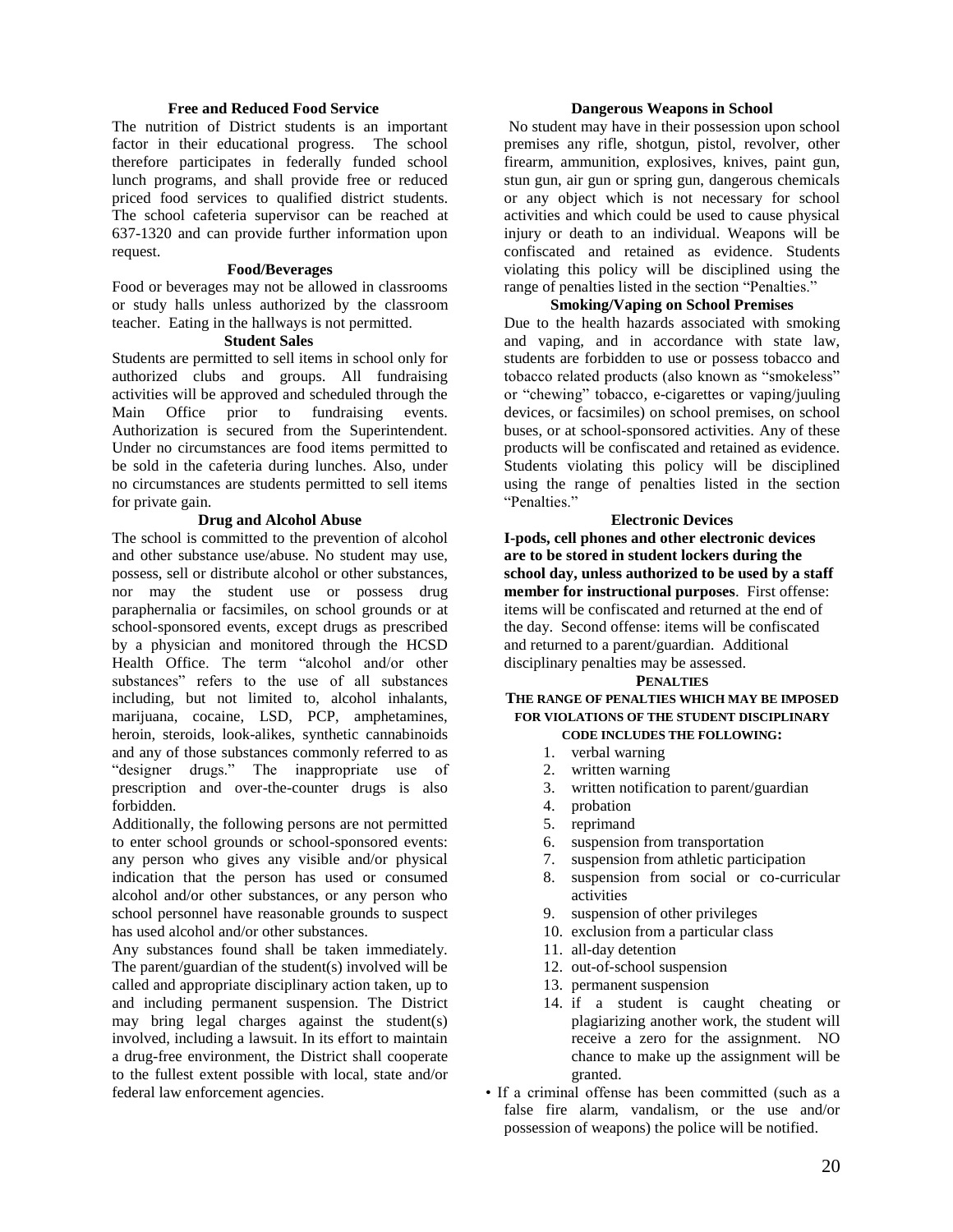• All violations of the student discipline code and/or public law will be subject to disciplinary proceedings by the building administrator and the Superintendent of Schools.

# **In-School Detention (ISD)**

The building administrator may assign a student who repeatedly or seriously violates the student disciplinary code in-school detention. In-School detention is held under the supervision of the Dean of Students in the ISD room. Students assigned to ISD work on assignments given by their teachers. All work is expected to be completed.

# **Out-of-school Suspension**

The building administrator or Superintendent may assign a student who repeatedly or seriously violates the student disciplinary code out-of-school suspension. Students on OSS are not permitted on school grounds for the duration of the suspension.

# **Corporal Punishment**

Consistent with Regulations of the Commissioner of Education which prohibit corporal punishment, the Hancock Board of Education affirms that corporal punishment is not a desirable method of enforcing decorum, order or discipline. The Board therefore prohibits the use of corporal punishment by District employees.

- 1. No teacher, administrator, officer, employee or agent in the District shall use corporal punishment against a student.
- 2. As used in this section, corporal punishment is defined as the use of physical force for the purpose of punishing a student.
- 3. In situations in which alternative procedures and methods not involving the use of physical force cannot reasonably be employed, nothing contained in this section shall be construed to prohibit the use of reasonable physical force for the following purposes:
	- a. to protect oneself from physical injury:
	- b. to protect another student or teacher or any other person from physical injury:
	- c. to protect District property or the property of others;
	- d. to restrain or remove a student whose behavior is interfering with the orderly exercise and performance of District functions, powers or duties, if that student has refused to comply with a request to refrain from further disruptive acts.

#### **Investigation of Complaints**

Any complaint about the use of corporal punishment shall be submitted in writing to the Superintendent of Schools. This written complaint will be forwarded to the School Attorney within seven (7) days. The Superintendent will investigate the complaint to determine whether an incident actually took place, and if so, to determine the identity of the person or persons who administered the punishment, the identity of the student or students punished, reasons for the action and any other relevant facts or circumstances. Results of this investigation will be forwarded to the School Attorney upon completion of the investigation.

#### **Transportation**

Transportation is provided to certain eligible school students. Questions about the school transportation program should be directed to the Transportation Office, at 637-5322. For further information, see Student Conduct on School Buses below.

#### **Student Conduct on School Buses**

Safety is the prime consideration in school transportation. It can never be dismissed lightly. In distracting a bus driver, a student who misbehaves can seriously endanger the lives of all who are riding on the bus. Rules are posted on each bus. In addition to the Code of Conduct, the regulations governing student conduct on buses are as follows:

- 1. Students must remain in assigned seats while the bus is in motion.
- 2. Hands, feet, etc., are to be kept to yourself and inside the bus.
- 3. All food and beverages must remain in closed containers.
- 4. Cigarettes/vaping/juuling/chewing tobacco products or facsimiles, alcohol, and drugs are prohibited.
- 5. Only appropriate and respectful language and gestures are acceptable.
- 6. Glass objects and animals cannot be transported.
- 7. Only safe objects which can be held on your lap are permissible on the bus.
- 8. Students must always wait for the driver's signal before crossing, and cross approximately fifteen feet in front of the bus.
- 9. Excessive noise is distracting to the driver and is not permitted.
- 10. Keep the bus you ride clean and in good condition. Damages resulting from vandalism will be charged to the student(s) involved.
- 11. Students riding the bus on Wednesday after Extended Day must have a "Late Bus Pass" from the teacher with whom they stayed.

In order that the bus ride to and from school may be safe, the following rules must be observed:

1. Keep all noise at a low level.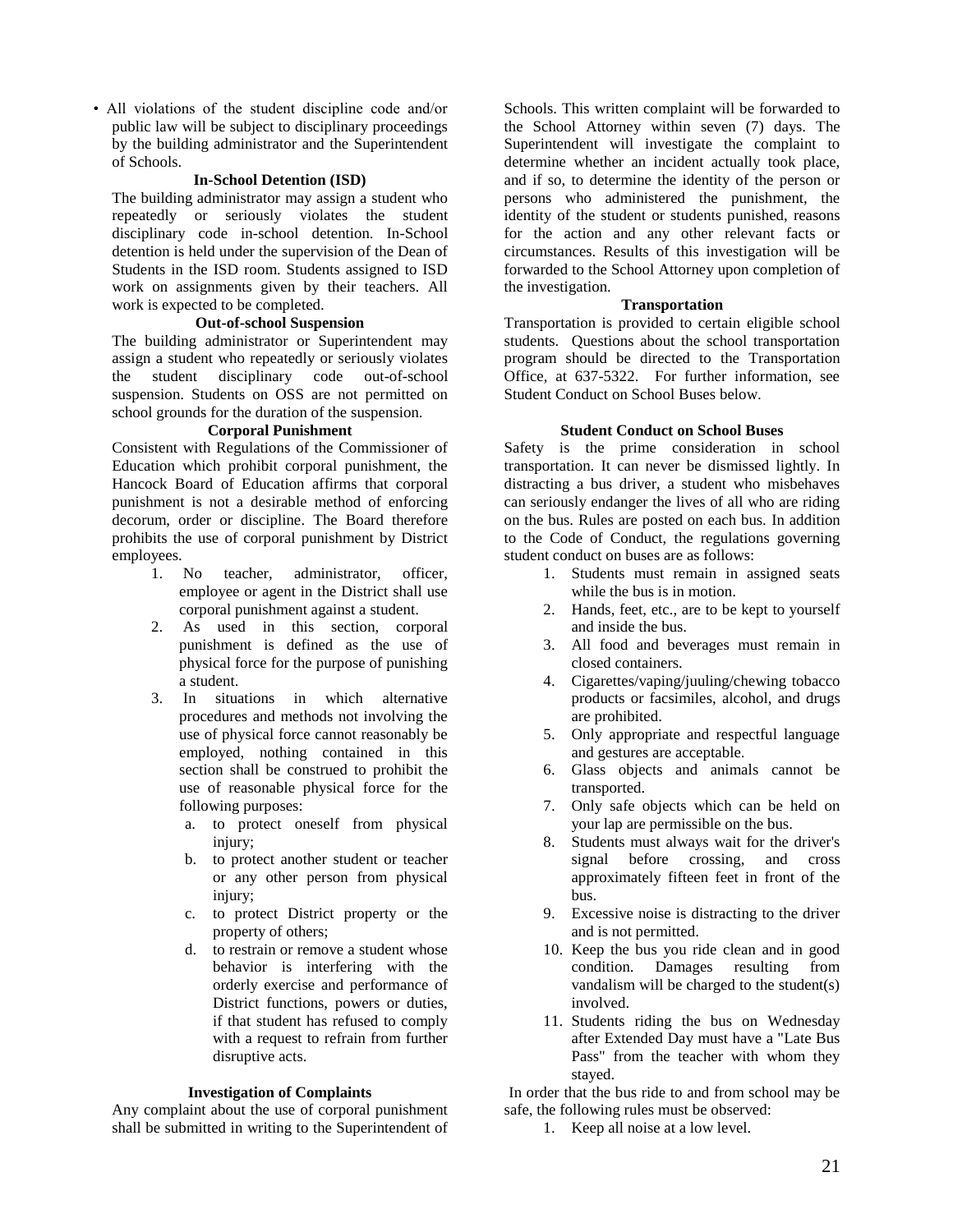- 2. Keep hands, feet and all possessions to yourself.
- 3. Obey the bus driver.
- 4. Remain seated until the driver gives permission for you to leave.

Discipline problems will be referred in writing by the bus driver to the building administrator. **School bus conduct is governed by the Hancock Central School District's Code of Conduct.**

# **BOCES BUS BEHAVIOR**

**Attendance at BOCES is a PRIVILEGE, not a right! Behavior on the BOCES bus that is not in compliance with the Hancock Central School District Code of Conduct, and/or creates a hazard to the students on the bus or the bus driver, may result in a loss of BOCES privileges.**

# **Searches and Interrogations by Staff**

School lockers, desks, and other such equipment are not the private property of students but the property of the Hancock Central School District, and as such may be opened and subject to inspection from timeto-time by school officials. The purpose of the inspection of a student locker is to further the special needs of school security, ensure the safety of the students, faculty, and staff members, and to prevent disruptions to the learning environment. Generally, it has been the District's experience that such locker inspections are a general deterrent of misconduct and contraband.

Under special circumstances, school officials may search students, particularly if there is reasonable suspicion that a student possesses illegal matter, for example, a dangerous weapon or illegal drugs. Students must be aware that such items are forbidden both on school property and at school-related activities.

Students and parents/guardians should be aware that school officials have the legal right to search and/or interrogate students.

# **Student Automobile Use**

Students with a valid driver's license may be eligible to drive to school and park on school grounds. Sections of the school parking lot are allotted to such students.

Misuse of driving privileges will lead to revocation of the parking privileges.

- 1. Students may only park in the student lot in front of the high school.
- 2. Students are to observe all traffic laws.
- 3. School buses have the right-of-way at all times on school property. Do not pass parked buses on school property unless waved on by the bus driver.
- 4. Students are not to go to their cars during school hours without permission from the Main Office or the Dean of Students.
- 5. Students are required to have a vehicle identification card on file in the main office.

**The district reserves the right to deny parking privileges to anyone. Any cars parked on school grounds are subject to the same conditions governing school property.**

# **Employment of Students**

Students under 18 who are interested in working papers may pick up applications in the Health Office. Working papers are available for New York and Pennsylvania. The guidance office can offer assistance in finding summer employment, since school counselors keep in touch with community employers.

Despite the attraction of having a part-time job after school hours, students should give careful thought to the amount of time and energy such a job can demand. Students should remember that school responsibilities always take precedence over such jobs.

# **Student Awards and Scholarships**

Each year a number of students receive formal recognition for excellence in academic service and athletic activities. Outstanding achievement is recognized by honors conferred at the end of the school year.

All students regardless of sexual orientation, weight, race, color, creed, sex and national origin, religion, age, economic status, marital status or disability shall be eligible for all awards and scholarships given or disseminated by Hancock Central School District.

Eligible candidates for academic or other achievement awards will be selected on the basis of academic achievement, school citizenship, and/or cocurricular performance, as applicable to the type of award being given. Recipients of academic awards will be selected by the building administrator from a list of eligible candidates prepared in consultation with appropriate school staff.

Scholarships to high school graduates will be awarded on the basis of the student's academic achievement, the student's potential for success at an institution of higher learning, financial need, and the student's inability to pursue higher education without the scholarship. The Board of Education may select the recipient(s) of scholarship(s) awarded by the District from a list furnished by the PreK-12 Principal after consultation with appropriate school staff.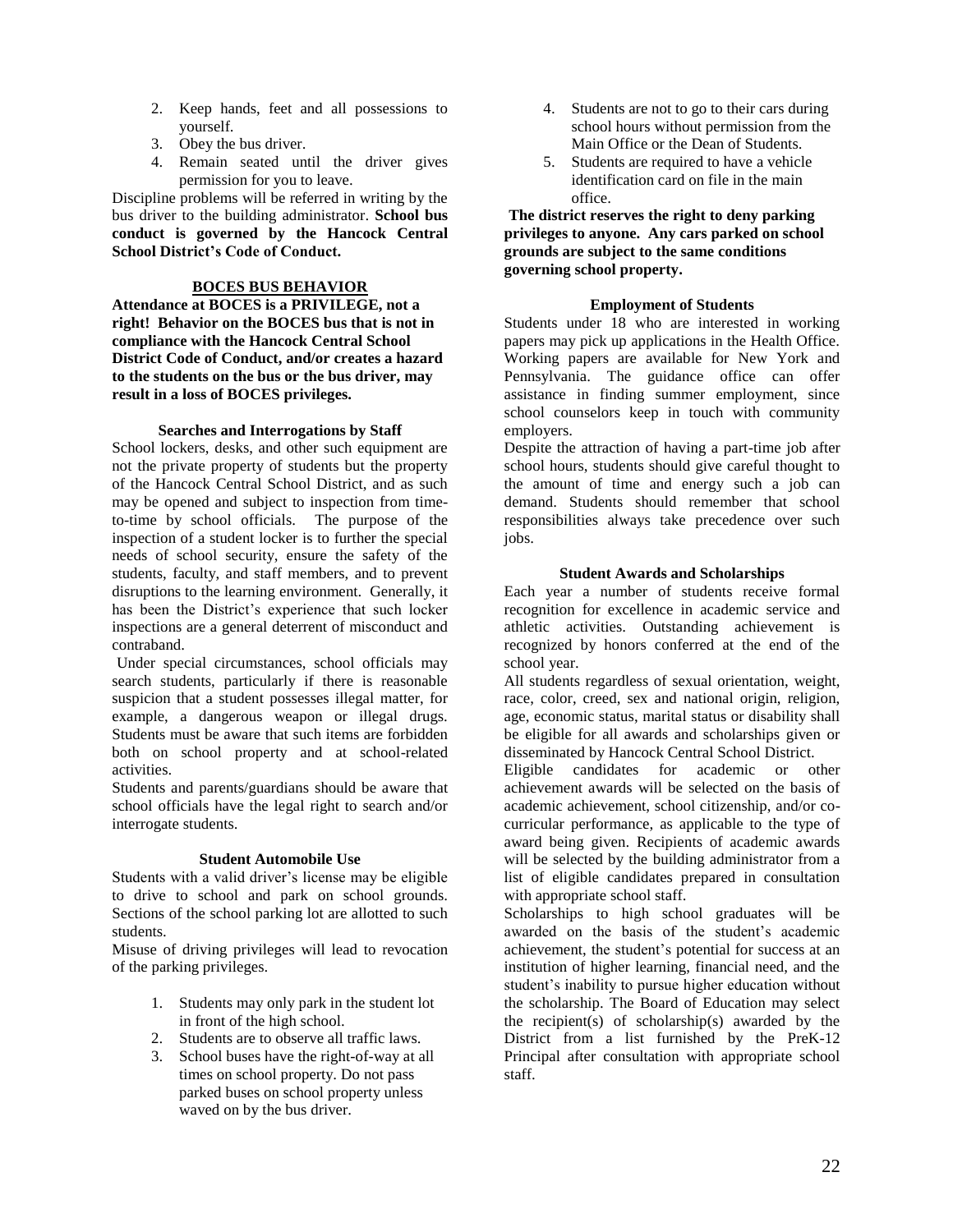#### **Student Fees, Fines and Charges**

Students are expected to exercise reasonable care in the use of school equipment and any damage done to electronic devices, library books, textbooks or other school equipment due to misuse or negligence must be paid for by them. Lost or damaged textbooks will be immediately reported to the Main Office for payment. Other school equipment which is damaged should be reported to the building administrator, who will determine if negligence on the part of the student was the cause of the damage. If so, the student and the student's parent/guardian will be expected to pay for such damage.

Students may not be permitted to participate in athletics or co-curricular activities if they have outstanding obligations. This includes Commencement and Baccalaureate exercises for seniors.

#### **Accident Prevention and Safety Procedures**

These rules are to ensure the safety of students and employees of the District while on District property. All students and members of the school community must:

- 1. immediately report any conditions involving equipment or buildings which may be dangerous to student or employee health or welfare;
- 2. immediately report any unsafe practices by anyone in the building or on the grounds;
- 3. ride bicycles only on the roadways, not the sidewalks. Pleasure riding on the school grounds is prohibited during school hours; and
- 4. observe the 15 mile per hour speed limit on school grounds.
- **5. Because of the concern for the safety of our students, skateboarding, rollerblading, motorized/electric**  scooters, hoverboards, etc. are not **permitted anywhere on school property. These are not to be brought to school at any time.**

#### **Eye Safety Devices**

Eye safety devices are provided for all students, instructors and visitors who are engaged in or observing the use of materials or equipment which may potentially damage the eyesight. Such activities and materials are listed in Section 141.10 of the Commissioner's Regulations.

# **First Aid**

In emergencies, the school nurse will follow established First Aid Procedures. These procedures include the following requirements:

# **No medical treatment except first aid is permitted in school;**

- 1. a master first aid kit shall be kept and properly maintained in the school and on each school bus;
- 2. no drugs shall be administered by school personnel unless authorized by a physician;
- 3. parents/guardians are asked to sign and submit an emergency medical authorization which shall indicate the procedure they wish the school to follow in the event of a medical emergency involving their child;
- 4. in all cases where the nature of an illness or an injury appears serious, the parent/guardian will be contacted if possible, and the instructions on the child's emergency card followed. In extreme emergencies, arrangements may be made for the child's immediate hospitalization whether or not the parent/guardian can be reached.

# **Automatic External Defibrillators (AED)**

AED devices are on the first and second floors of HCS and are permanently mounted on the hallway walls to save lives. When mishandled, this equipment can cause serious bodily injury. Any student found mishandling, manipulating or vandalizing the AED's or the permanent wall cabinets will be subject to disciplinary action. A first offense will result in disciplinary action up to and including out-of-school suspension for middle/high school students. Each incident will be decided on individual merit.

#### **Emergency Plans**

In accordance with regulations of the Commissioner of Education, the District has developed an Emergency Management Plan to safeguard the safety and health of students and staff, as well as District property, in the event of a true emergency.

Each year, the school will stage a "test" or drill of the Emergency Management Plan, including practice in sheltering students and staff, and an early dismissal at a time not more than 15 minutes earlier than the normal dismissal time. Parents/Guardians will be informed of any such "test" at least one week prior to the drill.

The District Emergency Management Plan includes the following:

- 1. definitions of emergency and procedures to be followed to activate the Plan;
- 2. designation of a control center in anticipation of, or in response to an emergency;
- 3. identification of sites of potential emergencies;
- 4. identification of appropriate responses to emergencies;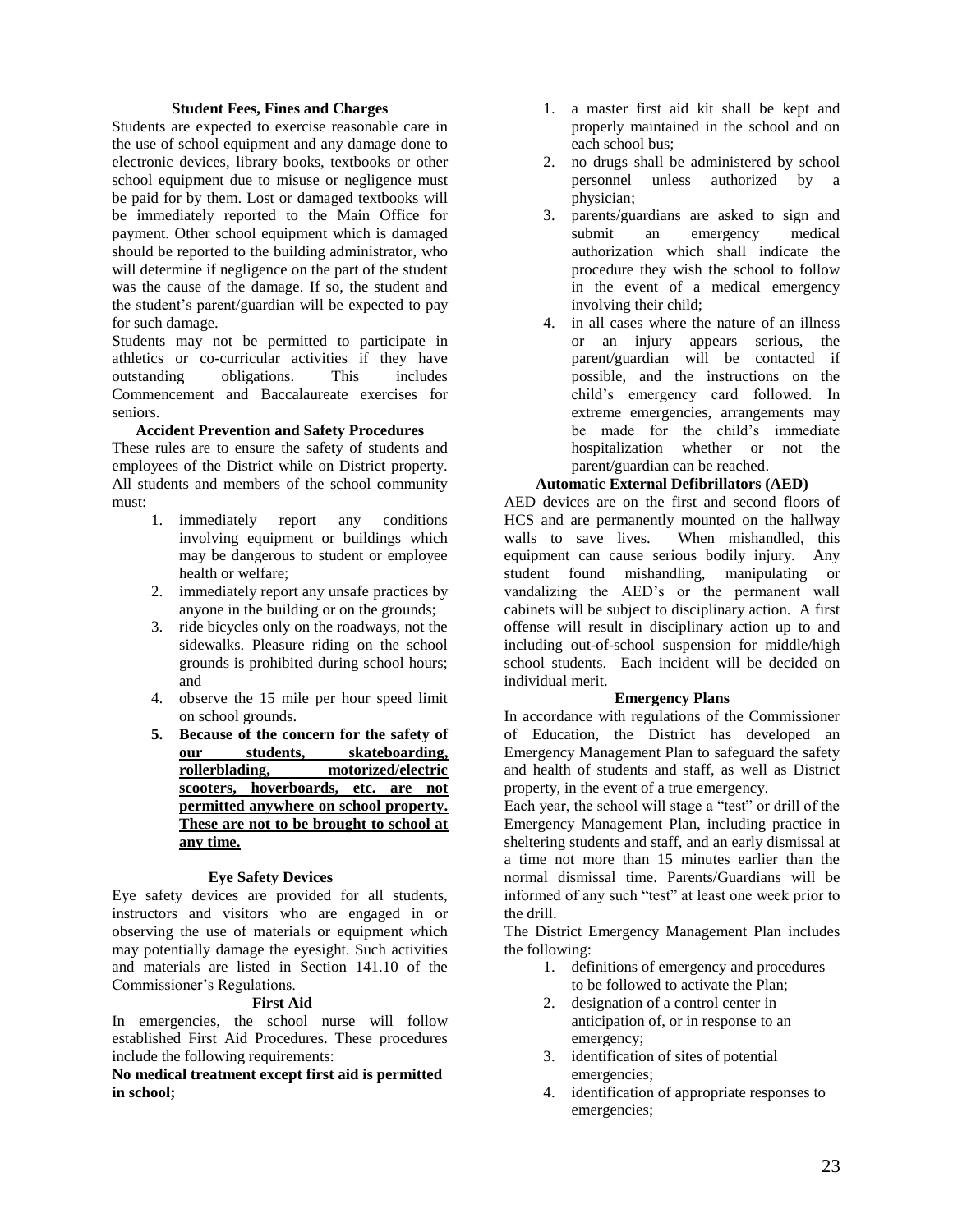- 5. procedures for coordinating the use of District resources and personnel during emergencies;
- 6. identification of District resources which may be available for use during an emergency;
- 7. a system for informing all schools within the District of the emergency;
- 8. plans for taking the following actions, if appropriate: school cancellation; early dismissal; evacuation; and sheltering;
- 9. pertinent information about each school (including information on school population, number of staff, transportation needs and the business and home telephone numbers of key employees of the District and others, as appropriate); and
- 10. procedures for obtaining advice and assistance from local government officials. Copies of the Emergency Management Plan are available in the Main Office.

#### **Fire Drills**

The building administrator is responsible for conducting fire drills in order to instruct students and staff in exiting the school building in an emergency in the shortest time possible and without confusion and panic. Fire drills shall include instruction on fire drill exits and fire alarm boxes, as well as fire drill procedures.

All students are expected to cooperate with staff members during fire drills, and to leave the buildings in a quiet and orderly manner. The exit route is posted in each room. Students must stay with their teacher. Distracting behavior will be subject to either teacher or administrative discipline, and may merit a penalty.

#### **Emergency Drills**

In addition to fire drills, we will conduct multiple emergency drills including but not limited to: Shelter-In-Place, Hold-In-Place, Evacuation, Lockout and Lockdown drills.

#### **Use of Elevators**

Usage of the elevator is restricted to special students, staff, and students with documented injuries. The health office will issue a pass to those students who have permission to use the elevator.

### **Guidelines for Co-curricular Activities**

The guidelines for participants in co-curricular activities have been set forth by the building administrator in consultation with the athletic director, coaching staff, and faculty. Students and parents/guardians of students participating in cocurricular activities should read this section carefully. These guidelines apply to all activities but will not interfere with the additional expectations that advisors and coaches have for a particular activity.

Hancock students who participate in co-curricular activities are expected to conform to standards of academics and behavior which meet or exceed the requirements of the general District Code of Conduct.

#### **Attendance and Activity Participation**

A student who is absent on the day of an activity is not eligible to participate in that activity that evening or weekend without the written permission of the building administrator and/or written consent of the family physician if the absence is due to illness or injury.

Students who are legally absent (see section on attendance) but wish to participate must have their parent/guardian call the health/attendance office before 8:45 AM on the date of the absence, otherwise no exemption will be considered.

# **Students who are frequently absent or tardy may be removed from co-curricular activities at the discretion of the building administrator.**

Students who are assigned to In-School Detention will be permitted to practice the day of the assignment, but will not be able to participate in contests.

Students who are on Out-of-School Suspension will not be permitted to participate in any meetings, practices, or contests for the duration of the suspension. If the suspension includes a Friday and subsequent Monday (or last day of the school week and first day of a school week), the student will not be permitted to participate in any meetings, practices, or contests on the intervening non-school days. Otherwise, regular practice rules apply.

# **ACADEMIC ELIGIBILITY AND ACTIVITY PARTICIPATION**

It is the responsibility of the participants in co-curricular activities and their parents/guardians to become familiar with the academic requirements and expectations of the school.

### **All coaches and advisors will submit a list of participating students to the building administrator once students are selected to participate.**

1. A student who is on probation will be considered eligible for that period.

2. A student who is ineligible may not participate in school activities to include extra curricular events. Practices are permitted and ineligible students must attend athletic contests. Students should be aware that due to the length of some sports seasons, one period of ineligibility might result in removal from a team.

3. Eligibility checks will be at two-week intervals beginning with the first day of school. A student will be considered ineligible if failing two or more courses. Students will be notified of eligibility status through a letter sent home. For academic deficiencies, the first occurrence will result in a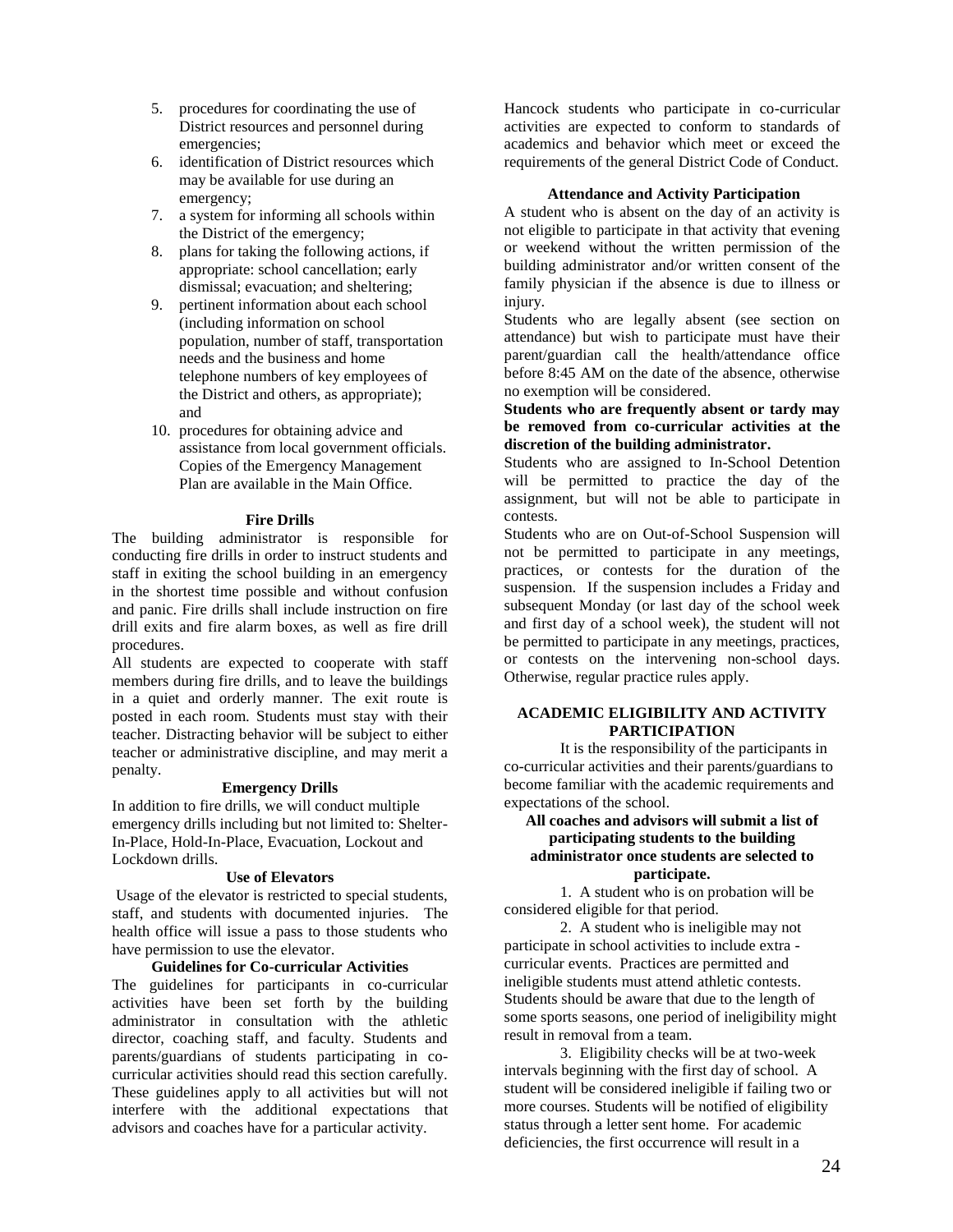probationary period rather than a period of ineligibility. Teachers may report deficiencies between these eligibility checks if necessary.

Deficiencies may be defined as:

1. a negative academic report – failure in one course for the two-week grading period

2. a failure in a particular subject due to attendance

3. an incomplete grade will count as a failing grade for eligibility

4. any other obligation to the District, financial or otherwise

5. disciplinary deficiencies **–** type and severity to be considered by the building administrator**.** Excessive disciplinary referrals in any given period may result in loss of practice or contest participation. Any student that receives an out of school suspension for a disciplinary infraction will not be permitted to participate in practice or contests on the day(s) of the suspension. If a student receives a suspension on the last school day of the week, the student will not be permitted to participate in weekend practices or contests.

# **Any student placed on the eligibility list for two consecutive weeks (or more) will automatically be placed on hallway restriction.**

#### **Notes on Eligibility**

During the school year, eligibility will be reinstated if the following conditions are met:

1. The principal may/may not declare the student eligible.

2. A student who fails two or more courses at the end of the school year will be eligible to participate in practice but not in extra-curricular games or events in the fall. The student may remedy this situation by attending an approved summer school and successfully passing the courses designated as academic failures during the previous school year.

**(This ineligible student will not participate in fall preseason games/scrimmage and the first regularly scheduled game).**

#### **EXTRA-CURRICULAR PARTICIPATION**  *Participating in extracurricular activities is a*

*privilege, not a right.* It is qualified first by eligibility requirements and secondly by performance requirements. Therefore, be it resolved: Students not performing satisfactorily in the academic areas offered or accepting their responsibilities in a manner acceptable to the faculty, administration and Board of Education shall have their names placed on an ineligibility list and not be permitted to participate in any school-sponsored extracurricular activities until such time as the student's name has been removed from the ineligibility list.

School-sponsored extracurricular activities are those that have been approved by the Board of Education or its designee, include, *but are not limited to*:

- (a) Varsity Athletics
- (b) Jr. Varsity Athletics
- (c) Modified Athletics
- (d) School Clubs
- (e) Senior Play/All School Play
- (f) School Dances
- (g) Student Council
- (h) Class Organizations
- (j) Spectator at activities/contests

# **School Dances**

- 1. All students will sign-in upon arrival at the dance. Guests must be pre-approved and gradelevel appropriate to the dance. No guests 21 or older will be allowed. The building administrator is the only one to approve guests, prior to the day of the dance. All guests must sign-in upon arrival.
- 2. Students who are ineligible will not be permitted to any dances and will be asked to leave.
- 3. Improper conduct on the part of a student at a dance will result in that student being ejected from that dance and possibly future dances.
- 4. No student who smells of alcohol will be admitted. Students smelling of alcohol are subject to a breathalyzer test by administration. Students, who have been using alcohol and/or drugs, will face disciplinary action from the school Principal and/or police, in accordance with the Board of Education Policy, parents/guardians will be notified immediately. All students attending school dances are subject to being breathalyzed and searched as a preventative measure even if alcohol or drug use is not suspected. **No outside food, container and/or beverages of any kind will be allowed into the Prom or school dances.**
- 5. If a student leaves the location and or building where the dance is being held, the student will not be re-admitted.
- 6. Middle School students must be picked up by a parent or legal guardian if they wish to leave the dance early.
- 7. Students will not be admitted to any dance onehalf hour after is has begun. Special circumstance may be considered by those in charges.

# **Procedures for Determining Ineligibility for Extracurricular Activities:**

(1) Any faculty member grades 5-12 may issue an "I" (representing incomplete or unsatisfactory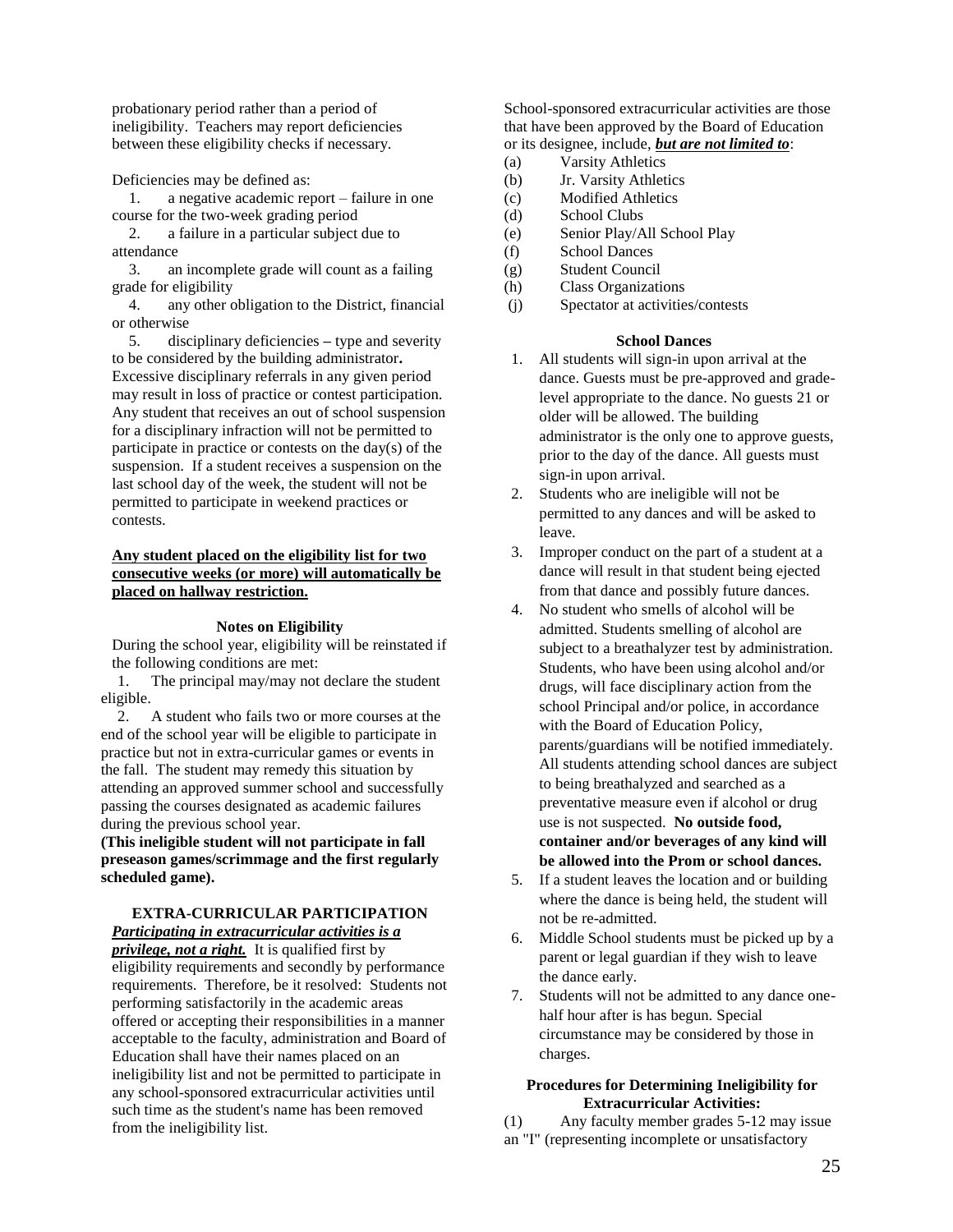work by the student) for valid academic reasons which the teacher will be able to substantiate to the student.

(2) Students will not be ineligible by receiving one "I" but will become ineligible if they have received two "I's" in any two-week period. For a period of two weeks the student will then be ineligible to participate in any school-sponsored extracurricular activities.

(3) Instructors in grades 5-12 are expected to have their "I" report sheets to the main office by 12:00 noon on the Monday following the end of the grading period. In the event there is no school on Monday, then the "I" report sheets will be expected on the next full day of school.

(4) After receiving the "I" report sheets from instructors, the main office secretary will complete an alphabetical list of all students receiving two or more "I's. The lists will contain the name of the student and in which course(s) the student received the "I". (5) Any student ineligible and placed on the biweekly list who is a member of a co-curricular organization may associate with the organization in a specified manner (e.g., sit with team, dress but not participate, practice, travel with organization and the

like) but may not participate in a contest with the team or organization. An ineligible student is not allowed to attend activities as a spectator.

(6) Each teacher will receive a copy of the ineligible list from the main office. A letter of notice will be sent home and a second copy will be kept on file in the main office.

(7) Once a student has been declared ineligible by receiving two "I's" in any two weeks, that student shall remain ineligible for the two-week period. There is no way for the student's name to be removed from the list except through the appeal procedure found in paragraph 8 of this procedure or through improved performance and the publication of the next list.

(a)The student shall be granted one probationary period per year. This probationary period will last two weeks. If the student is again placed on the next ineligibility list, the probation shall end and the ineligibility period enforced.

(8) Should a student feel that an "I" was undeserved, the student may use the following procedures to appeal the "I":

- (a) The student first must discuss with the teacher issuing the "I" the reason for the unsatisfactory report.
- (b) The student, if not satisfied with the teacher's explanation, may request, from the main office, an appeal form.
- (c) Upon completing the appeal form, the student returns the form to the building administrator's mailbox

by the end of the first period on the next school day following the appearance of the student's name on the ineligible list.

(9) The student must tell the teacher involved that an appeal is being made. The teacher may then either:

- (a) Explain the reason for the "I" in person to the building administrator;
- (b) Write the reason for the "I" and present it to the building administrator.

(10) An appeal Board made up of one administrator, one teacher and one student will meet each Tuesday, or if there is no school on Tuesday, the next school day, at noon to decide on any appeals. The student making the appeal will be present to explain his position and the teacher involved or the teacher's written statement will be present to explain the teacher's position.

(11) After listening to both sides, the appeal Board will cast a vote on paper upholding or denying the appeal. Votes will be counted by the administrative member of the appeal Board. The decision is final.

(12) Should the appealing student not be satisfied, the student shall be free to address the Board of Education at its next regular meeting.

**General Participation Rules** Students participating in extracurricular activities must comply with the following extracurricular behavior rules. These rules are in addition to the general requirements of the code of conduct. These behavior rules apply for the duration of the student's membership in a particular extracurricular activity. **The behavior rules apply to students engaged in both school activities and non-school activities, both on and off school property. Inappropriate behavior conducted off school property may result in an investigation by school officials, and, if warranted, outside law enforcement agencies.** School activities include activities which may be held off the school campus.

- 1. No use or possession of tobacco/vaping/juuling items or facsimile
- 2. No use or possession of alcoholic beverages or facsimile
- 3. No use or possession of drugs or facsimile as defined in the school district Code of Conduct
- 4. No destruction of school property
- 5. No profanity or inappropriate gestures
- 6. No unsportsmanlike conduct
- 7. No violent conduct as defined in the school district Code of Conduct

**The penalties for violating the extracurricular behavior rules are to be separate and in addition**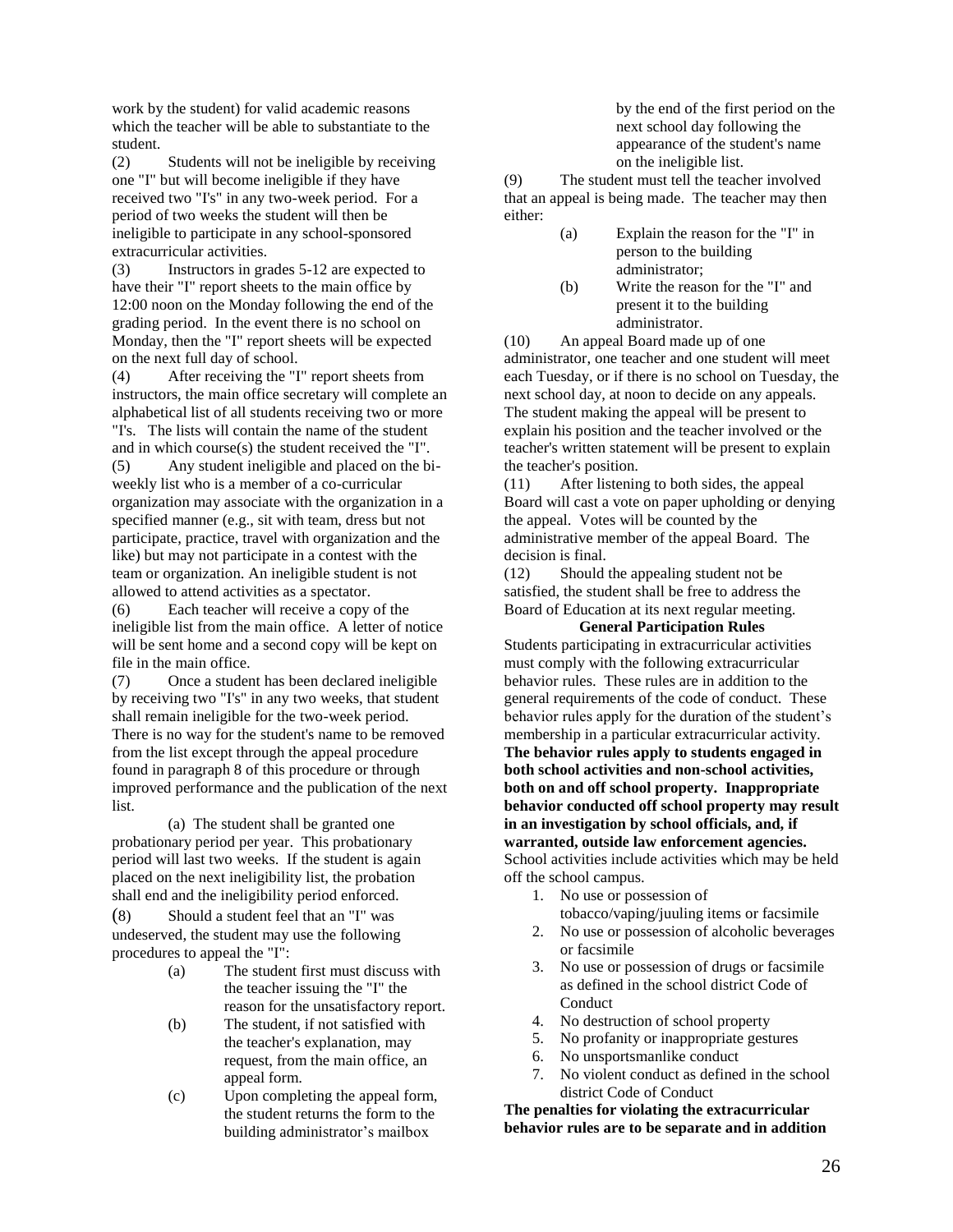**to any applicable violations of the District Code of Conduct and any other applicable policies and will not constitute "double jeopardy."** Penalties will be assessed after a thorough investigation supervised by the building administrator. Appropriate penalties are to be determined by the coach/advisor in consultation with the building administrator. Penalties may include, but are not limited to: suspension from activity, loss of team or activity privileges or removal

from team/activity. If the student disagrees with the penalty, the student may appeal to the Superintendent within 14 days of the assessment of the penalty.

Further appeal by the student must follow the process set out in the Appeal Process.

Dropping a course does not automatically remove students from the ineligible list.

Unresolved incomplete grades will be treated as failures.

Students who are ineligible will be permitted to go on curriculum-related field trips.

Students who are on probation or who are ineligible may appeal their status to the building administrator during the appeal week.

| 2021-2022                                 |                        |  |
|-------------------------------------------|------------------------|--|
|                                           | <b>Ineligible from</b> |  |
| 09/09-09/17                               | $09/27 - 10/10$        |  |
| 09/20-10/01                               | $10/11 - 10/24$        |  |
| 10/04-10/15                               | $10/25 - 11/07$        |  |
| 10/18-10/29                               | 11/08-11/21            |  |
| 11/01-11/12                               | 11/22-12/05            |  |
| 11/15-11/26                               | 12/06-12/19            |  |
| 11/29-12/10                               | 12/20-01/02            |  |
| 12/13-12/24                               | $01/10 - 01/23$        |  |
| All Students eligible from 1/3/22-1/09/22 |                        |  |
| $01/03 - 01/14$                           | 01/24-02/06            |  |
| 01/17-01/28                               | 02/07-02/20            |  |
| $01/31 - 02/11$                           | 02/21-03/06            |  |
| $02/14 - 02/25$                           | 03/07-03/20            |  |
| $02/28 - 03/11$                           | 03/21-04/03            |  |
| $03/14 - 03/25$                           | 04/04-04/17            |  |
| 03/28-04/08                               | 04/18-05/01            |  |
| $04/11 - 04/22$                           | 05/02-05/15            |  |
| $04/25 - 05/06$                           | 05/16-05/29            |  |
| 05/09-05/20                               | 05/30-06/12            |  |
|                                           | <b>Grading Period</b>  |  |

**ELIGIBILITY PERIODS 2021-2022**

Upon administrative receipt and review of a signatured Eligibility Document, a student may be removed from the Ineligibility List during a designated period.

# **Student Internet Access Policy**

General Information

Internet access will be provided to the students in accordance with the terms of this policy. Internet access from school computers is reserved solely for educational purposes. Use by outside groups is prohibited. Use by student clubs and organizations is limited to those times when the Internet access points

are not in use for instruction and shall be limited to educational purposes and governed by this policy. Access to the Internet will be under the direction and supervision of the staff assigned to the Internet access area. The Hancock Central School District reserves the right to monitor all Internet activity including the transmission and receipt of email. A violation of this policy will be treated as a violation of the student discipline code.

# **Prohibited Conduct**

No student shall:

1. Access, transmit or retransmit material which promoted violence or advocates destruction of property including, but not limited to, access to information concerning the manufacture of destructive devices such as explosives, fireworks, smoke bombs, incendiary devices or the like;

2. Access, transmit or retransmit any information containing pornographic or other sexually oriented material (pornographic means pictures or writing that are intended to stimulate erotic feelings by the description or portrayal of sexual activity or the nude human form);

3. Access, transmit, or retransmit material which advocates or promotes violence or hatred against particular individuals or groups of individuals or advocates or promotes the superiority of one racial, ethnic, or religious group over another;

4. Use or possess bootleg software (bootleg software means any software which has been downloaded or is otherwise in the user's possession without the appropriate registration of the software including the payment of any fees owing to the owner of the software);

5. Use encryption software from any access point within the school district;

6. Transmit credit card information or other personal information from an access point within the school district;

7. Transmit e-mail through an anonymous remailer;

8. Access the Internet from a Hancock Central School District access point using a non-school district Internet account;

9. Commit or attempt to commit any willful act involving the use of the network which disrupts the operation of the network within the school district or any network connected to the Internet including the use or attempted use or possession of computer viruses.

In addition to those penalties set forth in the student discipline code, a violation of this Internet policy may also result in loss of Internet privileges. Opinions, advice, services and all other information expressed online are those of the online authors and not of the school district.

The Internet contains information pertaining to a variety of subjects. Not all this information is accurate or reliable, particularly where the advice of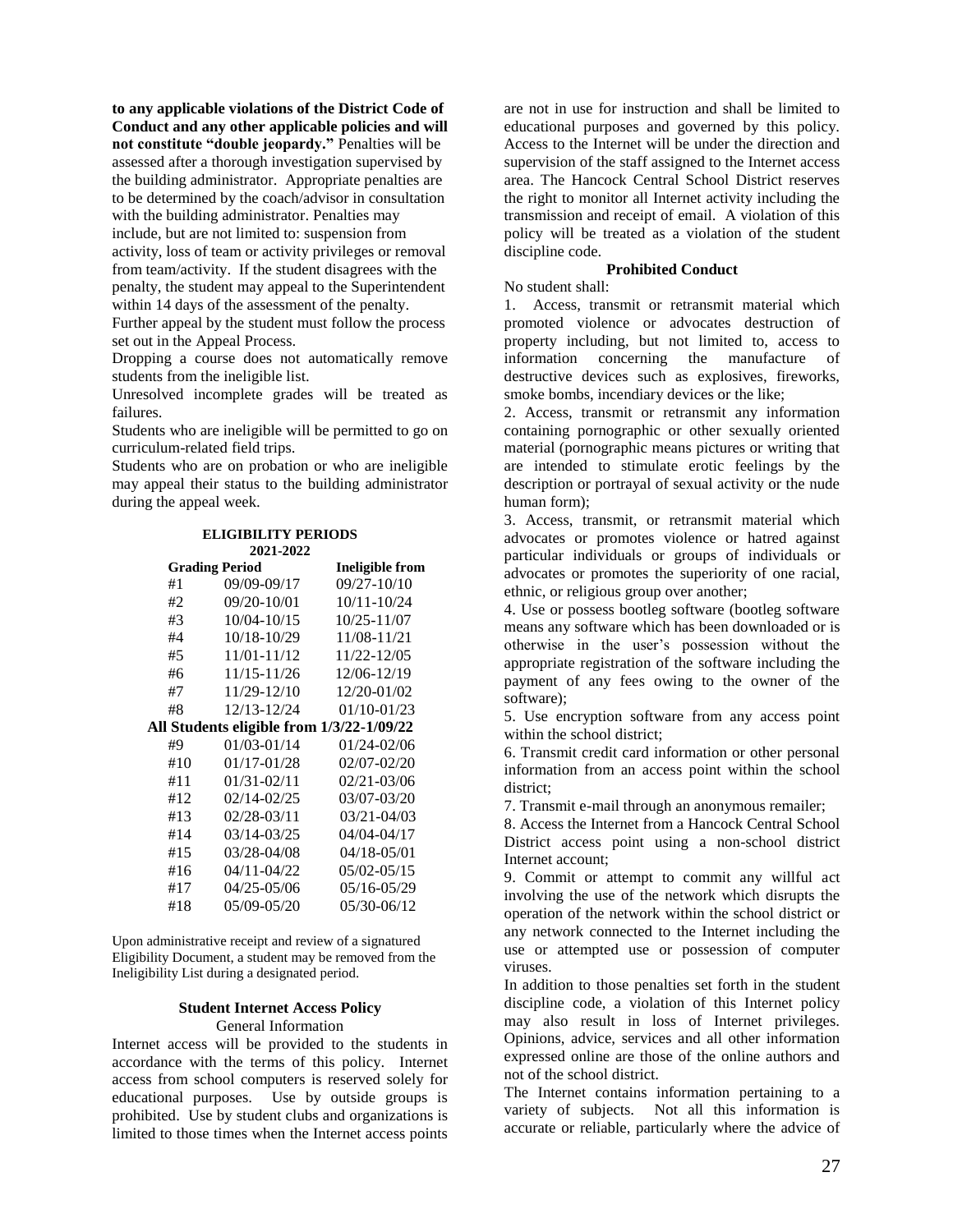medical, legal, accounting or other professionals would be appropriate. Users are advised not to rely on advice found on the Internet. The Hancock Central School District is not responsible for such advice.

The Hancock Central School District does not guarantee or imply that access to the Internet will always be available when students want access or that the software provided by the district will always work as intended. The Hancock Central School District is not responsible for failures in the operation or technical functioning of the Internet or the computers or software used to access the Internet.

# **HANCOCK CENTRAL SCHOOL AHERA COMPLIANCE ACTIVITIES**

September 1, 2021

### TO: ALL STAFF, STUDENTS, UNION PRESIDENTS

FROM: Terrance P. Dougherty, Superintendent

 The Asbestos Hazard Emergency Response Act (AHERA) is a federal law enacted in 1987 which requires all school districts to re-inspect facilities for asbestos containing building materials.

 Our facilities have been inspected and response actions are planned to insure a continued safe environment for our students and employees. Activities include training of maintenance staff to prevent disturbance of asbestos and periodic reinspection and surveillance activities by trained personnel. Surveillance Inspections performed in December, 2009 and June, 2010, showed that ACBM and ACM were in good condition.

 This is to advise you that asbestos building materials exist in the following buildings: Elementary School plaster walls - encapsulated, 9" floor tile - sealed; Public Library - boiler room thermal pipe covering - encapsulated; 5 Car Garage building paper - material has been enclosed and contained. All the asbestos building materials were found to be in very good condition; the suggested response by our asbestos engineering consultant is to monitor the material and to initiate a preventive disturbance program - both of these programs are in effect.

Details of such activities are described in the district's AHERA Management Plan, which is available for your review in the district office.

 If you require additional information, please contact Jodi Newman, AHERA DESIGNEE 637- 1313.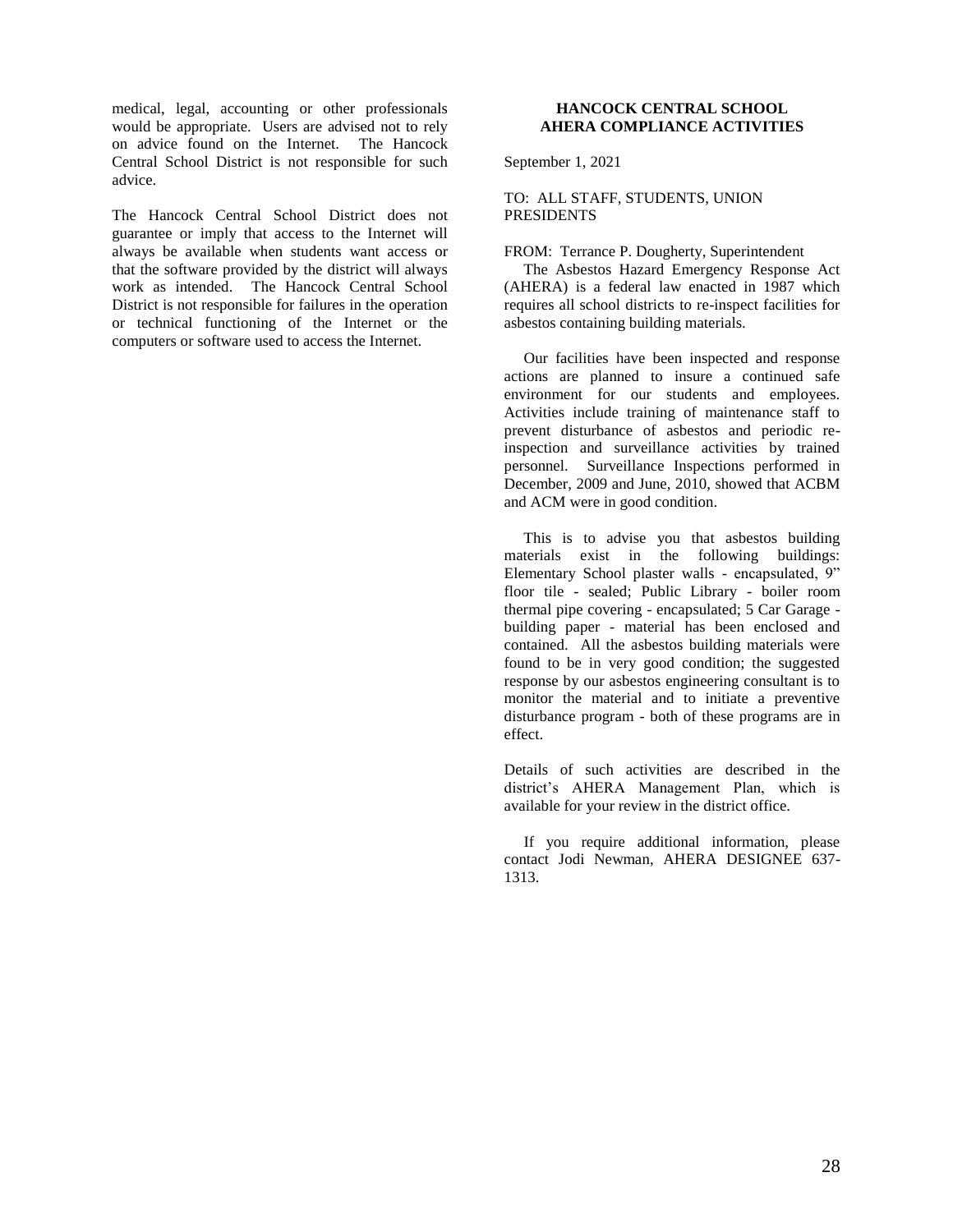#### **HANCOCK CENTRAL SCHOOL**

67 Education Lane Hancock, New York 13783

(607) 637-2511

Terrance P. Dougherty, Superintendent Julie Bergman, PreK-12 Principal

September 1, 2021

Dear Parent/Guardian and Staff:

Pesticide application may occasionally be necessary at the school where your child attends. Upon your request, you will be provided with 48-hour notification prior to the application of pesticide. Included in the notification will be the specific date, time, and location of application.

Certain materials are exempt and their applications shall not be subject to prior notification requirements, including emergency application of a pesticide when necessary to protect against any imminent threat to human health.

Further, under this law, a notice will be posted in a conspicuous place to those dropping off or picking up children at these facilities 48 hours prior to application.

Any questions or concerns that you have regarding this matter may be address to:

Jodi Newman 67 Education Lane Hancock, New York 13783

If after reading the above notice you wish to be notified prior to pesticide application, please send a letter with your name, address and phone number to the address listed above stating that you wish to be contacted.

### **HANCOCK CENTRAL SCHOOL STUDENT INSURANCE**

September 1, 2021

Dear Parent/Guardian:

 The Hancock Central School has full excess student insurance that covers your child while in school or attending school sponsored activities. This insurance covers only what is not covered by the insurance you may already have on your child.

 If your child is involved in an accident at school and medical care is needed, a school insurance claim form may be obtained at the school health office. This form (PART II) must be completed and signed by you and returned to the health office along with any proof of payments or denials of payments from your insurance before the school insurance will pay.

 If you have no other insurance, you must still complete PART II and the insurance company will request by separate form proof that you have no insurance.

 Please remember that medical bills for your child are your responsibility first. The fact that you have insurance, even the excess coverage through the school, does not eliminate your responsibility to pay medical bills. Unless you specify payment to be made to the doctor or hospital in PART II, the school insurance check will be sent to you directly.

 Also keep in mind that injuries to students on school buses are covered by the parent's/guardian's no-fault insurance first.

 Following these procedures should expedite processing of medical claims. Thank you for your cooperation.

Sincerely yours,

 Terrance P. Dougherty Superintendent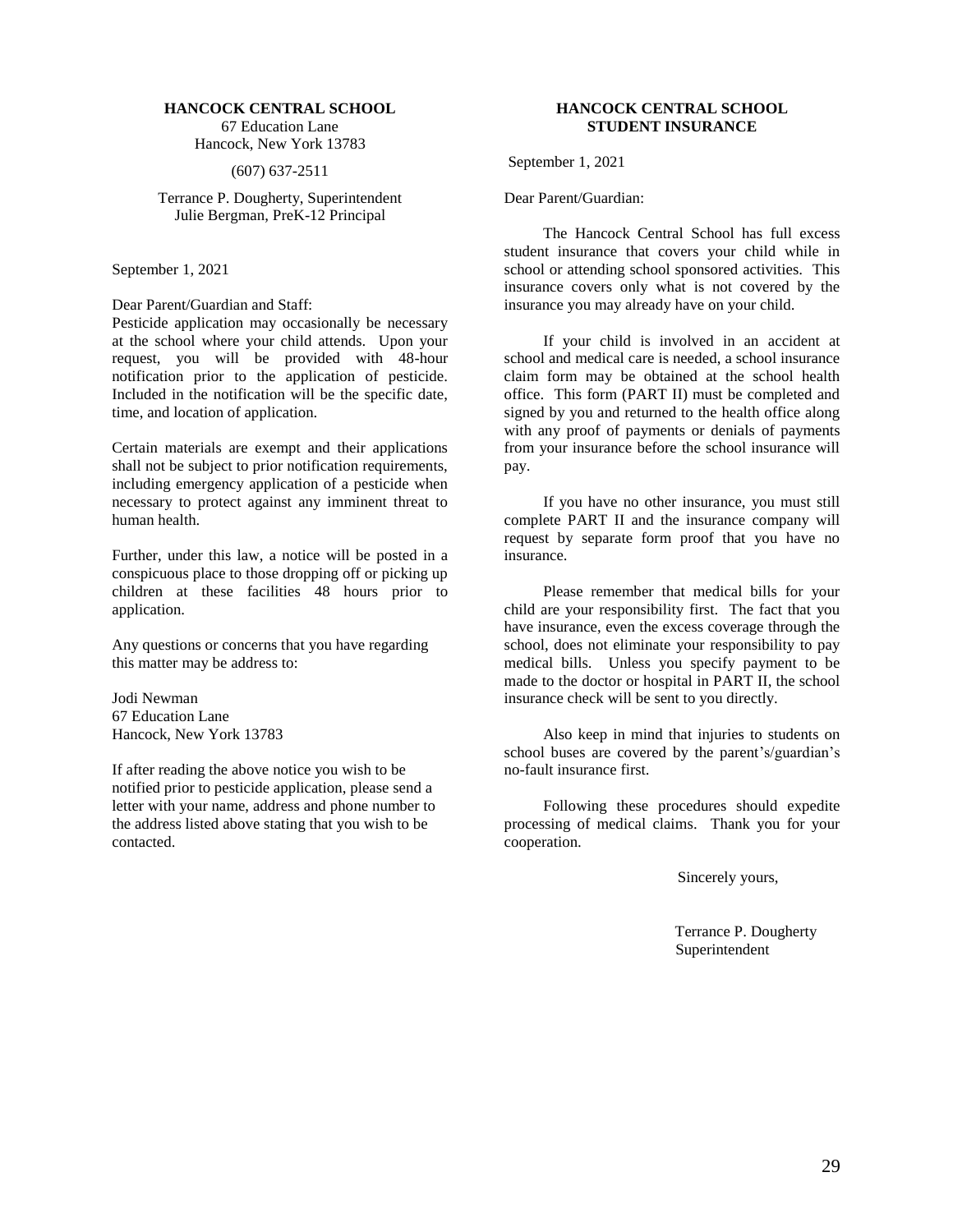#### **HANCOCK CENTRAL SCHOOL DISTRICT ANNUAL NOTIFICATION NOTICE TO PARENTS/GUARDIANS AND ELIGIBLE STUDENTS OF RIGHTS UNDER THE FAMILY EDUCATIONAL RIGHTS AND PRIVACY ACT**

TO: Parents/Guardians and Eligible Students of Hancock Central School District

 You are notified that you have the following rights in relation to student records:

 (1) the right to inspect and review student's education records;

 (2) the School District shall limit the disclosure of information contained in the student's education records except: (a) by prior written consent of the student's parents/guardians or the eligible student, (b) directory information, or (c) under certain limited circumstances, as permitted by FERPA;

 (3) the right of a student's parent/guardian or an eligible student to seek to correct parts of the student's education record which the parent/guardian believes to be inaccurate, misleading or in violation of student rights. This right includes the right to a hearing to present evidence that the record should be changed if the District decides not to alter it according to the parents/guardians or eligible student's request;

 (4) the right of any person to file a complaint with the Department of Education if the School District violates FERPA;

 (5) if parents/guardians of eligible students desire to obtain copies of the policy pertaining to student records, notification should be presented to the Superintendent, Hancock Central School District, Hancock, New York 13783.

You are further advised that you have the following rights

 Parents/guardians and eligible students have the following rights under the Family Educational Rights and Privacy Act and the Board Bylaw:

 (1) the right to inspect and review the student's education record;

 (2) the right to exercise a limited control over other people's access to the student's education record;

 (3) the right to seek and correct the student's educational record, in a hearing if necessary;

 (4) the right to report violations of the FERPA to the Department of Education;

 (5) the right to be informed about FERPA rights.

All rights and protections given parents/guardians under the FERPA and this policy transfers to the student when the student reaches age 18 or enrolls in a post-secondary school. The student then becomes an "eligible student."

#### DIRECTORY INFORMATION

 The School District proposes to designate the following personally identifiable information contained in a student's education record as "directory information", and it will disclose that information without prior written consent.

- Student's name.
- Names of the student's parents/guardians.
- Student's address.
- Student's telephone number.
- Student's date of birth.
- Student's class designation (i.e. first grade, tenth grade, etc.)
- Student's extracurricular participations.
- Student's achievement awards or honors.
- Student's weight and height, if a member of an athletic team.
- Student's photograph.
- School or school district the student attended before the student enrolled in the school district.

You have two weeks to advise the school district in writing, directed to the office of the Superintendent, any and all items which you refuse to permit the district to designate as directory information about the student.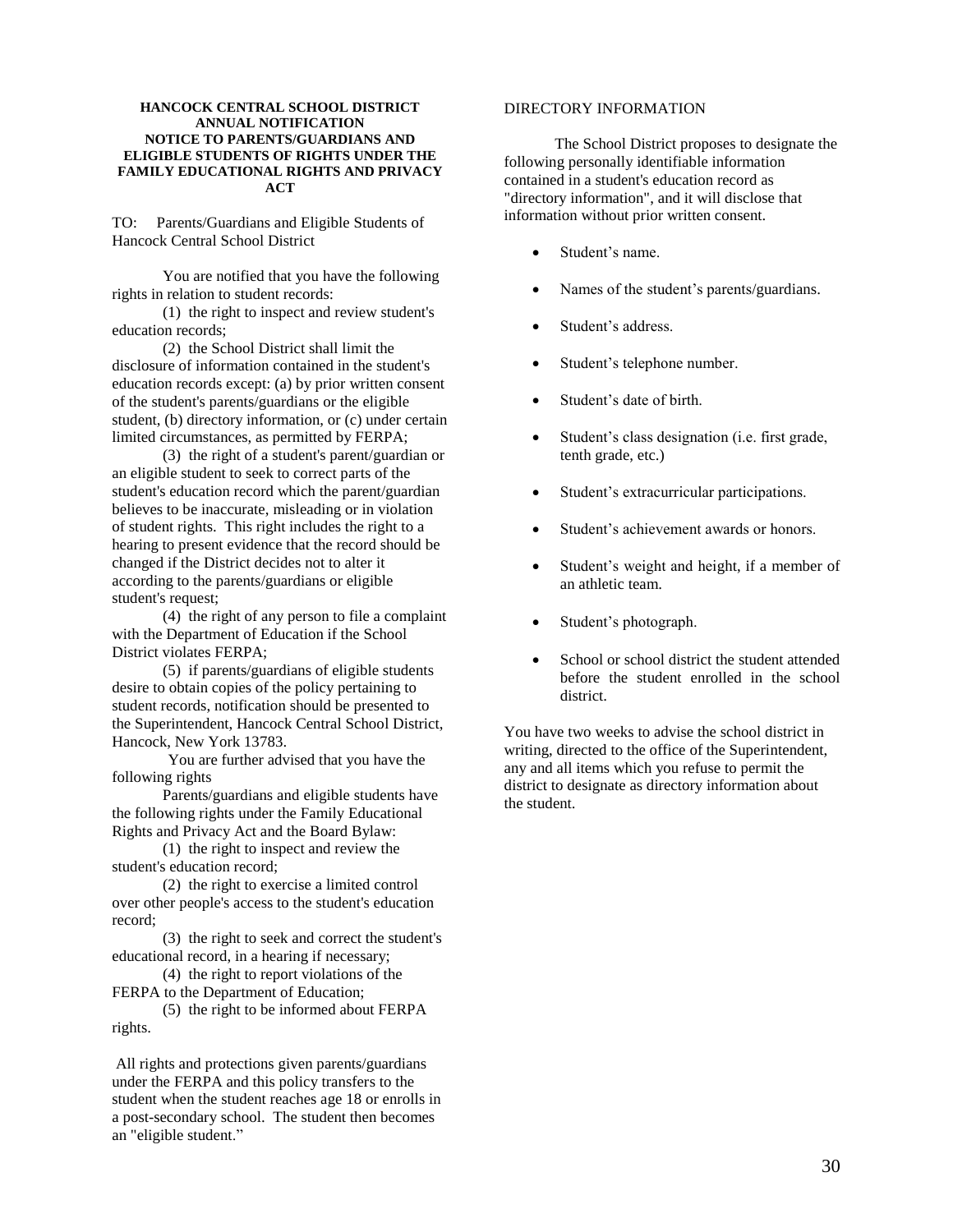# **2021-2022 Hancock Central School Acceptable Use Policy for All Voice Video, and Data Systems Guidelines for Student, Staff, Community and Other Users**

# *The Wildcat Pledge:*

*We nurture and empower each learner's unlimited capacity to become a responsible citizen with a promising future.*

# *Our Vision:*

# *Striving for excellence as an innovative, advanced and reflective school community*

This document has been developed by the District Technology Team to govern and guide in the use of all voice, video and data systems. All equipment is District property. Information or data created or stored on the District's computers or data systems assumed to be the responsibility of the individual whose name is assigned to the password accessed when the information was created. These systems include, but are not limited to: television monitors, satellite receivers, computers, electronic mail, servers, stored digital data, Intranets and the Internet. All users accessing the computer network should not expect nor does the District guarantee privacy for any user of the District computer network. The District reserves the right to monitor all technology resource activity and files created on or conveyed over its system as the District deems necessary. The Hancock Central School District provides these resources to promote educational excellence by facilitating sharing, innovation, and communication with the support and supervision of parents/guardians, administration, teachers and support staff.

The District's equipment is for education and/or research use only and must be used in a manner consistent with the District's goals and purposes. With access to computers and people all over the world comes the potential availability of material that may not be considered to be of educational value in the context of the school setting. Proper behavior, as it relates to the use of technology resources, is no different from proper behavior in all other aspects of Hancock Central School activities. All users are expected to use the technology resources in a responsible, polite and ethical manner. Use of the equipment which violates any aspect of District policy, the Code of Conduct or federal, state or local laws/regulations is strictly prohibited. The intent of this document is to give an overview of user responsibility and to outline acceptable and unacceptable use of these resources without exhaustively enumerating all such responsibilities, uses and misuses.

District policies pertaining to accessing electronic information or communications sent or received at school as well as the risks associated with Internet access appear in the Student Handbooks or similar documents. The use of the District's equipment is a privilege, not a right. With notice of policies as outlined above, **any person** using the District system has implicitly consented to adhere to all policies. Inappropriate use may result in disciplinary action, including suspension or cancellation of the privilege.

# **User Accountability for Staff and Students**

- Staff and students will comply with all existing school board policies (including the Code of Conduct) as they may be interpreted to apply to technology resources.
- Respect the privacy of other users. Do not obtain copies, or modify files, other data or passwords belonging to other users.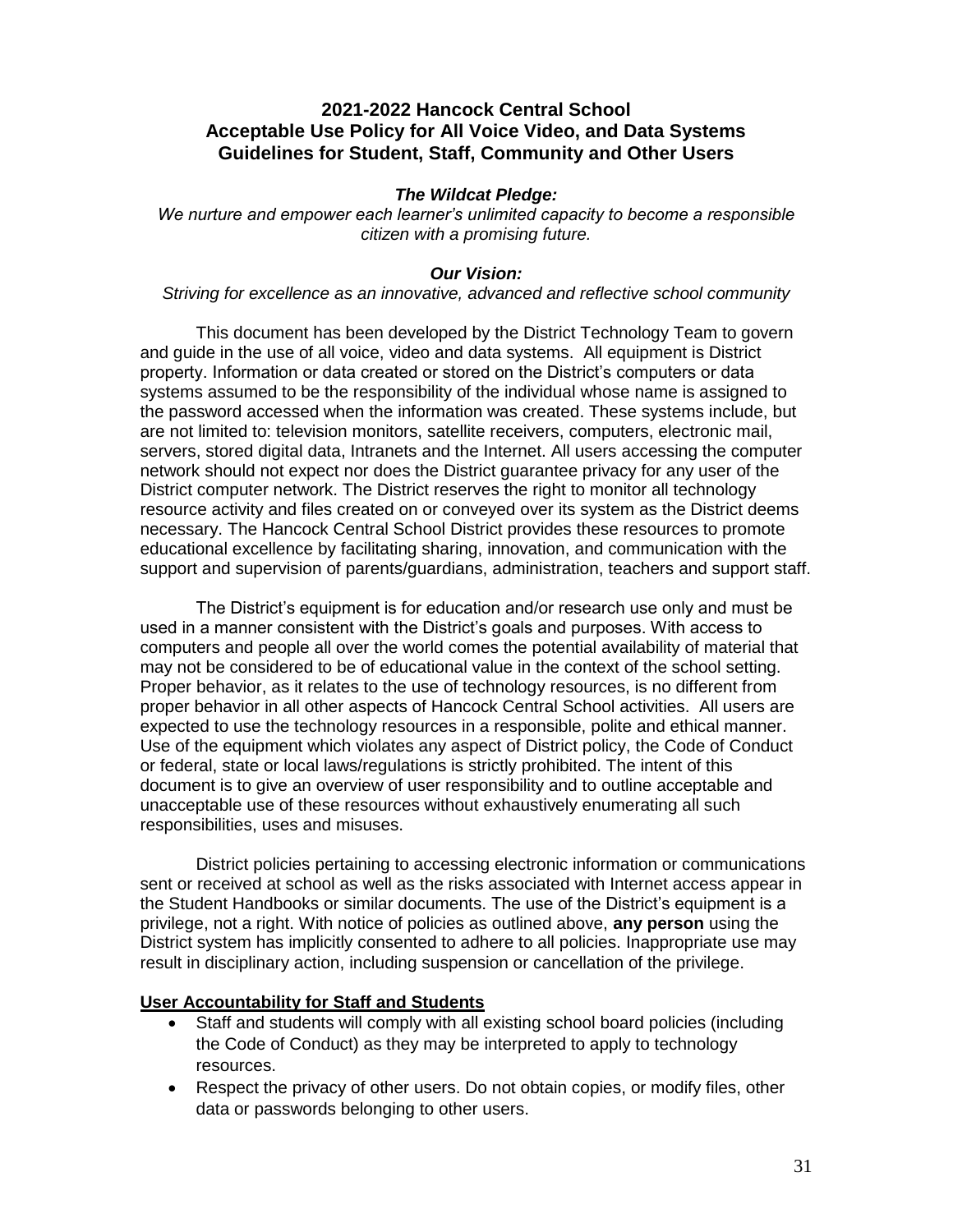- Comply with legal protection provided by copyright and license to programs, data, and documents.
- Protect your password. You are responsible for anything done under your account(s). Sign on to systems only under your account(s).
- Comply with the acceptable use policies of all technology resources to which the district has access.
- Conserve server resources. Save only what you need. Limit network use to business and/or educational activities associated with your position at HCS.

# **Acceptable**

- Use that encourages efficient, cooperative, and creative methods to perform the user's job duties or educational tasks.
- Use related to instructional, administrative, and supervised extra-curricular activities.
- Use of District technology resources for appropriate access to voice, video, and data systems, both locally and at other sites.

# **Unacceptable**

- Providing, assisting in, or gaining unauthorized or inappropriate access to the District's technology resources, including any type of voice, video, or data information server. This includes disclosing others' passwords or sharing your account(s).
- Activities that interfere with the ability of students/staff members to use the District's technology resources or other network connected services effectively.
- Distribution of any materials in such a manner that might cause unnecessary or excess congestion of the voice or data networks.
- Creating, distributing, collecting, reviewing, downloading, displaying or otherwise gaining access to obscene, pornographic, abusive, harassing or threatening material using District technology resources.
- Use of technology resources for a commercial, political, or profit-making enterprise.
- Downloading, installing or using any unauthorized software or tampering with hardware on any technology system.
- Using network to provide addresses, phone numbers or other personal information unless otherwise as specified in District policies/documents.

# **Consequences of Improper Use**

*Improper or unethical use may result in disciplinary actions consistent with existing District policies. This may include revoked, limited or supervised access to District technology resources as well as referral to law enforcement agencies. The District will cooperate fully with local, state or federal officials in any investigation concerning or relating to misuse of the District's technology resources.*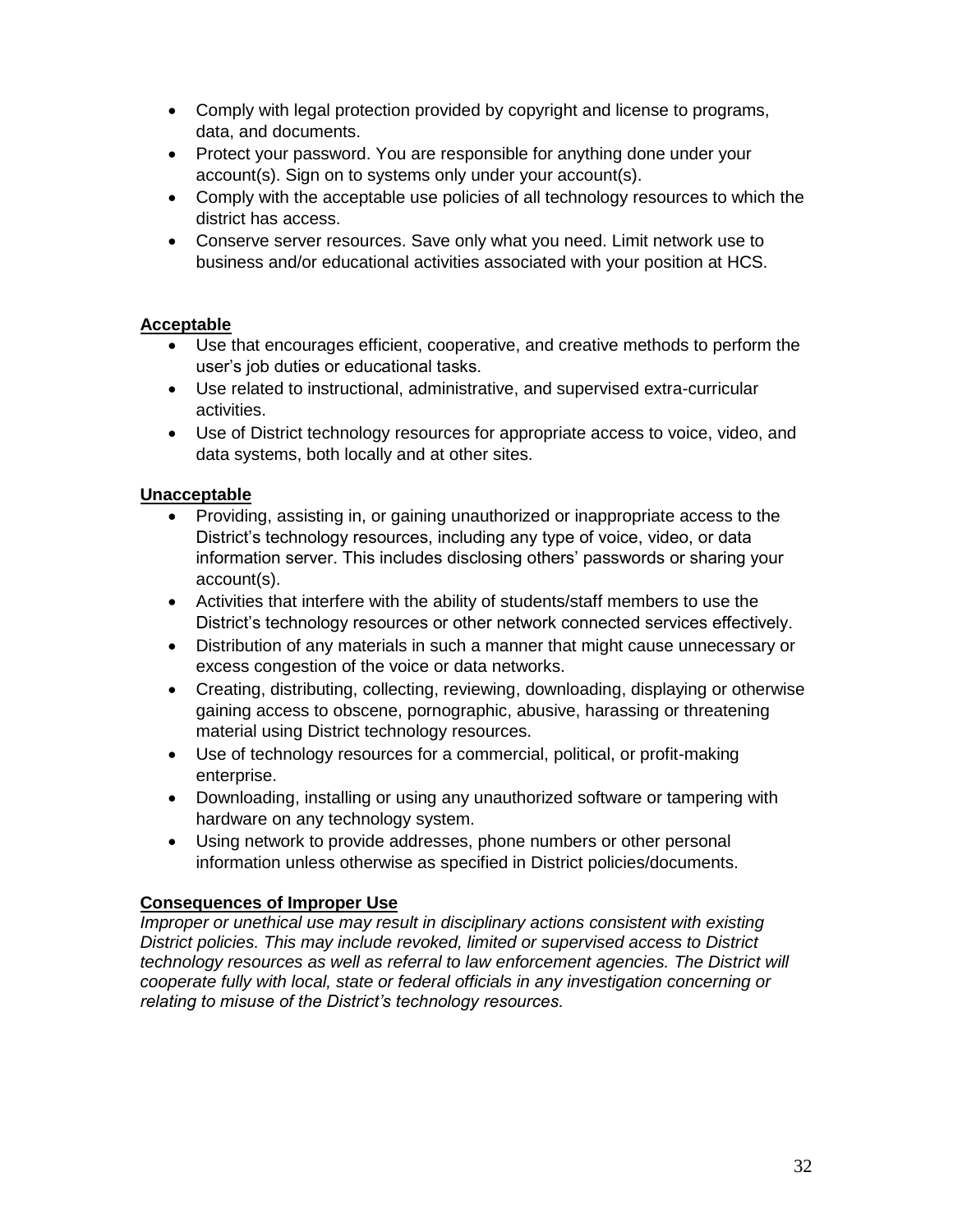# **2021-2022 Hancock CSD Mobile Device User Agreement**

Hancock Central School District has a mobile device program for students and teachers in an effort to embrace 21<sup>st</sup> Century skills. Students will be using mobile devices in the classrooms. Mobile device use will be monitored by building level administration as well as district level administration to gauge use and effectiveness of the device in the classroom. Mobile devices are school district owned devices and the contents on the device can be viewed at any time. Students are expected to have their device with them and fully charged every school day.

# **Goals for Student Users**

- To prepare students for the  $21<sup>st</sup>$  Century college and work environment
- To close the digital divide
- To increase productivity and engagement of all learners
- To make student-centered learning a priority
- To increase collaboration, creativity, critical thinking and communication in our students.
- To promote leadership in one's own learning by establishing access to educational resources and providing a host of tools that support specific curricular areas.

# **Guidelines**

Student use of the mobile device falls under the district Acceptable Use Policy for technology, internet and mobile device use will be monitored through district level management software. Anyone found to be violating acceptable use will be disciplined. All software, applications, and documents stored on the mobile device are the property of the school district and subject to review and monitoring.

# **Students will NOT:**

- Modify the mobile device in anyway other than instructed by the administrator or other school personnel.
- Apply marks, stickers, or other decoration to supplied mobile device cover, UNLESS the student is willing to pay the replacement cost of the cover when the student leaves Hancock Central School District.
- Exchange mobile devices with any other student
- Remove the supplied cover/case or keyboard from the mobile device
- Sync the mobile device with any other computer
- Clear or disable browsing history on the device
- Disable the mobile device or its applications
- Leave the device unattended on the bus, in the cafeteria, gym or any other public place

Failure to comply with these guidelines will be treated as a violation of the district Acceptable Use Policy and will be handled according to the school's Code of Conduct.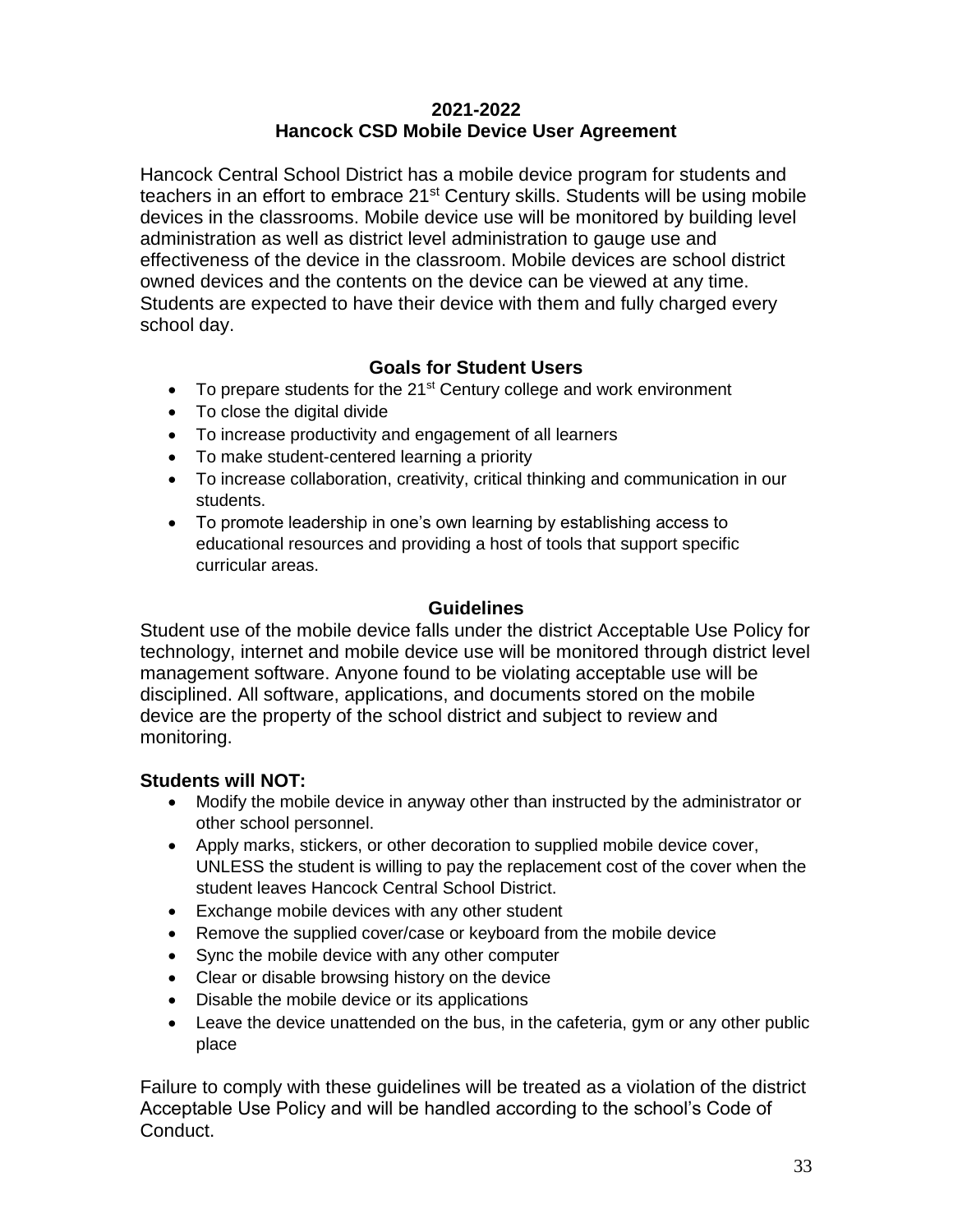# **Using the Mobile Device**

- The mobile device is to be treated as a valuable object. It will not be thrown, hit, or abused in anyway.
- Clean the screen with approved soft, lint-free cleaning towels. Do not use any spray cleaners or liquids.
- If a stylus is used (optional) it MUST be a soft type designed for mobile device use.
- Make sure hands are clean before using the device.
- Keep mobile device way from food and drink.
- Charge the mobile device only with the included charger and using standard wall outlet for your power source.
- Have the mobile device fully charged and ready for use during the school day.
- Document any software/hardware issues to your teacher as soon as possible.
- Keep the mobile device in a well-protected temperature-controlled environment when not in use. Do not leave the mobile device in a vehicle or location that is not temperature controlled.
- Always protect the mobile device from rain, snow, and other weather elements.

# **Applications**

Student mobile devices will be given to students with key applications already installed. Applications cannot be installed or uninstalled by the student. It is the responsibility of the Hancock Central School District to install and uninstall all applications and updates. If there is an application a student would like installed the student may discuss the educational value of the application with his/her teacher. Once an application is deemed appropriate for the classroom, it may be installed by the District only.

# **Saving Documents**

Saving documents with your mobile device is accomplished using "cloud" storage. Using the District account, you can save, export, and import documents in a couple of different formats. This allows you to access your documents from other computers via the internet.

# **Reporting Technical Issues**

Any errors or problems with the mobile device will be reported through Service Now as soon as possible. This can be done by informing the office/administration or teacher about the issue so it can be addressed in a timely manner. All syncing of the device must be handled through the school to ensure like applications and configurations are found on every device to maximize the potential of the device. Damage due to a determined accidental cause will be addressed by the school through normal procedures. Damage due to negligence may result in the student assuming the financial responsibility of replacement of the mobile device. Students taking the mobile device from school property must sign and submit the Parent-Student Mobile Device Use Agreement Form. Student use of the mobile device off school grounds maybe revoked at any time by the administration or designated person.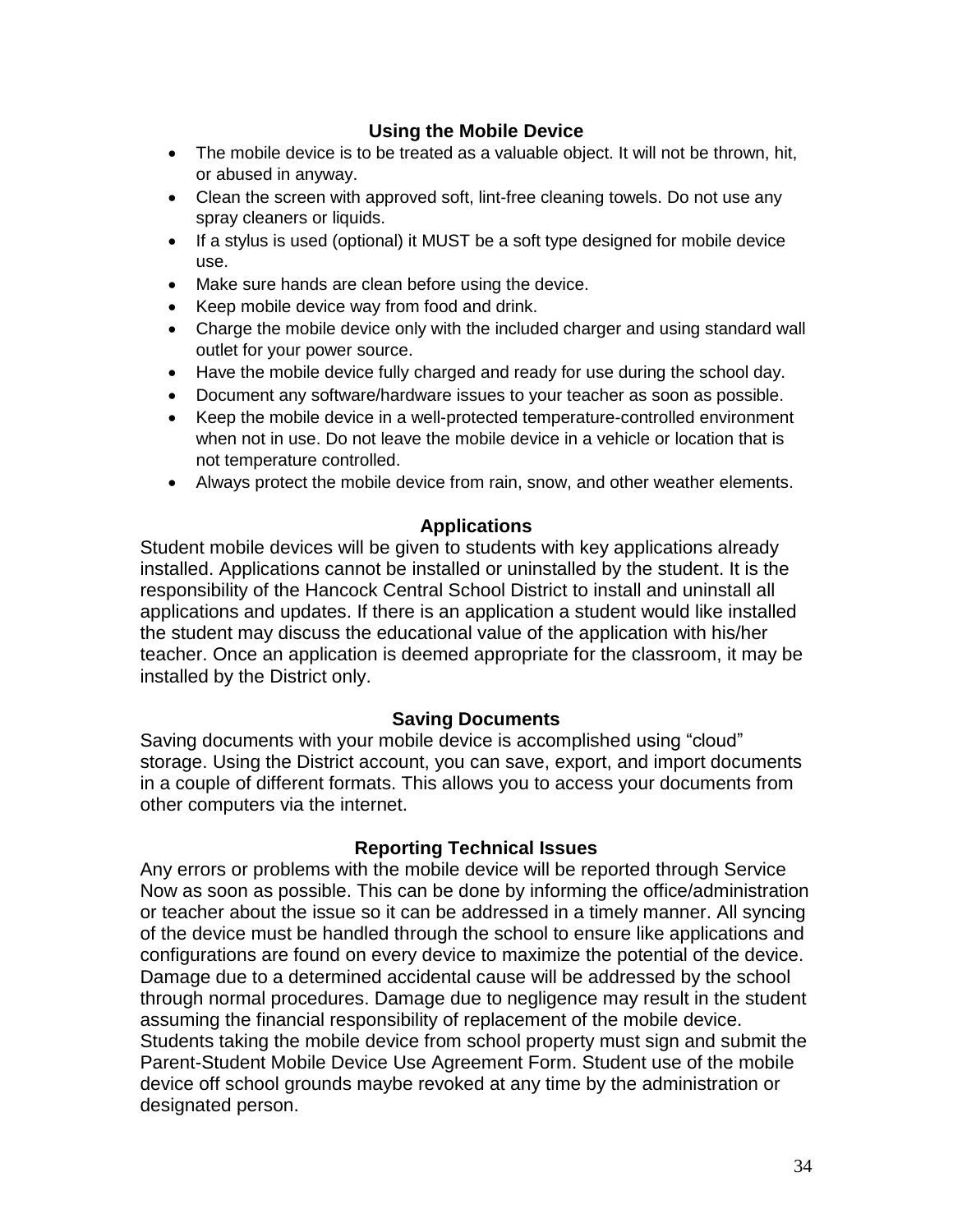# **Hancock Central School District Mobile Device Responsibility**

Proper care of the mobile device through the school year and return of the mobile device at the end of the school year with all accessories are the responsibility of the student. Students who don't return their mobile device will be assessed the value of a replacement.

# **Network/Internet**

Students are responsible for good behavior on school computer networks just as in the classroom and school rules apply. The network and school devices are provided for students to do school related work.

Access to the network and internet are privileges. Students must take the responsibility for their actions on these and follow sound protocol. Parent/Guardian permission must be granted, on the Acceptable Use Form, for the student to access and this permission will be kept on file for the school year.

The District maintains a network storage area for student work, which is deemed school property and can be periodically checked by administrators. Any student who does not honor the agreement or use the network or internet responsibly (i.e.: cyber-bullying) may lose access.

# **Loss or Damage**

- If a mobile device is damaged outside of school the damage must be reported to an administrator or designee immediately.
- If a mobile device is damaged during school it must be reported to a teacher or administrator immediately.

# **General Rules**

• If there is a repeated occurrence of a mobile device not being useable for the school day, i.e. not being charged, then the administrator reserves the right to make the student a day user for a length of time to be determined by the administrator.

# **Please Remember**

- Devices may be monitored by school and district level administrators at any time.
- Administration and staff reserve the right to take a mobile device at any time if misuse or inappropriate use/content is suspected.

**HCS Fax:** (607) 637-1380

# **School Address:**

Hancock Central School, 67 Education Lane, Hancock, NY 13783

**HS MS Main Office:** (607) 637-1305 **HES Main Office:** (607) 637-1219